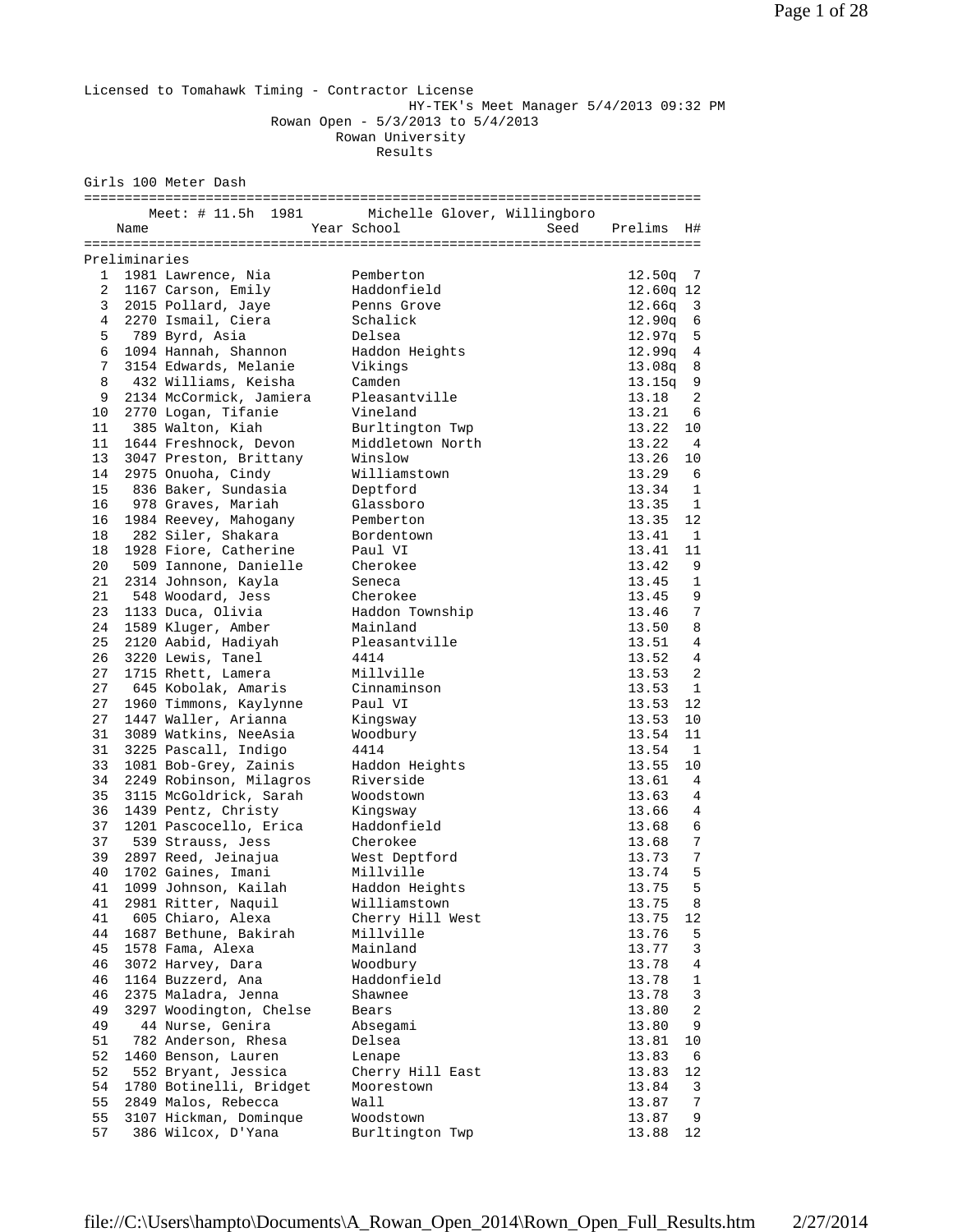| 58 | 2054 Holloway, Kirsten  | Pinelands        | 13.93 | 11             |
|----|-------------------------|------------------|-------|----------------|
| 59 | 442 DunLeavy, Mikaela   | Cedar Creek      | 13.94 | 5              |
| 59 | 1065 Schumacher, Kerri  | Gloucester Catho | 13.94 | 8              |
| 61 | 606 Dixon, Ayanna       | Cherry Hill West | 13.95 | 2              |
| 61 | 1818 Lis, Kirsten       | Moorestown       | 13.95 | 5              |
| 63 | 2499 Bass, Imani        | Sterling         | 13.98 | 10             |
| 64 | 1944 Mayo, Julia        | Paul VI          | 14.03 | 2              |
| 65 | 2585 Amugo, Ihuna       | Timber Creek     | 14.04 | 7              |
| 66 | 2783 Pleasant, D'Andra  | Vineland         | 14.07 | $\overline{3}$ |
| 67 | 2881 Jones, Amber       | West Deptford    | 14.17 | 2              |
| 68 | 1058 Priest, Elizabeth  | Gloucester Catho | 14.19 | 6              |
| 69 | 1533 Acquah, Latifah    | Lindenwold High  | 14.20 | 6              |
| 70 | 2624 Williams, Raven    | Timber Creek     | 14.21 | $\overline{3}$ |
| 71 | 1880 McKenna, Natalie   | Ocean City       | 14.26 | 9              |
| 72 | 810 Ingram, Autum       | Delsea           | 14.37 | 5              |
| 73 | 554 Cepero, Cianni      | Cherry Hill East | 14.44 | 10             |
| 74 | 1522 Sharp, Gabby       | Lenape           | 14.45 | 11             |
| 75 | 1797 Fan, Jessica       | Moorestown       | 14.50 | 1              |
| 76 | 1409 Deichert, Farrah   | Kingsway         | 14.51 | 9              |
| 77 | 577 Miller, Lauren      | Cherry Hill East | 14.54 | 3              |
| 78 | 1051 Nacci, Taylor      | Gloucester Catho | 14.58 | 9              |
| 79 | 410 Davis, Taylor       | Camden           | 14.76 | 6              |
| 79 | 1544 Good, Shakeeria    | Lindenwold High  | 14.76 | 2              |
| 81 | 2613 Shipotofsky, Janel | Timber Creek     | 15.13 | $\overline{3}$ |
| 82 | 1567 Williams, Tavayia  | Lindenwold High  | 15.18 | 2              |
| 83 | 2610 Paige, Quachir     | Timber Creek     | 15.32 | 11             |
| 84 | 3009 Jackson, Karis     | Willingboro      | 15.45 | 7              |
| 85 | 3013 Osborne, Siani     | Willingboro      | 15.47 | 10             |
| 86 | 3019 San, May           | Willingboro      | 16.94 | 11             |
|    |                         |                  |       |                |

Girls 100 Meter Dash

========================================================================= Meet: # 11.5h 1981 Michelle Glover, Willingboro

|        | Name |                        | Year School    | Prelims | Finals |
|--------|------|------------------------|----------------|---------|--------|
|        |      |                        |                |         |        |
| Finals |      |                        |                |         |        |
|        |      | 1 2015 Pollard, Jaye   | Penns Grove    | 12.66   | 12.44  |
|        |      | 2 1981 Lawrence, Nia   | Pemberton      | 12.50   | 12.44  |
|        |      | 3 1167 Carson, Emily   | Haddonfield    | 12.60   | 12.51  |
|        |      | 4 2270 Ismail, Ciera   | Schalick       | 12.90   | 12.83  |
|        |      | 5 1094 Hannah, Shannon | Haddon Heights | 12.99   | 12.86  |
| 6      |      | 789 Byrd, Asia         | Delsea         | 12.97   | 12.87  |
| 7      |      | 432 Williams, Keisha   | Camden         | 13.15   | 13.14  |

Girls 200 Meter Dash

============================================================================ Meet: # 23.5h 1986 Denise Liles, Kingsway

|                 | Name | $11C$ $C$ $C$ $T$ $B$ $D$ $I$ $I$ $I$ $J$ $J$ $J$ $J$ | pening nilog, kingdway<br>Year School and the School | Seed | Finals H# |    |
|-----------------|------|-------------------------------------------------------|------------------------------------------------------|------|-----------|----|
|                 |      | 1 2000 Dowe, Faleesha                                 | Penns Grove                                          |      | 25.43     | 15 |
| 2               |      | 2015 Pollard, Jaye                                    | Penns Grove                                          |      | 25.79     | 15 |
| 3               |      | 1981 Lawrence, Nia                                    | Pemberton                                            |      | 26.08     | 15 |
| $\overline{4}$  |      | 2970 Nwachukwu, Amy                                   | Williamstown                                         |      | 26.45     | 15 |
| 5               |      | 1381 Testa, Giana           Liberty Girls             |                                                      |      | 26.51     | 11 |
| 6               |      | 3047 Preston, Brittany                                | Winslow                                              |      | 26.78     | 13 |
| 7               |      | 1084 Carr, Dazmonique                                 | Haddon Heights                                       |      | 26.87     | 15 |
| 8               |      | 2790 Stokes, Ariana                                   | Vineland                                             |      | 26.91 15  |    |
| 9               |      | 645 Kobolak, Amaris                                   | Cinnaminson                                          |      | 26.93 14  |    |
| $10 \,$         |      | 789 Byrd, Asia                                        | Delsea                                               |      | 27.07 9   |    |
| 11              |      | 1994 Brown, Jocelyn                                   | Penns Grove                                          |      | 27.14 15  |    |
| 12 <sup>°</sup> |      | 3225 Pascall, Indigo                                  | 4414                                                 |      | 27.20     | 12 |
| 13              |      | 3172 Jackson, Sydney                                  | Vikings                                              |      | 27.24     | 14 |
| 14              |      | 2895 Pinto, Nicole                                    | West Deptford                                        |      | 27.30     | 14 |
| 15              |      | 169 Murphy, Taylor                                    | Bernards                                             |      | 27.41     | 14 |
| 16              |      | 2134 McCormick, Jamiera    Pleasantville              |                                                      |      | 27.47     | 14 |
| 17              |      | 1644 Freshnock, Devon                                 | Middletown North                                     |      | 27.52 13  |    |
| 18              |      | 2288 Wiltshire, Tiernny                               | Schalick                                             |      | 27.59 7   |    |
| 19              |      | 1156 Baccare, Grace Baddonfield                       |                                                      |      | 27.60 8   |    |
| 20              |      | 2274 Koomson, Josephina                               | Schalick                                             |      | 27.65     | 11 |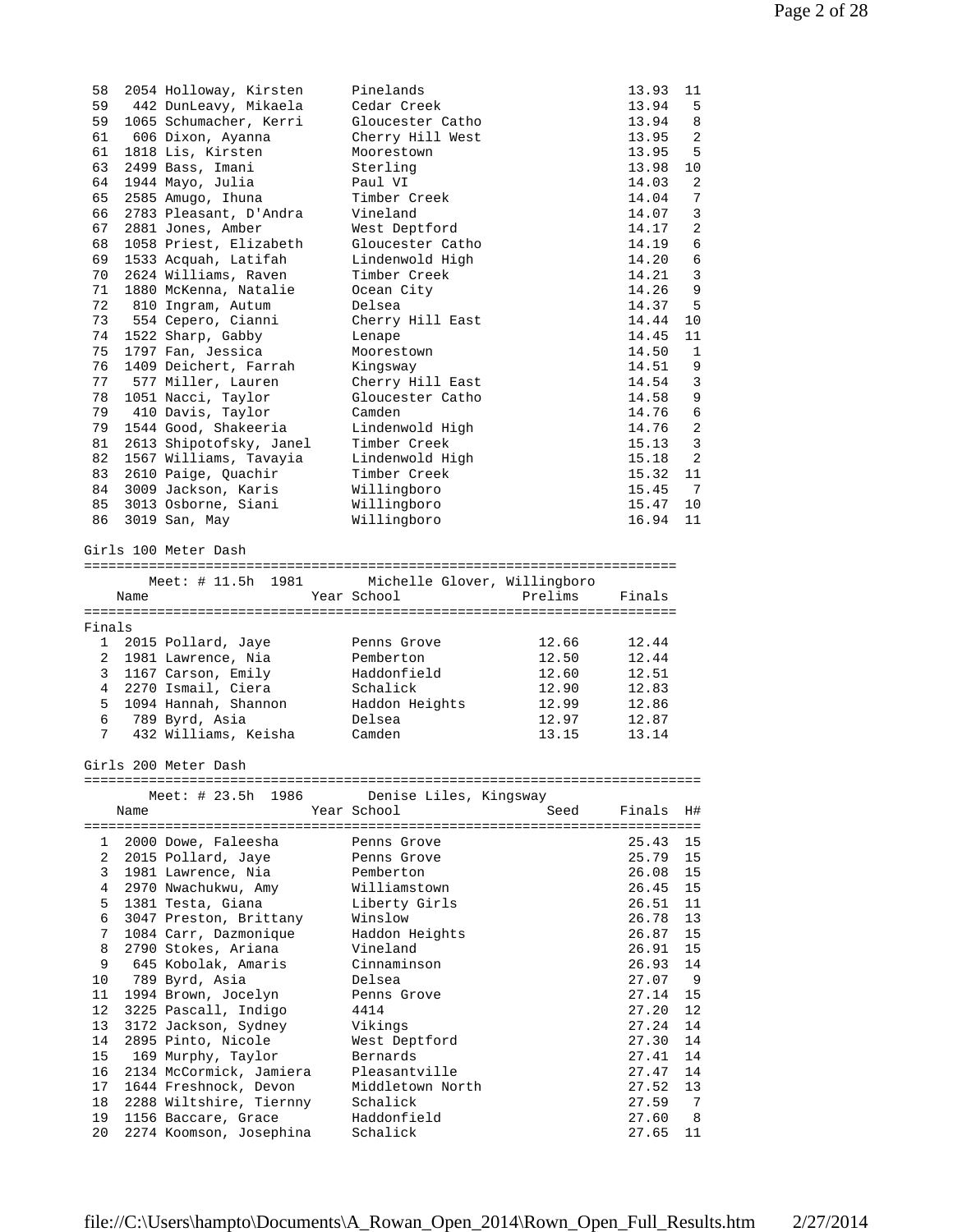| 20       | 2618 Thomas, Whitney                       | Timber Creek         | 27.65<br>-6              |
|----------|--------------------------------------------|----------------------|--------------------------|
| 20       | 2620 Tyler, Sydnee                         | Timber Creek         | 27.65<br>11              |
| 23       | 1439 Pentz, Christy                        | Kingsway             | 27.70<br>13              |
|          |                                            |                      |                          |
| 24       | 3144 Asare, Abena                          | Vikings              | 27.71<br>10              |
| 25       | 3072 Harvey, Dara                          | Woodbury             | 27.78<br>-8              |
| 26       | 3213 Jamison, Olivia                       | 4414                 | 27.79<br>12              |
|          |                                            |                      |                          |
| 27       | 836 Baker, Sundasia                        | Deptford             | 27.86<br>14              |
| 28       | 3061 Abott, Toria                          | Woodbury             | 12<br>27.89              |
| 29       | 2249 Robinson, Milagros                    | Riverside            | 27.93<br>11              |
| 30       | 1375 Reed, Oksana                          |                      | -5<br>27.95              |
|          |                                            | Liberty Girls        |                          |
| 30       | 1634 Diettman, Jen                         | Middletown North     | 12<br>27.95              |
| 30       | 2504 Felder, Ebony                         | Sterling             | 27.95<br>10              |
| 33       | 509 Iannone, Danielle                      | Cherokee             | 11<br>27.97              |
|          |                                            |                      |                          |
| 34       | 1447 Waller, Arianna                       | Kingsway             | 13<br>27.98              |
| 34       | 1687 Bethune, Bakirah                      | Millville            | 10<br>27.98              |
| 36       | 1162 Bonnet, Carly                         | Haddonfield          | 28.00<br>12              |
| 37       | 1960 Timmons, Kaylynne                     | Paul VI              | 28.01<br>13              |
|          |                                            |                      |                          |
| 38       | 282 Siler, Shakara                         | Bordentown           | 28.04<br>11              |
| 39       | 3107 Hickman, Dominque                     | Woodstown            | 9<br>28.05               |
| 40       | 3115 McGoldrick, Sarah                     | Woodstown            | 28.14<br>8               |
| 41       | 2981 Ritter, Naquil                        | Williamstown         | 28.16<br>10              |
|          |                                            |                      |                          |
| 42       | 1589 Kluger, Amber                         | Mainland             | 28.18<br>-7              |
| 43       | 2559 James, Toni                           | Teaneck              | 28.22<br>12              |
| 44       | 1201 Pascocello, Erica                     | Haddonfield          | 28.26<br>9               |
|          |                                            |                      |                          |
| 45       | 539 Strauss, Jess                          | Cherokee             | 28.30<br>10              |
| 46       | 2531 Wyatt, Ateera                         | Sterling             | 28.34<br>8               |
| 47       | 2740 Brown, Tiah                           | Vineland             | 28.36<br>10              |
| 48       | 2271 Ismail, Taylor                        | Schalick             | 28.37<br>8               |
|          |                                            |                      |                          |
| 49       | 2193 Morera, Ashley                        | Rancocas Valley      | 28.43<br>5               |
| 50       | 3260 Dukes, Shelby                         | Bears                | 28.46<br>10              |
| 51       | 1900 Tarves, Shannon                       | Ocean City           | 28.47<br>11              |
| 51       | 133 Auerbacher, Maddy                      | Bernards             | 28.47<br>$\overline{4}$  |
|          |                                            |                      |                          |
| 53       | 552 Bryant, Jessica                        | Cherry Hill East     | 28.48<br>3               |
| 53       | 490 Dawkins, Maya                          | Cherokee             | 28.48<br>14              |
| 55       | 1583 Henry, Victoria                       | Mainland             | 9<br>28.54               |
| 56       |                                            | Haddon Heights       | 8                        |
|          | 1081 Bob-Grey, Zainis                      |                      | 28.56                    |
| 57       | 2765 Isekenegbe, Antoni                    | Vineland             | 28.58<br>12              |
| 58       | 2585 Amugo, Ihuna                          | Timber Creek         | 2<br>28.61               |
| 59       | 794 Cox, Talyah                            | Delsea               | 4<br>28.67               |
|          | 22 Garcia, Desiree                         |                      | 5                        |
| 60       |                                            | Absegami             | 28.70                    |
| 61       | 1643 Forte, Sydney                         | Middletown North     | 28.72<br>9               |
| 62       | 1408 Dautruche, Vanesa                     | Kingsway             | 28.80<br>14              |
| 63       | 10 Biddulph, Abigail                       | Absegami             | 28.81<br>6               |
| 64       | 2619 Tine, Alexis                          | Timber Creek         | 28.83<br>7               |
|          |                                            |                      |                          |
| 65       | 595 Stanley, Christina                     | Cherry Hill East     | 3<br>28.84               |
| 66       | 2231 Hemingway, Danisha                    | Riverside            | 28.85<br>15              |
| 67       | 1354 Fellenz, Ariety                       | Liberty Girls        | 28.95<br>1               |
|          |                                            | Shawnee              | 4                        |
| 68       | 2375 Maladra, Jenna                        |                      | 28.99                    |
| 69       | 1988 Taylor, Tierra                        | Pemberton            | 29.02<br>13              |
| 70       | 2179 Jones, Deja                           | Rancocas Valley      | 29.09<br>5               |
| 71       | 2928 Anderson, Sydney                      | Williamstown         | 29.11<br>4               |
|          |                                            |                      |                          |
| 72       |                                            |                      |                          |
| 73       | 2120 Aabid, Hadiyah                        | Pleasantville        | 29.12<br>13              |
|          | 2159 Collins, Ine'                         | Rancocas Valley      | 29.15<br>6               |
| 74       | 44 Nurse, Genira                           | Absegami             | 29.17<br>10              |
|          |                                            |                      |                          |
| 75       | 2527 Thomas, Justine                       | Sterling             | 29.19<br>7               |
| 76       | 554 Cepero, Cianni                         | Cherry Hill East     | 5<br>29.27               |
| 77       | 1911 Kiesewlski, Ashley                    | Mercy                | 29.34<br>6               |
| 78       | 1738 Wiggins, Taejonah                     | Millville            | 29.35<br>4               |
|          |                                            |                      |                          |
| 79       | 790 Cali, Jenna                            | Delsea               | $\mathbf 1$<br>29.48     |
| 80       | 442 DunLeavy, Mikaela                      | Cedar Creek          | 29.49<br>7               |
| 81       | 2580 VanBrackle, Nia                       | Teaneck              | 29.53<br>11              |
| 82       | 2302 Chant, Madison                        | Seneca               | 29.59<br>4               |
|          |                                            |                      |                          |
| 83       | 1880 McKenna, Natalie                      | Ocean City           | 29.62<br>9               |
| 84       | 155 Grey, Emma                             | Bernards             | 3<br>29.67               |
| 85       | 2123 Bazemore, Barbara                     | Pleasantville        | 29.68<br>1               |
| 86       | 1921 Blocker, Kaylia                       | Paul VI              | 2<br>29.83               |
|          |                                            |                      |                          |
| 87       | 2129 Gibson, Troya                         | Pleasantville        | 5<br>29.92               |
| 88<br>89 | 3005 Diawara, Fadima<br>3290 Vadel, Mariah | Willingboro<br>Bears | 6<br>29.94<br>29.96<br>8 |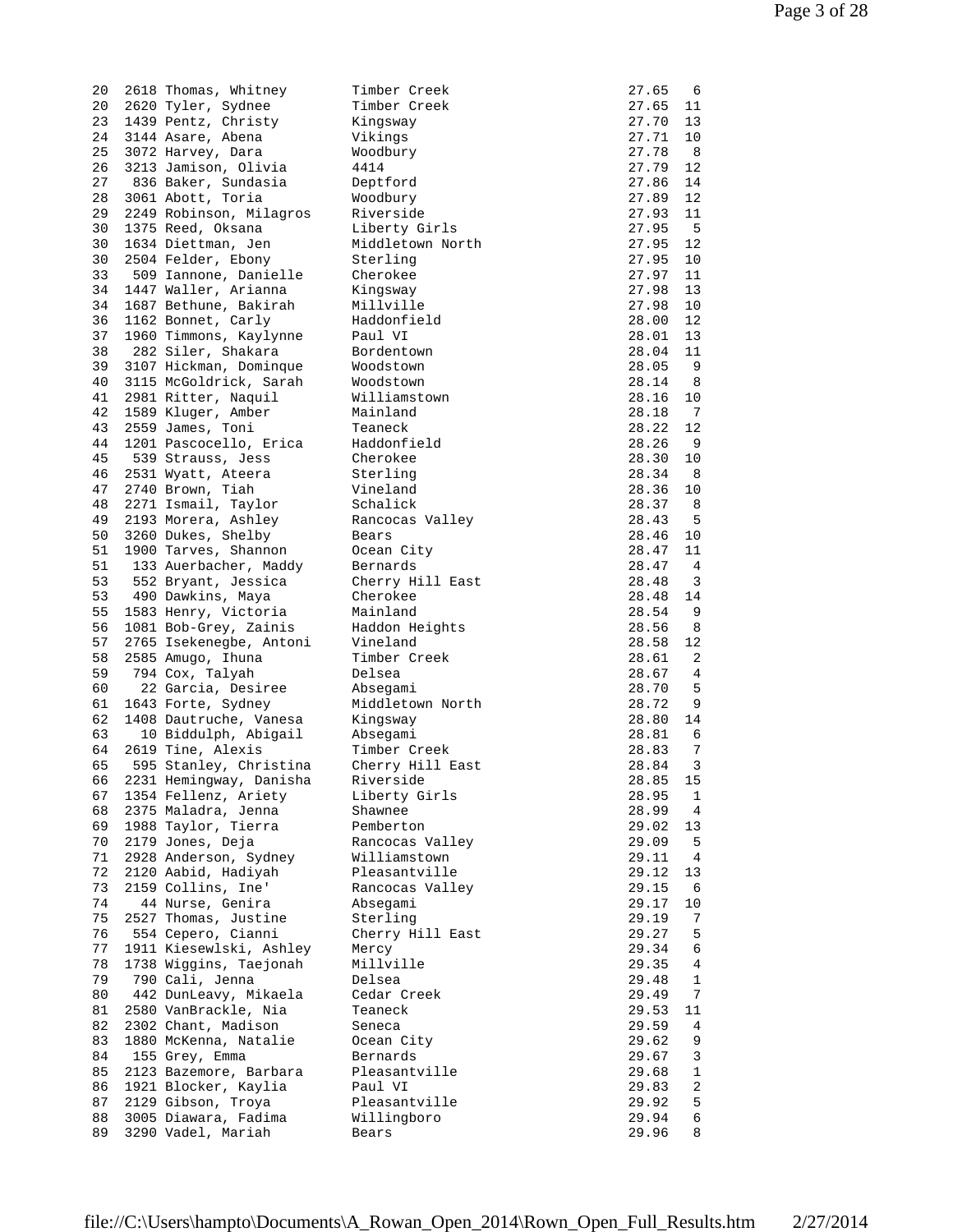| 90<br>91<br>92<br>93 |      | 2314 Johnson, Kayla<br>1533 Acquah, Latifah<br>1546 Harmon-Moore, Kyia<br>1249 Pagan, Gabriella | Seneca<br>Lindenwold High<br>Lindenwold High<br>Hammonton |      | 30.08<br>30.13<br>30.15<br>30.19 | 4<br>3<br>$\mathbf{1}$<br>$\overline{2}$ |
|----------------------|------|-------------------------------------------------------------------------------------------------|-----------------------------------------------------------|------|----------------------------------|------------------------------------------|
| 94                   |      | 1051 Nacci, Taylor                                                                              | Gloucester Catho                                          |      | 30.20                            | 2                                        |
| 95                   |      | 1028 Chrzanowski, Abiga                                                                         | Gloucester Catho                                          |      | 30.26                            | 6                                        |
| 96                   |      | 2615 Sturdivant, Miyah                                                                          | Timber Creek                                              |      | 30.32                            | 3                                        |
| 97                   |      | 1906 Cirucci, Nina                                                                              | Mercy                                                     |      | 30.35                            | 1                                        |
| 98                   |      | 2140 Sanders, Talon                                                                             | Pleasantville                                             |      | 30.39                            | 6                                        |
| 99<br>100            |      | 2540 Burke, Alixzandari<br>1544 Good, Shakeeria                                                 | Teaneck<br>Lindenwold High                                |      | 30.43<br>30.46                   | 5<br>$\mathbf{1}$                        |
| 101                  |      | 1020 Baxter, Danielle                                                                           | Gloucester Catho                                          |      | 30.47                            | 7                                        |
| 102                  |      | 1908 Giosa, Brittany                                                                            | Mercy                                                     |      | 30.48                            | 5                                        |
| 103                  |      | 334 Cann, Carley                                                                                | Burltington Twp                                           |      | 30.63                            | $\overline{2}$                           |
| 104                  |      | 2996 Beckford, Aailyah                                                                          | Willingboro                                               |      | 30.73                            | 3                                        |
| 105                  |      | 650 Manera, Georgie                                                                             | Cinnaminson                                               |      | 30.79                            | 3                                        |
| 106                  |      | 2610 Paige, Quachir                                                                             | Timber Creek                                              |      | 31.35                            | 7                                        |
| 107                  |      | 1957 Scaramuzzo, Gabrie                                                                         | Paul VI                                                   |      | 31.44                            | $\overline{2}$                           |
| 108                  |      | 425 Roberts, Nijja                                                                              | Camden                                                    |      | 31.91                            | 3                                        |
| 109                  |      | 3009 Jackson, Karis                                                                             | Willingboro                                               |      | 34.14                            | $\overline{a}$                           |
|                      |      | Girls 400 Meter Dash                                                                            |                                                           |      |                                  |                                          |
|                      |      | Meet: # 54.17 2009                                                                              | Michelle Brown, Seneca                                    |      |                                  |                                          |
|                      | Name |                                                                                                 | Year School                                               | Seed | Finals                           | H#                                       |
| $\mathbf{1}$         |      | 2000 Dowe, Faleesha                                                                             | Penns Grove                                               |      | 56.25                            | 13                                       |
| $\overline{2}$       |      | 1403 Cooper, Thaila                                                                             | Kingsway                                                  |      | 58.49                            | 13                                       |
| 3                    |      | 1418 Harris, Loren                                                                              | Kingsway                                                  |      | 59.07                            | 13                                       |
| $\overline{4}$       |      | 2765 Isekenegbe, Antoni                                                                         | Vineland                                                  |      | 59.49                            | 13                                       |
| 5                    |      | 2308 Grovatt, Katie                                                                             | Seneca                                                    |      | 1:00.16                          | 13                                       |
| 6                    |      | 788 Burrell, Sabrina                                                                            | Delsea                                                    |      | 1:00.17                          | 12                                       |
| 7                    |      | 1381 Testa, Giana                                                                               | Liberty Girls                                             |      | 1:00.39                          | 13                                       |
| 8                    |      | 3172 Jackson, Sydney                                                                            | Vikings                                                   |      | 1:00.52                          | 12                                       |
| 9                    |      | 3061 Abott, Toria                                                                               | Woodbury                                                  |      | 1:00.60                          | 11                                       |
| 10<br>11             |      | 1156 Baccare, Grace                                                                             | Haddonfield                                               |      | 1:00.98                          | 11<br>- 9                                |
| 12                   |      | 421 Perry, Cha'Nelle<br>3222 McDuffie, Tiara                                                    | Camden<br>4414                                            |      | 1:01.06<br>1:01.22               | 11                                       |
| 13                   |      | 1162 Bonnet, Carly                                                                              | Haddonfield                                               |      | 1:01.33                          | 10                                       |
| 14                   |      | 513 King, Brittany                                                                              | Cherokee                                                  |      | 1:01.34                          | 12                                       |
| 15                   |      | 1634 Diettman, Jen                                                                              | Middletown North                                          |      | 1:01.52                          | 10                                       |
| 16                   |      | 1868 Granger, Cierra                                                                            | Ocean City                                                |      | 1:01.60                          | 10                                       |
| 17                   |      | 3213 Jamison, Olivia                                                                            | 4414                                                      |      | 1:01.64                          | 12                                       |
| 18                   |      | 2132 Martinez, Joy                                                                              | Pleasantville                                             |      | 1:01.93                          | 11                                       |
| 19                   |      | 1928 Fiore, Catherine                                                                           | Paul VI                                                   |      | 1:02.16                          | 12                                       |
| 19                   |      | 2320 MacDougall, Brynn                                                                          | Seneca                                                    |      | 1:02.16                          | 12                                       |
| 21                   |      | 2531 Wyatt, Ateera<br>2167 Frombach, Kristen                                                    | Sterling                                                  |      | 1:02.19                          | 11                                       |
| 21<br>23             |      | 1684 Armstead, Rachell                                                                          | Rancocas Valley<br>Millville                              |      | 1:02.19<br>1:02.40               | 8<br>13                                  |
| 24                   |      | 2504 Felder, Ebony                                                                              | Sterling                                                  |      | 1:02.43                          | 11                                       |
| 24                   |      | 490 Dawkins, Maya                                                                               | Cherokee                                                  |      | 1:02.43                          | 9                                        |
| 26                   |      | 2740 Brown, Tiah                                                                                | Vineland                                                  |      | 1:02.67                          | 10                                       |
| 27                   |      | 245 Dukes, Aisha                                                                                | Bordentown                                                |      | 1:02.75                          | 8                                        |
| 28                   |      | 1985 Russell, Tanaesza                                                                          | Pemberton                                                 |      | 1:02.82                          | 5                                        |
| 29                   |      | 2601 Kane, Sabehah                                                                              | Timber Creek                                              |      | 1:02.94                          | 9                                        |
| 30                   |      | 1912 King, Zee                                                                                  | Mercy                                                     |      | 1:03.01                          | 7                                        |
| 31                   |      | 2921 Agbai, Nicole                                                                              | Williamstown                                              |      | 1:03.13                          | 7                                        |
| 32<br>33             |      | 1732 Thaler, Valerie<br>264 Nitschmann, Caitli                                                  | Millville<br>Bordentown                                   |      | 1:03.22<br>1:03.41               | 9<br>12                                  |
| 34                   |      | 1818 Lis, Kirsten                                                                               | Moorestown                                                |      | 1:03.42                          | 5                                        |
| 35                   |      | 1603 Spollen, Vanessa                                                                           | Mainland                                                  |      | 1:03.47                          | 10                                       |
| 36                   |      | 1703 Hargrove, Tiesha                                                                           | Millville                                                 |      | 1:03.54                          | 9                                        |
| 37                   |      | 2975 Onuoha, Cindy                                                                              | Williamstown                                              |      | 1:03.56                          | 11                                       |
| 37                   |      | 79 Lee, Keyuana                                                                                 | Atlantic City                                             |      | 1:03.56                          | 8                                        |
| 39                   |      | 902 Watkins-Granville,                                                                          | Florence                                                  |      | 1:03.58                          | 10                                       |
| 40                   |      | 605 Chiaro, Alexa                                                                               | Cherry Hill West                                          |      | 1:03.76                          | 9                                        |
| 41                   |      | 2624 Williams, Raven                                                                            | Timber Creek                                              |      | 1:03.77                          | 5                                        |
| 42                   |      | 1780 Botinelli, Bridget                                                                         | Moorestown                                                |      | 1:03.79                          | 5                                        |
| 43                   |      | 29 Jarolmen, Lindsey                                                                            | Absegami                                                  |      | 1:03.86                          | 3                                        |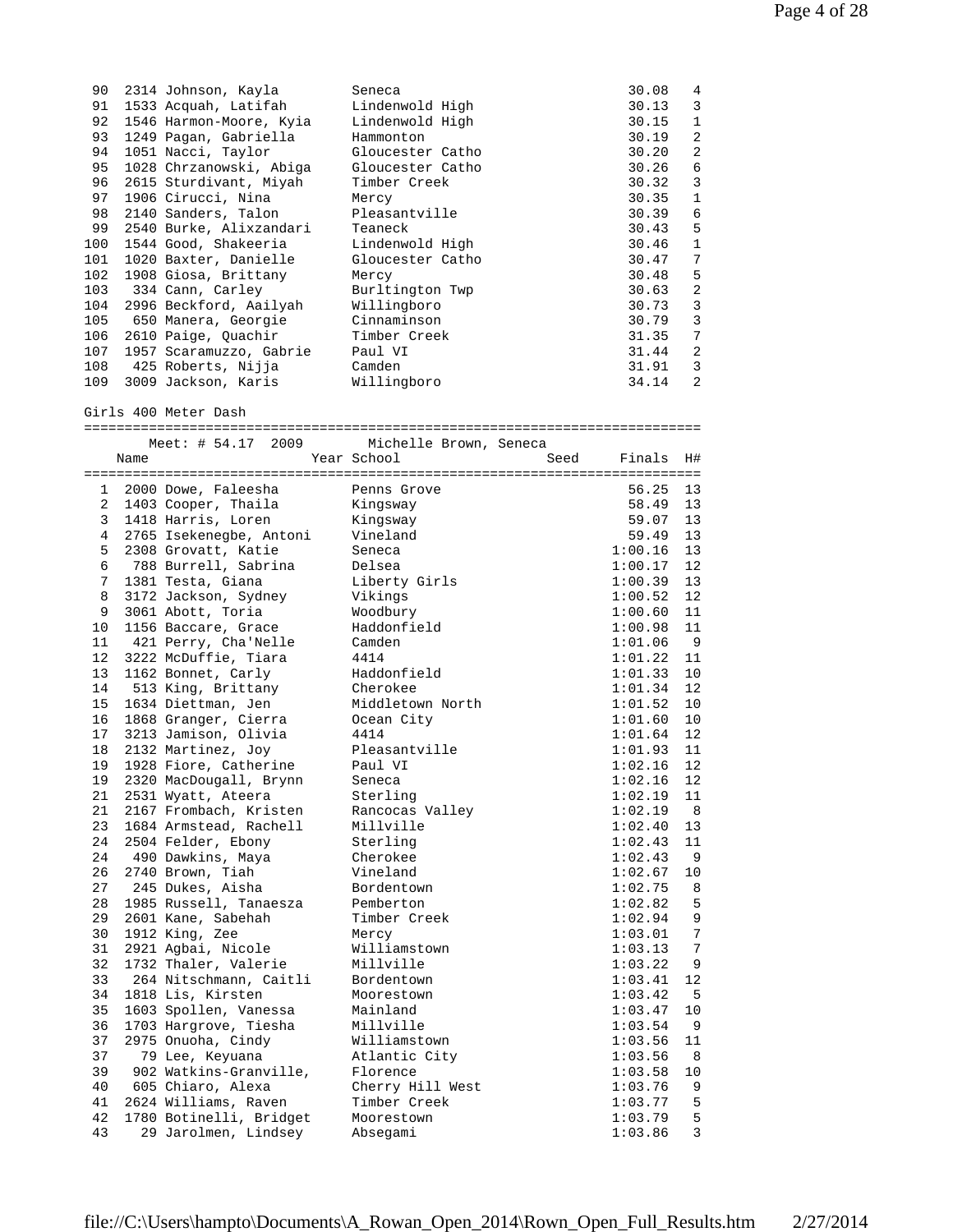| 44 |      | 3294 Wible, Erika                | Bears                        |      | 1:03.88     | 8              |
|----|------|----------------------------------|------------------------------|------|-------------|----------------|
| 45 |      | 370 Palmer, Ariana               | Burltington Twp              |      | 1:03.95     | 8              |
| 46 |      | 1643 Forte, Sydney               | Middletown North             |      | 1:04.08     | 7              |
| 47 |      | 1375 Reed, Oksana                | Liberty Girls                |      | 1:04.16     | 8              |
| 48 |      | 1408 Dautruche, Vanesa           | Kingsway                     |      | 1:04.20     | 13             |
| 49 |      | 2138 Prevard, April              | Pleasantville                |      | 1:04.22     | 12             |
| 50 |      | 792 Chukwurah, Atiyah            | Delsea                       |      | 1:04.43     | 5              |
| 51 |      | 1082 Bowman, Claudia             | Haddon Heights               |      | 1:04.77     | 5              |
| 52 |      | 758 Lynch, Shannon               | Clearview                    |      | 1:04.79     | 6              |
| 53 |      | 2952 Fahy, Erin                  | Williamstown                 |      | 1:04.88     | 7              |
| 54 |      | 1475 De Karfft, Meakena          | Lenape                       |      | 1:04.92     | 4              |
| 55 |      | 2783 Pleasant, D'Andra           | Vineland                     |      | 1:04.96     | 9              |
| 56 |      | 1088 DiSalvatore, Domen          | Haddon Heights               |      | 1:05.04     | 6              |
| 57 |      | 1525 Spellman, Haley             | Lenape                       |      | 1:05.08     | 7              |
| 58 |      | 3189 Strube, Jennifer            | Vikings                      |      | 1:05.14     | 6              |
| 59 |      | 2325 O'Brien, Kalyn              | Seneca                       |      | 1:05.22     | 7              |
| 60 |      | 63 Anmuth, Abby                  | Atlantic City                |      | 1:05.22     | 7              |
| 61 |      | 1994 Brown, Jocelyn              | Penns Grove                  |      | 1:05.32     | 1              |
|    |      |                                  |                              |      |             |                |
| 62 |      | 1173 DelDuca, Gia                | Haddonfield                  |      | 1:05.37     | 4              |
| 63 |      | 2375 Maladra, Jenna              | Shawnee                      |      | 1:05.78     | 4              |
| 64 |      | 2166 Freeman, Kennedy            | Rancocas Valley              |      | 1:06.00     | 3              |
| 65 |      | 1454 Bailey, Dahila              | Lenape                       |      | 1:06.13     | 4              |
| 66 |      | 1808 Highberger, Rachel          | Moorestown                   |      | 1:06.29     | 3              |
| 67 |      | 2207 Thierry, Camilah            | Rancocas Valley              |      | 1:06.31     | 6              |
| 68 |      | 1977 Gavin, Chylah               | Pemberton                    |      | 1:06.56     | 7              |
| 69 |      | 1676 Slade, Sinead               | Middletown North             |      | 1:06.67     | 3              |
| 70 |      | 3010 King, Kristine              | Willingboro                  |      | 1:06.92     | 9              |
| 71 |      | 155 Grey, Emma                   | Bernards                     |      | 1:06.94     | 4              |
| 72 |      | 795 Decoteau, Zenobia            | Delsea                       |      | 1:06.95     | 3              |
| 73 |      | 1566 Walden, Asia                | Lindenwold High              |      | 1:06.99     | 2              |
| 74 |      | 3238 Witcher, Amirah             | 4414                         |      | 1:07.12     | 6              |
| 75 |      | 1080 Bibler, Holly               | Haddon Heights               |      | 1:07.15     | 2              |
| 76 |      | 1354 Fellenz, Ariety             | Liberty Girls                |      | 1:07.46     | 6              |
| 77 |      | 492 DiGeambeardino, Mi           | Cherokee                     |      | 1:07.65     | 4              |
| 78 |      | 762 Meiskey, Michaela            | Clearview                    |      | 1:07.86     | 3              |
| 79 |      | 2514 McCargo, Precious           | Sterling                     |      | 1:08.00     | $\overline{4}$ |
| 80 |      | 1891 Schumacher, Mirand          | Ocean City                   |      | 1:08.34     | 1              |
| 81 |      | 1578 Fama, Alexa                 | Mainland                     |      | 1:08.44     | 10             |
| 82 |      | 2999 bernard, Jaleha             | Willingboro                  |      | 1:08.56     | 8              |
| 83 |      | 1933 Gallagher, Molly            | Paul VI                      |      | 1:08.88     | 5              |
| 84 |      | 650 Manera, Georgie              | Cinnaminson                  |      | 1:08.94     | $1\,$          |
| 85 |      | 3247 Baker, Jayah                | Bears                        |      | 1:09.02     | 3              |
| 86 |      | 3018 Robinson, Shanice           | Willingboro                  |      | 1:10.33     | 3              |
| 87 |      | 1550 Moore, Enya                 | Lindenwold High              |      | 1:10.48     | 2              |
| 88 |      | 2903 Solimeo, Rebecca            | West Deptford                |      | 1:10.58     | 1              |
|    |      | 89 596 Taylor, Mollie            | Cherry Hill East             |      | $1:10.96$ 4 |                |
| 90 |      | 1107 Ricks, Dominique            | Haddon Heights               |      | 1:11.05     | 2              |
| 91 |      | 648 Luaces, Erin                 | Cinnaminson                  |      | 1:15.92     | 2              |
|    |      |                                  |                              |      |             |                |
|    |      | Girls 800 Meter Run Middle Schoo |                              |      |             |                |
|    |      |                                  |                              |      |             |                |
|    |      | Meet: $\# 2:15.90$<br>2012       | Brianna Gess, Haddonfield MS |      |             |                |
|    | Name |                                  | Year School                  | Seed | Finals      |                |

|    | Name | ----------------------  | Year School      | Seed | Finals   |
|----|------|-------------------------|------------------|------|----------|
|    |      | 1 3357 Gess, Brianna    | Haddonfield Midd |      | 2:15.11# |
| 2  |      | 3358 Bonnette, Kaitlin  | Haddonfield Midd |      | 2:24.07  |
| 3  |      | 2218 Merkh, Annika      | Rhorer Middle    |      | 2:26.20  |
| 4  |      | 676 Adams, Haley        | Cinnaminson Midd |      | 2:26.82  |
| 5  |      | 1451 Miller, Raelynne   | Lakeside Middle  |      | 2:39.16  |
| 6  |      | 3359 Gostovich, Alexa   | Haddonfield Midd |      | 2:41.93  |
| 7  |      | 3363 Wyatt, Cayla       | William Davis Mi |      | 2:43.40  |
| 8  |      | 3361 Carbanaro, Gabby   | Vineland Middle  |      | 2:49.85  |
| 9  |      | 3362 Varelli, Gabi      | William Davis Mi |      | 2:51.36  |
| 10 |      | 3356 Bridge, Susan      | Delran Middle    |      | 2:57.69  |
| 11 |      | 3364 Dervil, Kerlanda   | Pleasantville Mi |      | 2:58.38  |
| 12 |      | 1069 Billings, Emma     | Gloucester Catho |      | 2:59.81  |
| 13 |      | 3355 Bauer, Sinead      | Delran Middle    |      | 3:02.28  |
|    |      | 13 3354 Hagmaier, Emily | Delran Middle    |      | 3:02.28  |
|    |      | 15 1073 Simila, Mia     | Gloucester Catho |      | 3:03.98  |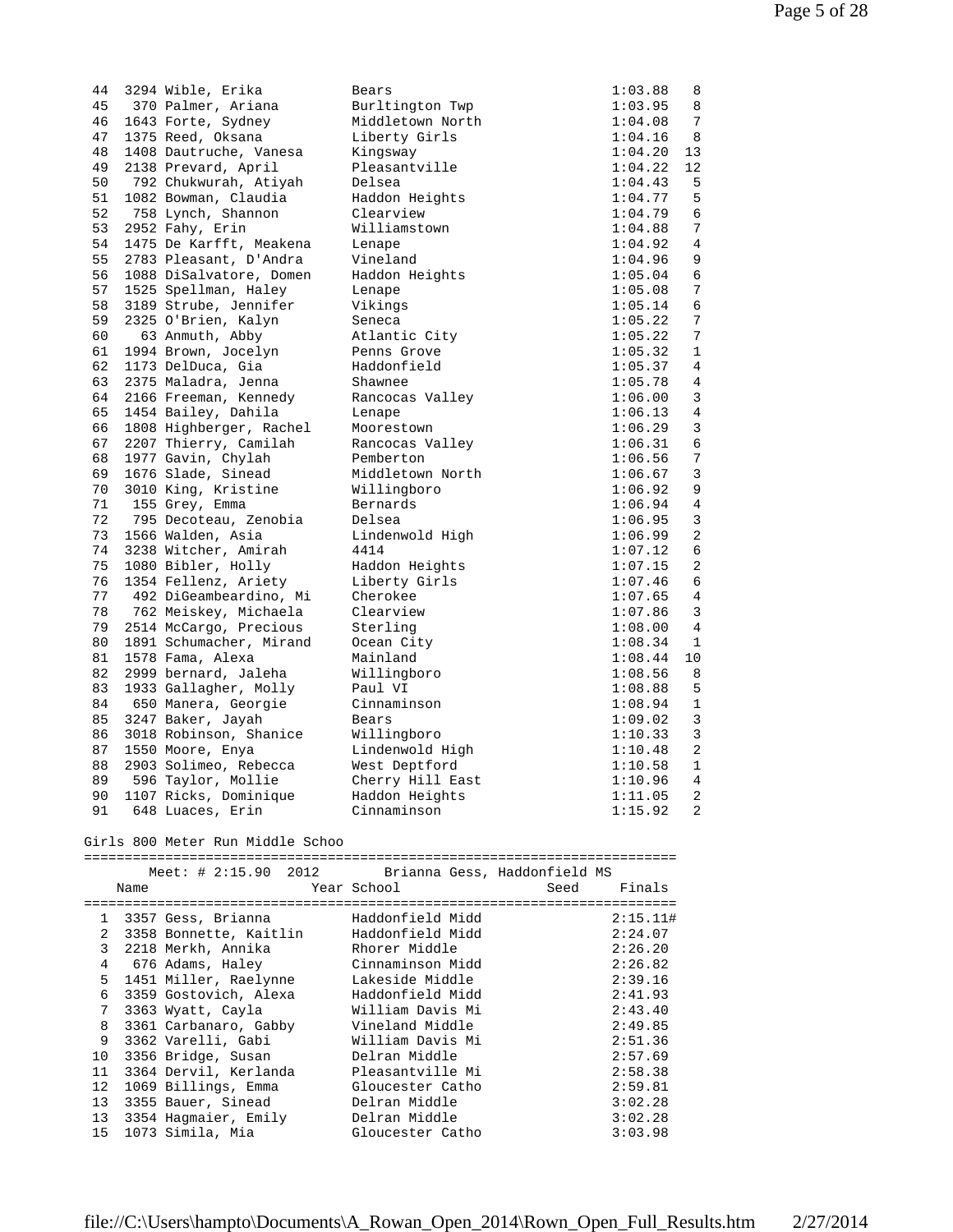| 16 3365 Roe, Ahvonna  | Pleasantville Mi | 3:04.64 |
|-----------------------|------------------|---------|
| 17 1070 Finley, Haley | Gloucester Catho | 3:43.46 |

Girls 800 Meter Run David K. Lon

============================================================================

|    |      | Meet: $\# 2:08.9h$<br>2001 | Erin Donohue, Haddonfield |                        |
|----|------|----------------------------|---------------------------|------------------------|
|    | Name |                            | Year School               | Seed<br>Finals<br>H#   |
|    |      |                            |                           |                        |
| 1  |      | 1864 Flynn, Bridget        | Ocean City                | 2:17.84<br>6           |
| 2  |      | 178 Quintana, Laura        | Bernards                  | 2:18.78<br>6           |
| 3  |      | 1503 McGee, Emily          | Lenape                    | 2:18.80<br>6           |
| 4  |      | 1638 Dulin, Jen            | Middletown North          | 2:19.98<br>6           |
| 5  |      | 1733 Thaler, Victoria      | Millville                 | 2:20.37<br>6           |
| 6  |      | 816 Mazzi, Celine          | Delsea                    | 2:20.41<br>6           |
| 7  |      | 1726 Simpkins, Alyssa      | Millville                 | 2:22.15<br>5           |
| 8  |      | 191 Wojtech, Zoe           | Bernards                  | 2:22.49<br>6           |
| 9  |      | 2352 DeSpirito, Julia      | Shawnee                   | 2:22.50<br>6           |
| 10 |      | 2524 Stratton, Julie       | Sterling                  | 2:23.40<br>5           |
| 11 |      | 3154 Edwards, Melanie      | Vikings                   | 2:23.68<br>6           |
| 12 |      | 1897 Stremme, Rachel       | Ocean City                | 6                      |
|    |      |                            |                           | 2:24.11                |
| 13 |      | 182 Rudin, Sydney          | Bernards                  | 2:24.19<br>6           |
| 14 |      | 3003 Davidson, Chantell    | Willingboro               | 2:24.55<br>6           |
| 15 |      | 3229 Roberts, Briana       | 4414                      | 2:25.19<br>5           |
| 16 |      | 1380 Suszko, Casey         | Liberty Girls             | 2:26.35<br>5           |
| 17 |      | 2335 Webb, Joey            | Seneca                    | 6<br>2:26.43           |
| 18 |      | 2304 Donia, Carley         | Seneca                    | 2:27.71<br>5           |
| 19 |      | 751 Henry, Lydia           | Clearview                 | 5<br>2:28.12           |
| 20 |      | 1177 Fonshell, Julia       | Haddonfield               | 5<br>2:29.07           |
| 21 |      | 1402 Clarke, Kara          | Kingsway                  | 2:29.53<br>5           |
| 22 |      | 1498 Londregan, Annie      | Lenape                    | 2:29.71<br>5           |
| 23 |      | 523 Moraschi, Ally         | Cherokee                  | 2:30.23<br>4           |
| 24 |      | 2340 Arena, Morgan         | Shawnee                   | 5<br>2:30.59           |
| 25 |      | 1233 Donio Enscoe, Jani    | Hammonton                 | 2:30.60<br>5           |
| 26 |      | 1912 King, Zee             | Mercy                     | 4<br>2:30.72           |
| 27 |      | 2182 Knope, Michelle       | Rancocas Valley           | 2:32.34<br>4           |
| 28 |      | 3004 Davis, Jenee          | Willingboro               | 2:32.88<br>4           |
| 29 |      | 2935 Bender, Devin         | Williamstown              | 3<br>2:33.38           |
| 30 |      | 657 Oldfield, Carley       | Cinnaminson               | 5<br>2:33.65           |
| 31 |      | 2766 Jackson, Kayla        | Vineland                  | 4<br>2:33.66           |
| 32 |      | 1688 Blout, Bryanna        | Millville                 | 2:33.89<br>4           |
| 33 |      | 1225 Cassidy, Caitlin      | Hammonton                 | 2:33.94<br>4           |
| 34 |      |                            |                           | 3                      |
|    |      | 849 Dugan, Brianna         | Deptford                  | 2:34.52                |
| 35 |      | 3261 Etter, Lauren         | Bears                     | 2:34.96<br>5           |
| 36 |      | 3098 Deibel, Brooke        | Woodstown                 | 4<br>2:35.19           |
| 37 |      | 2312 Horn, Kirsten         | Seneca                    | 5<br>2:36.29           |
| 38 |      | 615 Mattes, Helen          | Cherry Hill West          | 2:36.35<br>4           |
| 39 |      | 1206 Raphelson, Meredit    | Haddonfield               | 2:37.09<br>3           |
| 40 |      | 666 Rocks, Olivia          | Cinnaminson               | 3<br>2:37.45           |
| 41 |      | 33 Kuharik, Hannah         | Absegami                  | 2:37.68<br>4           |
| 42 |      | 1192 McCrudden, Natalie    | Haddonfield               | 2<br>2:37.82           |
|    |      | 43 2503 Daywalt, Candace   | Sterling                  | 5<br>2:37.94           |
| 44 |      | 1883 Myers, Erin           | Ocean City                | 2:37.99<br>4           |
| 45 |      | 2342 Bendixen, Nina        | Shawnee                   | 2:38.14<br>4           |
| 46 |      | 781 Worek, Molly           | Clearview                 | 2:38.37<br>2           |
| 47 |      | 1648 Han, Michele          | Middletown North          | 2:38.56<br>4           |
| 48 |      | 1443 Scharer, Courtney     | Kingsway                  | 2:38.91<br>3           |
| 49 |      | 1961 Urbach, Michaela      | Paul VI                   | 2:39.12<br>3           |
| 50 |      | 32 Khalid, Muniza          | Absegami                  | 2:39.34<br>2           |
| 51 |      | 451 Linstra, Jessica       | Cedar Creek               | 2:39.36<br>1           |
| 52 |      | 1799 Farmer, Madeline      | Moorestown                | 2:39.55<br>2           |
| 53 |      | 3083 Slusarczyk, Rachel    | Woodbury                  | 2:39.78<br>3           |
| 54 |      | 3155 Ellison, Seattle      | Vikings                   | 2:40.45<br>$\mathbf 1$ |
| 55 |      | 1255 Rehmann, Erin         | Hammonton                 | 2:40.82<br>4           |
| 56 |      | 2798 White, Brielle        | Vineland                  | 2:40.97<br>3           |
| 57 |      | 2601 Kane, Sabehah         | Timber Creek              | 2:41.34<br>1           |
| 58 |      | 1115 Stanton, Jane         | Haddon Heights            | 2:41.85<br>2           |
| 59 |      | 2500 Carter, Jo            | Sterling                  | 2:42.49<br>3           |
| 60 |      | 2621 Walker, Maleeyah      | Timber Creek              | 2:42.67<br>1           |
| 61 |      | 768 Palese, Stephanie      | Clearview                 | 2:43.17<br>2           |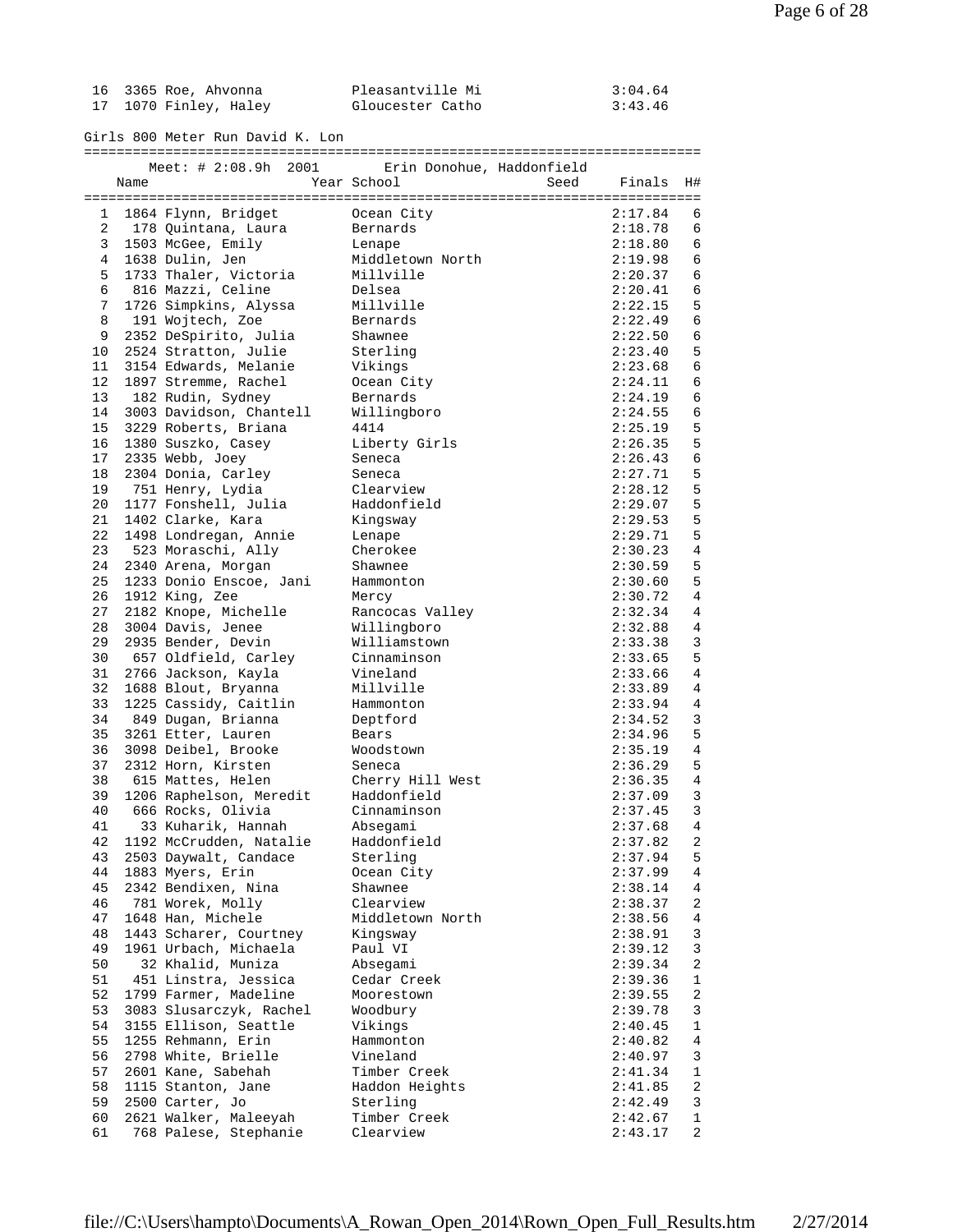| 62 | 3124 Rodgers, Julia     | Woodstown        | 2:43.60 | $\mathbf 1$    |
|----|-------------------------|------------------|---------|----------------|
| 63 | 573 Marchetti, Nicole   | Cherry Hill East | 2:43.66 | 3              |
| 64 | 3099 Deibel, Paige      | Woodstown        | 2:43.88 | $\mathbf 1$    |
| 65 | 1650 Iasparro, Taylor   | Middletown North | 2:43.92 | $\overline{2}$ |
| 66 | 2122 Alston, Mya        | Pleasantville    | 2:43.94 | 3              |
| 67 | 1773 Barakat, Sabrina   | Moorestown       | 2:44.85 | 3              |
| 68 | 820 Mullen, Jessica     | Delsea           | 2:45.15 | 2              |
| 69 | 2891 Palmer, Valerie    | West Deptford    | 2:45.53 | 3              |
| 70 | 2135 Mullings, Monique  | Pleasantville    | 2:45.96 | 2              |
| 71 | 1924 Cerveny, Emma      | Paul VI          | 2:46.04 | $\overline{3}$ |
| 72 | 2735 Askins, Jacqueline | Vineland         | 2:46.18 | $\overline{3}$ |
| 73 | 1537 Asadi-Wright, Elli | Lindenwold High  | 2:46.71 | 2              |
| 74 | 427 Shambry, Estelle    | Camden           | 2:49.20 | $\overline{2}$ |
| 75 | 1986 Sorrentino, Giavon | Pemberton        | 2:49.66 | 5              |
| 76 | 424 Roberts, Kandis     | Camden           | 2:50.15 | 2              |
| 77 | 664 Pottieger, Abigail  | Cinnaminson      | 2:50.42 | 2              |
| 78 | 1573 Camey, Sarah       | Mainland         | 2:51.16 | $\mathbf{1}$   |
| 79 | 824 Price, Autumn       | Delsea           | 2:51.87 | $\mathbf 1$    |
| 80 | 1049 Murphy, Devon      | Gloucester Catho | 2:53.09 | $\mathbf 1$    |
| 81 | 1562 Sandoval, Anallely | Lindenwold High  | 2:54.09 | 2              |
| 82 | 3001 bobien, nya        | Willingboro      | 2:56.85 | $\mathbf{1}$   |
| 83 | 1110 Semales, Allie     | Haddon Heights   | 2:57.71 | $\mathbf 1$    |
| 84 | 2877 Fiorentino, Heathe | West Deptford    | 2:58.60 | 2              |
| 85 | 1554 Onissema-Karimu, B | Lindenwold High  | 2:58.72 | 2              |
| 86 | 1043 Kukon, Jackie      | Gloucester Catho | 2:59.15 | $\mathbf{1}$   |
| 87 | 1109 Rutyna, Justine    | Haddon Heights   | 3:03.01 | $\mathbf{1}$   |
| 88 | 2599 Johnson, Tamia     | Timber Creek     | 3:17.70 | $\mathbf{1}$   |
| 89 | 2598 Johnson, Jasmine   | Timber Creek     | 3:40.20 | $\mathbf{1}$   |

Girls 1600 Meter Run Ed Mountainl

============================================================================

|                   |      | Meet: $\#$ 4:40.7h 1982  | Michelle Rowen, Washington Twp |      |         |                |
|-------------------|------|--------------------------|--------------------------------|------|---------|----------------|
|                   | Name |                          | Year School                    | Seed | Finals  | H#             |
|                   |      |                          |                                |      |         |                |
|                   |      | 1 1864 Flynn, Bridget    | Ocean City                     |      | 5:00.03 | 4              |
| $\overline{2}$    |      | 2180 Kemp, Erika         | Rancocas Valley                |      | 5:06.43 | 4              |
| $\mathbf{3}$      |      | 1482 Franklin, Camille   | Lenape                         |      | 5:07.78 | 4              |
| $\overline{4}$    |      | 2331 Schiffauer, Mara    | Seneca                         |      | 5:13.00 | 4              |
| 5                 |      | 2352 DeSpirito, Julia    | Shawnee                        |      | 5:13.28 | 4              |
| 6                 |      | 2306 Flemming, Stephani  | Seneca                         |      | 5:15.98 | 4              |
| 7                 |      | 1786 Cickavage, Genevie  | Moorestown                     |      | 5:18.98 | 4              |
| 8                 |      | 2324 Monaghan, Amy       | Seneca                         |      | 5:19.17 | 4              |
| 9                 |      | 1448 Wells, Claudia      | Kingsway                       |      | 5:20.85 | 4              |
| 10 <sub>1</sub>   |      | 3103 Fisher, Sarah       | Woodstown                      |      | 5:24.78 | $\overline{4}$ |
| 11                |      | 1206 Raphelson, Meredit  | Haddonfield                    |      | 5:28.83 | 3              |
| $12 \overline{ }$ |      | 2398 Stang, Shannon      | Shawnee                        |      | 5:29.95 | $\overline{4}$ |
| 13                |      | 1520 Ryan, Maeve         | Lenape                         |      | 5:33.01 | 3              |
| 14                |      | 1660 Marrone, Maddie     | Middletown North               |      | 5:34.65 | 3              |
| 15                |      | 1192 McCrudden, Natalie  | Haddonfield                    |      | 5:35.29 | $\overline{3}$ |
| 16                |      | 518 McAdams, Jess        | Cherokee                       |      | 5:36.03 | $\overline{4}$ |
| 17                |      | 271 Pywowariw, Larissa   | Bordentown                     |      | 5:36.57 | 3              |
| 18                |      | 1624 Chiaino, Katelyn    | Middletown North               |      | 5:37.49 | 3              |
| 19                |      | 1672 Ryan, Allie         | Middletown North               |      | 5:37.52 | 3              |
| 20                |      | 1246 Martinez, Brianni   | Hammonton                      |      | 5:37.80 | 3              |
| 21                |      | 1848 Warren, Heather     | Moorestown                     |      | 5:38.56 | 3              |
| 22                |      | 147 Cummings, Kathryn    | Bernards                       |      | 5:39.04 | 3              |
| 23                |      | 156 Gunson, Katherine    | Bernards                       |      | 5:39.61 | $\overline{4}$ |
| 24                |      | 2342 Bendixen, Nina      | Shawnee                        |      | 5:39.73 | $\overline{4}$ |
| 25                |      | 2885 Knoblock, Karen     | West Deptford                  |      | 5:39.80 | 3              |
| 26                |      | 1806 Gorman, Elizabeth   | Moorestown                     |      | 5:42.71 | 3              |
| 27                |      | 3174 Kenselaar, Carly    | Vikings                        |      | 5:44.29 | $\overline{4}$ |
| 28                |      | 1340 Albrecht, Morgan    | Liberty Girls                  |      | 5:48.42 | 3              |
| 29                |      | 1593 Mooney, Corinne     | Mainland                       |      | 5:49.16 | 3              |
| 30                |      | 2716 Nye, Allison        | Triton                         |      | 5:49.23 | 3              |
| 31                |      | 3063 Atkinson, Lisa      | Woodbury                       |      | 5:51.75 | 3              |
| 32                |      | 2913 Lederer, Grace      | Wildwood Cath                  |      | 5:51.95 | 3              |
| 33                |      | 659 Ostrowski, Sara      | Cinnaminson                    |      | 5:52.15 | 3              |
|                   |      | 34 2214 Winsor, Brittany | Rancocas Valley                |      | 5:53.29 | $\mathbf{1}$   |
| 35                |      | 2102 Montanero, Cara     | Pitman                         |      | 5:54.36 | $\overline{a}$ |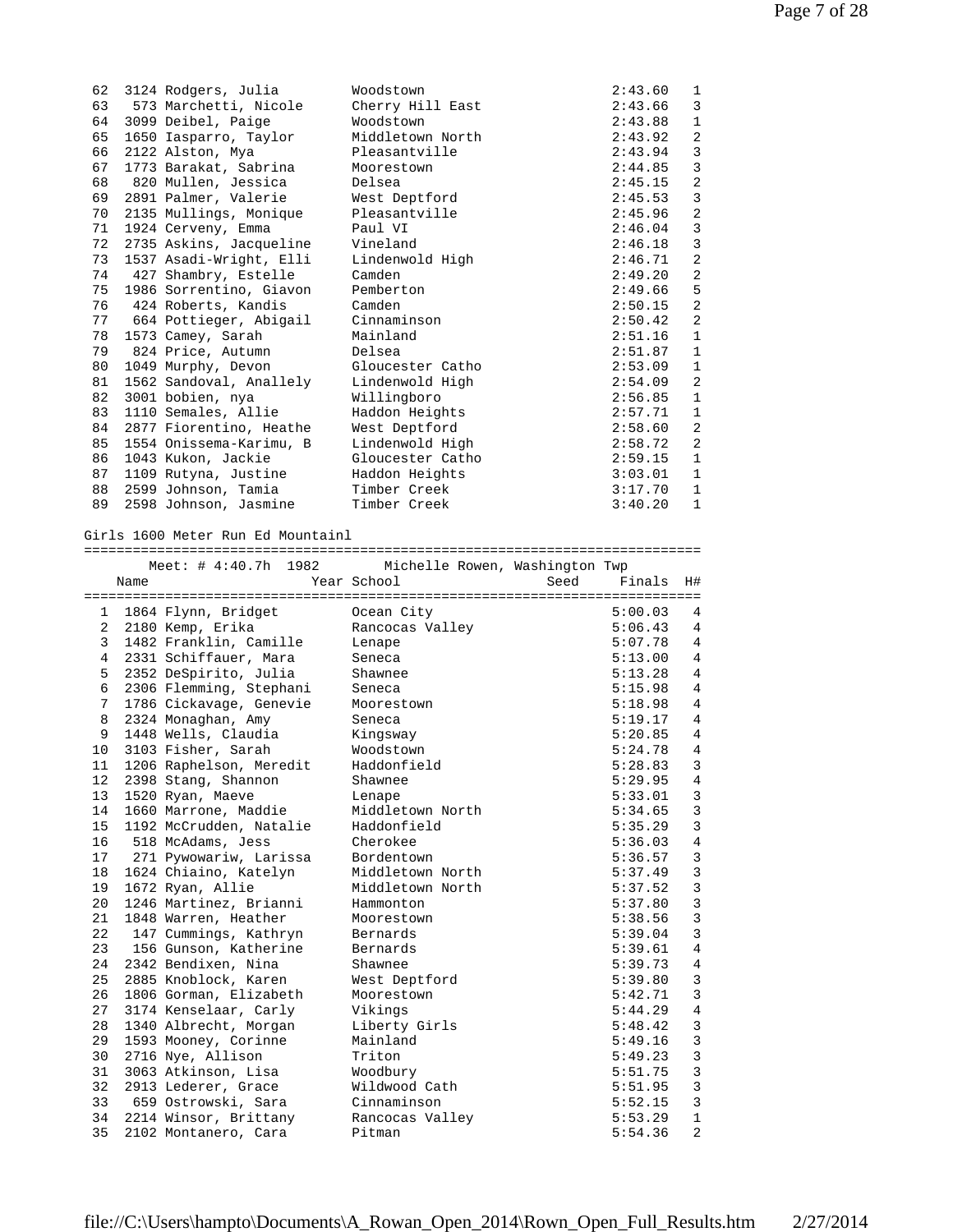| 36           |      |                         |                                      |          |                |
|--------------|------|-------------------------|--------------------------------------|----------|----------------|
|              |      | 800 Folcarelli, Ginnea  | Delsea                               | 5:54.74  | 1              |
| 37           |      | 342 DiCioccio, Maria    | Burltington Twp                      | 5:54.86  | 2              |
| 38           |      | 1573 Camey, Sarah       | Mainland                             | 5:56.44  | $\mathbf{1}$   |
| 39           |      | 1189 Levitt, Lauren     | Haddonfield                          | 5:57.82  | $\mathbf{1}$   |
| 40           |      | 823 Patterson, Mackenz  | Delsea                               | 5:59.06  | 2              |
| 41           |      | 624 Sullivan, Erin      | Cherry Hill West                     | 5:59.46  | 2              |
| 42           |      | 1570 Bean, Emma         | Mainland                             | 5:59.70  | 3              |
| 43           |      | 218 Lewis, Gabrielle    | Bishop Eustace P                     | 5:59.75  | $\mathbf 1$    |
| 44           |      | 1218 Berenato, Samantha | Hammonton                            | 6:00.68  | 1              |
| 45           |      | 784 Batchlor, Hailey    | Delsea                               | 6:01.74  | $\mathbf{1}$   |
| 46           |      | 2766 Jackson, Kayla     | Vineland                             | 6:02.10  | 2              |
| 47           |      | 776 Stumpf, Courtney    | Clearview                            | 6:02.13  | 1              |
| 48           |      | 2871 Dean, Jennifer     | West Deptford                        | 6:02.92  | 3              |
| 49           |      | 544 Werth, Julia        | Cherokee                             | 6:03.18  | 2              |
| 50           |      | 2735 Askins, Jacqueline | Vineland                             | 6:03.57  | 2              |
| 51           |      | 2525 Straub, Taylor     | Sterling                             | 6:03.99  | 2              |
| 52           |      | 1986 Sorrentino, Giavon | Pemberton                            | 6:04.50  | 3              |
| 53           |      | 2847 Karabin, Amanda    | Wall                                 | 6:04.54  | 2              |
| 54           |      | 1919 Almand, Madeline   | Paul VI                              | 6:04.90  | 2              |
| 55           |      | 3167 Hess, Danielle     | Vikings                              | 6:05.86  | 2              |
| 56           |      | 217 Kelly, Natalie      | Bishop Eustace P                     | 6:06.16  | 2              |
| 57           |      | 199 Ceretti, Dominique  | Bishop Eustace P                     | 6:06.50  | 2              |
| 58           |      | 1111 Shissler, Emily    | Haddon Heights                       | 6:07.03  | 2              |
| 59           |      | 1369 Lopez, Samantha    | Liberty Girls                        | 6:07.61  | $\mathbf{1}$   |
| 60           |      | 614 Marzocca, Julia     | Cherry Hill West                     | 6:08.10  | $\mathbf{1}$   |
| 61           |      | 3256 Daly, Elizabeth    | Bears                                | 6:08.39  | 2              |
| 62           |      | 2110 Sanders, Allison   | Pitman                               | 6:09.15  | 1              |
| 63           |      | 2916 Wallace, Katie     | Wildwood Cath                        | 6:09.18  | 2              |
| 64           |      | 630 Bleistine, Casey    | Cinnaminson                          | 6:09.48  | 2              |
| 65           |      | 583 Ranes, Gillian      | Cherry Hill East                     | 6:09.58  | 2              |
| 66           |      | 2875 Emick, Katelyn     | West Deptford                        | 6:10.34  | $\mathbf{1}$   |
| 67           |      | 1222 Calderone, Elizabe | Hammonton                            | 6:11.53  | $\mathbf{1}$   |
| 68           |      | 1437 Nicora, Morgan     |                                      | 6:12.73  | 2              |
|              |      | 2148 Ando, Mary         | Kingsway                             |          | 3              |
| 69           |      |                         | Rancocas Valley<br>Clearview         | 6:16.41  | $\mathbf{1}$   |
| 70<br>71     |      | 748 Diluigi, Krystyn    |                                      | 6:17.35  |                |
|              |      | 556 Chen, Soverno       | Cherry Hill East<br>Cherry Hill West | 6:17.95  | 2              |
|              |      |                         |                                      |          |                |
| 72           |      | 620 Owens, Casey        |                                      | 6:18.13  | 1              |
| 73           |      | 146 Cullen, Kiera       | Bernards                             | 6:19.04  | 2              |
| 74           |      | 572 Lewis, Emily        | Cherry Hill East                     | 6:19.10  | $\overline{a}$ |
| 75           |      | 1962 Walsh, Julianna    | Paul VI                              | 6:19.11  | 1              |
| 76           |      | 1090 Drumm, Madison     | Haddon Heights                       | 6:22.64  | 1              |
| 77           |      | 2272 Kenny, Lauren      | Schalick                             | 6:24.19  | $\mathbf{1}$   |
| 78           |      | 537 Stone, Courtney     | Cherokee                             | 6:24.21  | 1              |
| 79           |      | 3062 Aquino, Shalisa    | Woodbury                             | 6:24.36  | 1              |
| 80           |      | 1990 Yensel, Michelle   | Pemberton                            | 6:25.03  | 2              |
| 81           |      | 1552 Odrick, Tomika     | Lindenwold High                      | 6:31.43  | 2              |
| 82           |      | 50 Sanchez-Zevaxos, D   | Absegami                             | 6:41.38  | 1              |
| 83           |      | 3168 Hindley, Nicole    | Vikings                              | 6:42.31  | 1              |
| 84           |      | 3258 DeForest, Shannon  | Bears                                | 7:02.05  | 1              |
|              |      | Girls 3000 Meter Run    |                                      |          |                |
|              |      |                         |                                      |          |                |
|              |      | Meet: $\# 9:47.1h 2007$ | Danielle Tauro, Southern             |          |                |
|              | Name |                         | Year School<br>Seed                  | Finals   | H#             |
|              |      |                         |                                      |          |                |
| $\mathbf{1}$ |      | 2075 Zodl, Lauren       | Pinelands                            | 10:14.45 | 2              |
| 2            |      | 1856 Brelsford, Mary Ka | Ocean City                           | 10:22.17 | 2              |
| 3            |      | 1871 Grisbaum, Epiphany | Ocean City                           | 10:30.42 | 2              |
| 4            |      | 1787 Cooper, Natalie    | Moorestown                           | 10:41.75 | 2              |
| 5            |      | 551 Berman, Madeline    | Cherry Hill East                     | 10:47.66 | 2              |
| 6            |      | 1729 Springsteadah, McK | Millville                            | 10:49.44 | 2              |
| 7            |      | 2096 Lapp, Kiersten     | Pitman                               | 10:56.89 | 2              |
| 8            |      | 2098 Meighan, Sarah     | Pitman                               | 10:58.23 | 2              |
| 9            |      | 2151 Belko, Alicia      | Rancocas Valley                      | 11:03.52 | 2              |
| 10           |      | 757 Lynch, Katharine    | Clearview                            | 11:04.04 | 2              |
| 11           |      | 1401 Clark, Kaitlin     | Kingsway                             | 11:10.86 | 2              |
| 12           |      | 2912 Johson, Emily      | Wildwood Cath                        | 11:12.43 | 2              |
| 13           |      | 771 Schaeffer, Emily    | Clearview                            | 11:13.56 | 2              |
| 14           |      | 1394 Breen, Roisin      | Kingsway                             | 11:15.89 | 2              |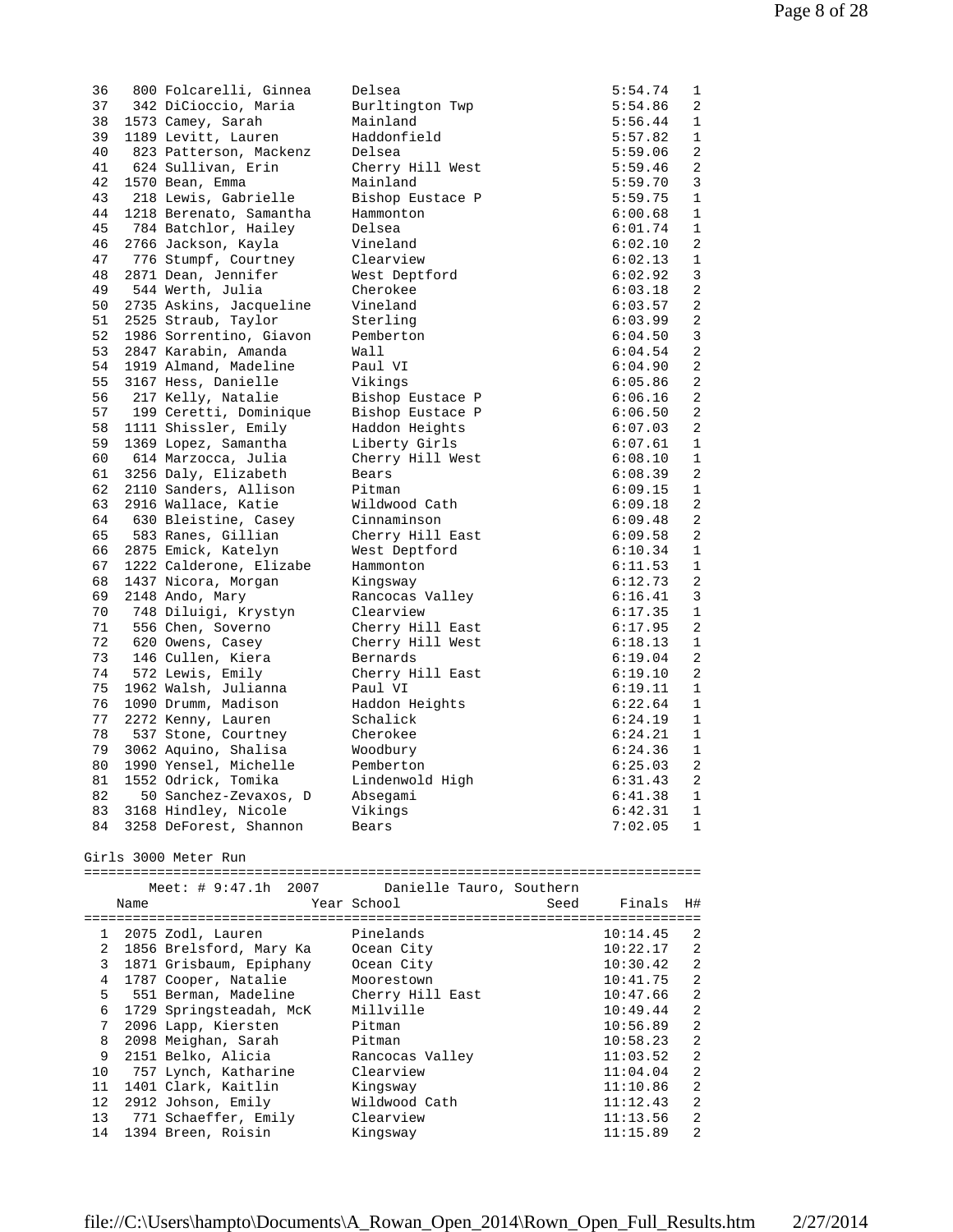| 15              |      | 2613 Shipotofsky, Janel  | Timber Creek                | 11:18.19       | 2              |
|-----------------|------|--------------------------|-----------------------------|----------------|----------------|
| 16              |      | 1172 DeCoursey, Lauren   | Haddonfield                 | 11:20.43       | 2              |
| 17              |      | 2398 Stang, Shannon      | Shawnee                     | 11:22.53       | 2              |
| 18              |      | 2066 Schriever, Gillian  | Pinelands                   | 11:23.98       | 2              |
| 19              |      | 154 Giordano, Beatrice   | Bernards                    | 11:26.09       | $\overline{2}$ |
| 20              |      | 1727 Smith, Amanda       | Millville                   | 11:29.77       | $\overline{2}$ |
| 21              |      | 1593 Mooney, Corinne     | Mainland                    | 11:38.28       | 2              |
| 22              |      | 1619 Borghese, Christin  | Middletown North            | 11:38.92       | 2              |
| 23              |      | 157 Gunson, Meg          | Bernards                    | 11:40.70       | $\mathbf{1}$   |
| 24              |      | 474 Arnold, Melissa      | Cherokee                    | 11:41.24       | 1              |
| 25              |      | 1635 Doherty, Erin       | Middletown North            | 11:44.38       | 2              |
| 26              |      | 2866 Charboneau, Rebecc  | West Deptford               | 11:48.72       | $\mathbf{1}$   |
| 27              |      | 531 Sands, Melanie       | Cherokee                    | 11:49.65       | $\mathbf{1}$   |
| 28              |      | 622 Reissmann, Annalie   | Cherry Hill West            | 11:53.60       | $\mathbf 1$    |
| 29              |      | 1838 Thoma, Aura         | Moorestown                  | 11:56.31       | $\mathbf{1}$   |
| 30              |      | 1570 Bean, Emma          | Mainland                    | 11:57.15       | $\mathbf{1}$   |
| 31              |      | 2317 Kurp, Bridget       | Seneca                      | 11:58.73       | $\mathbf 1$    |
| 32              |      | 2502 Daiutulo, Emily     | Sterling                    | 12:01.03       | $\mathbf{1}$   |
| 33              |      | 2333 Tocci, Lauren       | Seneca                      | 12:02.06       | $\mathbf{1}$   |
| 34              |      | 2298 Bunnell, Josie      | Seneca                      | 12:03.26       | $\mathbf{1}$   |
| 35              |      | 1184 Hoover, Holly       | Haddonfield                 | 12:06.00       | $\mathbf{1}$   |
| 36              |      | 141 Cassidy, Caleigh     | Bernards                    | 12:14.69       | $\mathbf{1}$   |
| 37              |      | 1863 Farnan, Maria       | Ocean City                  | 12:14.89       | $\mathbf{1}$   |
| 38              |      | 1252 Plummer, Jennifer   | Hammonton                   | 12:17.14       | $\mathbf 1$    |
| 39              |      | 2197 Parsons, Brittany   | Rancocas Valley             | 12:22.87       | $\mathbf{1}$   |
| 40              |      | 3256 Daly, Elizabeth     | Bears                       | 12:33.73       | $\mathbf{1}$   |
| 41              |      | 1247 Massey, Isabella    | Hammonton                   | 12:35.61       | $\mathbf{1}$   |
| 42              |      | 2915 Wallace, Delaney    | Wildwood Cath               | 12:40.13       | $\mathbf 1$    |
| 43              |      | 1260 Schenker, Julia     | Hammonton                   | 13:00.51       | $\mathbf{1}$   |
| 44              |      | 2597 Hopkins, Natalie    | Timber Creek                | 13:06.07       | $\mathbf{1}$   |
| 45              |      | 785 Brown, Lexi          | Delsea                      | 13:24.02       | 1              |
| 46              |      | 786 Bundy, Ayanna        | Delsea                      | 13:48.64       | $\mathbf{1}$   |
| 47              |      | 822 Patrick, Shelby      | Delsea                      | 13:54.51       | $\mathbf 1$    |
| 48              |      | 2137 Pickens, Ashley     | Pleasantville               | 14:18.37       | $\mathbf{1}$   |
|                 |      | Girls 5000 Meter Run     |                             |                |                |
|                 |      | Meet: # 17:13.90 2012    | Caroline Kellner, WWP South |                |                |
|                 | Name |                          | Year School                 | Seed<br>Finals |                |
|                 |      | 1 1190 Malloy, Meghan    | Haddonfield                 | 17:40.49       |                |
|                 |      | 2 1165 Cain, Shelby      | Haddonfield                 | 18:05.89       |                |
|                 |      | 3 2153 Bobbie, Shelby    | Rancocas Valley             | 18:29.73       |                |
|                 |      | 4 2666 O'Halloran, Karah | Toms River North            | 18:38.81       |                |
| 5               |      | 1652 Juzwiak, Alexandra  | Middletown North            | 18:53.43       |                |
| 6               |      | 2116 Vendetta, Hannah    | Pitman                      | 19:11.62       |                |
| 7               |      | 2883 Kipp, Millie        | West Deptford               | 19:14.50       |                |
| 8               |      | 1209 Rosengard, Cara     | Haddonfield                 | 19:23.20       |                |
| 9               |      | 2603 Lavallias, Sade     | Timber Creek                | 19:45.69       |                |
| 10 <sup>°</sup> |      | 204 DiDomenico, Sarah    | Bishop Eustace P            | 20:13.51       |                |
| 11              |      | 515 Kromish, Kassandra   | Cherokee                    | 20:26.75       |                |
| 12              |      | 524 Moraschi, Izzi       | Cherokee                    | 20:26.80       |                |
|                 |      |                          |                             |                |                |

 13 1365 Kavoleff, Alexandr Liberty Girls 20:28.05 14 3287 Tattory, Maddy Bears 20:30.14 15 2201 Ramus, Christa Rancocas Valley 21:34.40 16 979 Grehlinger, Abigai Glassboro 21:46.92 17 2700 Derham, Melanie Triton 22:53.17 18 2619 Tine, Alexis Timber Creek 23:57.00

============================================================================

 Name Year School Seed Prelims H# ============================================================================

 1 878 Bristol-Andrews, D Florence 15.03q 9 2 2617 Terrell, Alicia Timber Creek 15.38q 1 3 783 Barbaro, Christina Delsea 15.69q 3 4 1684 Armstead, Rachell Millville 15.78q 9

Meet: # 13.3h 1980 Carol Lewis, Willingboro

Girls 100 Meter Hurdles

Preliminaries

| file://C:\Users\hampto\Documents\A_Rowan_Open_2014\Rown_Open_Full_Results.htm |  | 2/27/2014 |
|-------------------------------------------------------------------------------|--|-----------|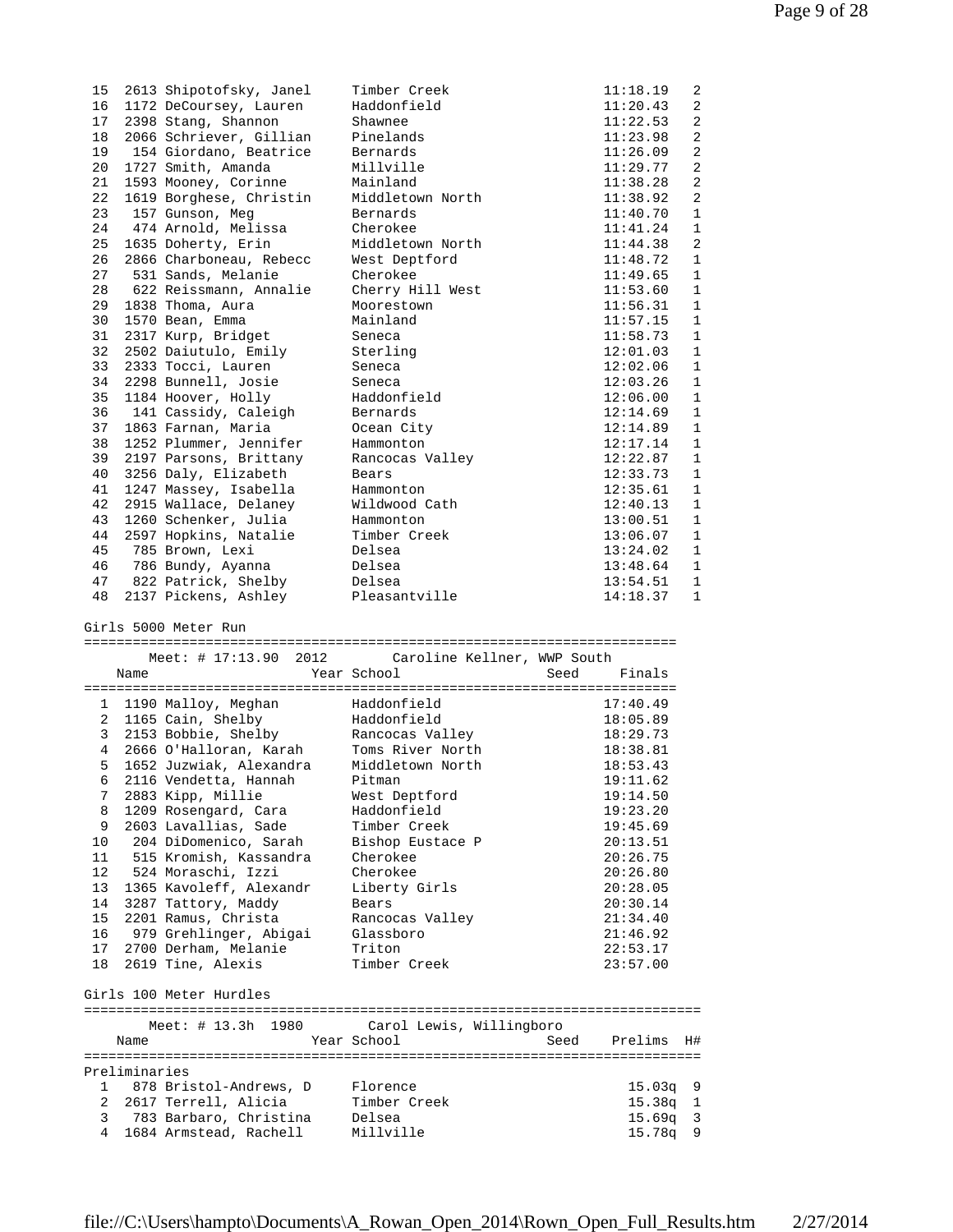| Finals         |      |                                               |                                  |                  |                |
|----------------|------|-----------------------------------------------|----------------------------------|------------------|----------------|
|                | Name |                                               | Year School<br>Prelims           | Finals           |                |
|                |      | Meet: # 13.3h 1980                            | Carol Lewis, Willingboro         |                  |                |
|                |      | Girls 100 Meter Hurdles                       |                                  |                  |                |
|                |      |                                               |                                  |                  |                |
| $- -$<br>$- -$ |      | 1132 Culmer, Kayla<br>69 Gist, Mone't         | Haddon Township<br>Atlantic City | DNF<br>DNF       | 5<br>2         |
| $ -$           |      | 1251 Peterson, Kelsey                         | Hammonton                        | DNF              | 1              |
| $ -$           |      | 1080 Bibler, Holly                            | Haddon Heights                   | DNF              | 2              |
| 62             |      | 2503 Daywalt, Candace                         | Sterling                         | 28.40            | 9              |
| 61             |      | 1581 Gordon, Tiffany                          | Mainland                         | 24.27            | 7              |
| 60             |      | 2589 Christine, Nieada                        | Timber Creek                     | 23.34            | 6              |
| 59             |      | 3020 scarborough, mecca                       | Willingboro                      | 22.46            | 6              |
| 58             |      | 2610 Paige, Quachir                           | Timber Creek                     | 22.03            | 8              |
| 56<br>57       |      | 983 Malone-Terry, Onna<br>577 Miller, Lauren  | Glassboro<br>Cherry Hill East    | 20.28<br>20.76   | 4<br>6         |
| 55             |      | 420 Mendez, Malisa                            | Camden                           | 20.23            | 6              |
| 54             |      | 453 Mays, Brianna                             | Cedar Creek                      | 19.88            | 8              |
| 53             |      | 413 Fussell, Zhane                            | Camden                           | 19.78            | 8              |
| 52             |      | 3000 Bethea, Summer                           | Willingboro                      | 19.71            | 3              |
| 51             |      | 3280 Reynolds, Quinn                          | Bears                            | 19.61            | 2              |
| 50             |      | 1352 Eppinger, Gillian                        | Liberty Girls                    | 19.12            | $\overline{a}$ |
| 49             |      | 638 Gleba, Casey                              | Cinnaminson                      | 19.09            | 8              |
| 48             |      | 1546 Harmon-Moore, Kyia                       | Lindenwold High                  | 19.05            | 7              |
| 46<br>46       |      | 1867 Graeff, Jee-Anna<br>2515 Melton, Arianna | Sterling                         | 19.02<br>19.02   | 5<br>7         |
| 45             |      | 1861 Davies, Leah                             | Ocean City<br>Ocean City         | 18.70            | 4              |
| 43             |      | 634 Currie, Michelle                          | Cinnaminson                      | 18.63            | 5              |
| 43             |      | 1259 Sanfilippo, Jenna                        | Hammonton                        | 18.63            | 9              |
| 42             |      | 3237 Ware, Aiyana                             | 4414                             | 18.58            | 5              |
| 41             |      | 1387 Barahona, Kaitlyn                        | Kingsway                         | 18.08            | 4              |
| 40             |      | 2027 Walker, DeAsia                           | Penns Grove                      | 18.05            | 3              |
| 38             |      | 1398 Burns, Kerri                             | Kingsway                         | 18.00            | $\mathbf{1}$   |
| 37<br>38       |      | 3075 Horace, Tene<br>1112 Skotnicki, Katie    | Woodbury<br>Haddon Heights       | 17.93<br>18.00   | 6<br>9         |
| 36             |      | 159 Harvey, Cassidy                           | Bernards                         | 17.91            | 8              |
| 35             |      | 1594 Nachtigall, Elise                        | Mainland                         | 17.90            | 6              |
| 34             |      | 3073 Hill, Tampha                             | Woodbury                         | 17.85            | 1              |
| 33             |      | 3209 Dupree, Aleyah                           | 4414                             | 17.57            | 1              |
| 31             |      | 1496 LaRosa, Sabrina                          | Lenape                           | 17.49            | 9              |
| 31             |      | 1228 Conway, Courtney                         | Hammonton                        | 17.49            | 3              |
| 30             |      | 575 McIntosh, Jessica                         | Cherry Hill East                 | 17.44            | 4              |
| 29             |      | 819 Moore, Ciara                              | Delsea                           | 17.38            | 5              |
| 27<br>28       |      | 3251 Blosfelds, Emma<br>756 Little, I'Shay    | Bears<br>Clearview               | 17.33<br>17.35   | 7<br>3         |
| 26             |      | 1501 Maynes, Samantha                         | Lenape                           | 17.31            | 7              |
| 25             |      | 1589 Kluger, Amber                            | Mainland                         | 17.14            | 1              |
| 24             |      | 1901 Terwilliger, Devon                       | Ocean City                       | 17.07            | 9              |
| 23             |      | 3219 Lewis, Rachel                            | 4414                             | 17.00            | 7              |
| 22             |      | 2231 Hemingway, Danisha                       | Riverside                        | 16.81            | 4              |
| 21             |      | 1699 Ellis, Aaliyah                           | Millville                        | 16.69            | 3              |
| 20             |      | 2849 Malos, Rebecca                           | Wall                             | 16.65            | 4              |
| 19             |      | 385 Walton, Kiah                              | Burltington Twp                  | 16.58            | 2              |
| 18             |      | 519 Metzger, Clarice                          | Cherokee                         | 16.55            | 2              |
| 16<br>17       |      | 236 Ansong, Jackie<br>741 Camp, Katherine     | Bordentown<br>Clearview          | 16.52<br>16.53   | 8              |
| 15             |      | 411 Dowens, Daesha                            | Camden                           | 16.48            | 7<br>3         |
| 14             |      | 2522 Singleton, Alisha                        | Sterling                         | 16.47            | 6              |
| 13             |      | 2336 Webb, Moriah                             | Seneca                           | 16.46            | $\mathbf{1}$   |
| 12             |      | 169 Murphy, Taylor                            | Bernards                         | 16.38            | 2              |
| 11             |      | 3025 Bennent, Gabrielle                       | Winslow                          | 16.32            | 6              |
| 10             |      | 1695 Davis, MyAngel                           | Millville                        | 16.23            | 4              |
| 9              |      | 1471 Cox, Allison                             | Lenape                           | 16.17            | 9              |
| 7<br>7         |      | 3017 ringo, elaine<br>1160 Blaber, Olivia     | Willingboro<br>Haddonfield       | 15.98q<br>15.98q | 5<br>7         |
| 6              |      | 2577 Simms, Amanda                            | Teaneck                          | 15.90q           | 5              |
| 5              |      | 522 Montague, Elizabet                        | Cherokee                         | 15.83q           | 8              |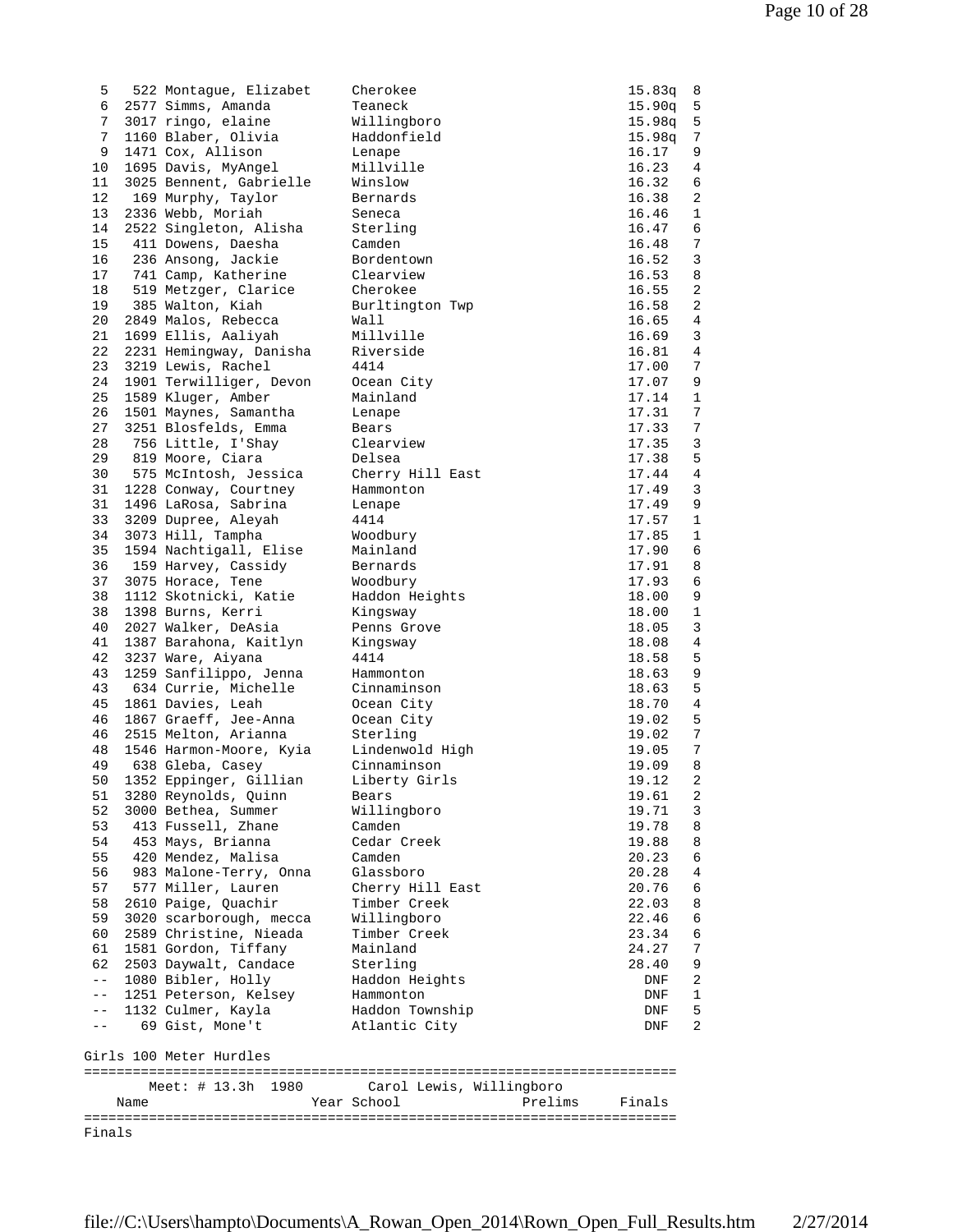| 1 878 Bristol-Andrews, D | Florence     | 15.03 | 14.94 |
|--------------------------|--------------|-------|-------|
| 2 2617 Terrell, Alicia   | Timber Creek | 15.38 | 15.33 |
| 3 1160 Blaber, Olivia    | Haddonfield  | 15.98 | 15.45 |
| 4 522 Montaque, Elizabet | Cherokee     | 15.83 | 15.53 |
| 5 2577 Simms, Amanda     | Teaneck      | 15.90 | 15.66 |
| 6 783 Barbaro, Christina | Delsea       | 15.69 | 15.88 |
| 7 3017 ringo, elaine     | Willingboro  | 15.98 | 16.17 |

Girls 400 Meter Hurdles

============================================================================

|              |      | Meet: $\# 1:00.6h$<br>2006 | Shquanda Meylor, Woodrow Wilson |                |                |
|--------------|------|----------------------------|---------------------------------|----------------|----------------|
|              | Name |                            | Year School                     | Seed<br>Finals | H#             |
|              |      |                            |                                 |                |                |
| $\mathbf{1}$ |      | 783 Barbaro, Christina     | Delsea                          | 1:04.63        | 6              |
| 2            |      | 1242 Labb, Noel            | Hammonton                       | 1:04.99        | 6              |
| 3            |      | 1160 Blaber, Olivia        | Haddonfield                     | 1:05.25        | 6              |
| 4            |      | 2592 Davis-HInes, Daija    | Timber Creek                    | 1:06.61        | 5              |
| 5.           |      | 741 Camp, Katherine        | Clearview                       | 1:06.64        | $\overline{4}$ |
| 6            |      | 2336 Webb, Moriah          | Seneca                          | 1:08.36        | 6              |
| 7            |      | 1382 Titus, Courtney       | Liberty Girls                   | 1:09.10        | 5              |
| 8            |      | 1420 Heineman, Jaclyn      | Kingsway                        | 1:09.17        | 3              |
| 9            |      | 3017 ringo, elaine         | Willingboro                     | 1:09.62        | 6              |
| 10           |      | 3175 Lee, Amanda           | Vikings                         | 1:09.89        | 4              |
| 11           |      | 819 Moore, Ciara           | Delsea                          | 1:10.34        | 5              |
| 12           |      | 1329 McDuell, Lexi         | Holy Spirit                     | 1:10.62        | $\overline{4}$ |
| 13           |      | 3073 Hill, Tampha          | Woodbury                        | 1:10.90        | 6              |
| 14           |      | 1228 Conway, Courtney      | Hammonton                       | 1:11.15        | $\overline{4}$ |
| 15           |      | 236 Ansong, Jackie         | Bordentown                      | 1:11.34        | 5              |
| 16           |      | 3025 Bennent, Gabrielle    | Winslow                         | 1:11.91        | $\overline{2}$ |
| 17           |      | 2762 Henderson, Ta'Shay    | Vineland                        | 1:12.43        | 3              |
| 18           |      | 143 Clayton, Adeline       | Bernards                        | 1:12.92        | 3              |
| 19           |      | 3209 Dupree, Aleyah        | 4414                            | 1:12.97        | 5              |
| 20           |      | 1576 Dods, Margaret        | Mainland                        | 1:13.34        | $\overline{3}$ |
| 21           |      | 161 Khademi, Elee          | Bernards                        | 1:13.87        | $\mathbf 1$    |
| 22           |      | 817 McCarty, Shelby        | Delsea                          | 1:14.69        | $\overline{2}$ |
| 23           |      | 3237 Ware, Aiyana          | 4414                            | 1:14.79        | 5              |
| 24           |      | 3219 Lewis, Rachel         | 4414                            | 1:15.14        | $\overline{4}$ |
| 25           |      | 638 Gleba, Casey           | Cinnaminson                     | 1:16.06        | 2              |
| 26           |      | 2892 Petracci, Alexa       | West Deptford                   | 1:16.59        | 4              |
| 27           |      | 1409 Deichert, Farrah      | Kingsway                        | 1:16.85        | 3              |
| 28           |      | 519 Metzger, Clarice       | Cherokee                        | 1:17.04        | 3              |
| 29           |      | 1426 Limanni, Stephanie    | Kingsway                        | 1:17.09        | $\overline{2}$ |
| 30           |      | 2275 Lamarra, Julia        | Schalick                        | 1:17.72        | $\overline{2}$ |
| 31           |      | 634 Currie, Michelle       | Cinnaminson                     | 1:18.42        | $\overline{2}$ |
| 32           |      | 2621 Walker, Maleeyah      | Timber Creek                    | 1:19.93        | $\mathbf{1}$   |
| 33           |      | 2756 Glover, Jasmine       | Vineland                        | 1:20.82        | 2              |
| 34           |      | 3297 Woodington, Chelse    | Bears                           | 1:24.86        | $\mathbf{1}$   |
| 35           |      | 1579 George, Julie         | Mainland                        | 1:26.08        | 1              |
| 36           |      | 3020 scarborough, mecca    | Willingboro                     | 1:26.93        | $\overline{2}$ |
| 37           |      | 1997 Del Olmo, Amairany    | Penns Grove                     | 1:30.12        | $\mathbf{1}$   |

Girls 1200 Meter Hurdles Relay

============================================================================ Meet: # 3:15.2h 2001 , Edgewood

|                 |      | MEEL $\cdot$ $\uparrow$ $\cdot$ $\downarrow$ $\cdot$ $\downarrow$ $\downarrow$ $\downarrow$ $\downarrow$ $\downarrow$ $\downarrow$ $\downarrow$ $\downarrow$ $\downarrow$ $\downarrow$ $\downarrow$ $\downarrow$ $\downarrow$ $\downarrow$ $\downarrow$ $\downarrow$ $\downarrow$ $\downarrow$ $\downarrow$ $\downarrow$ $\downarrow$ $\downarrow$ $\downarrow$ $\downarrow$ $\downarrow$ $\downarrow$ $\downarrow$ $\downarrow$ $\downarrow$ $\downarrow$ $\downarrow$ $\down$ |                  |      |                   |                |                |
|-----------------|------|---------------------------------------------------------------------------------------------------------------------------------------------------------------------------------------------------------------------------------------------------------------------------------------------------------------------------------------------------------------------------------------------------------------------------------------------------------------------------------|------------------|------|-------------------|----------------|----------------|
|                 | Name |                                                                                                                                                                                                                                                                                                                                                                                                                                                                                 | Year School      | Seed | Finals H#         |                |                |
|                 |      |                                                                                                                                                                                                                                                                                                                                                                                                                                                                                 |                  |      |                   |                |                |
| $\mathbf{1}$    |      | 1242 Labb, Noel                                                                                                                                                                                                                                                                                                                                                                                                                                                                 | Hammonton        |      | $1:06.63#$ 4      |                | $\overline{2}$ |
| 2               |      | 2456 Lake, Amaysia                                                                                                                                                                                                                                                                                                                                                                                                                                                              | Southern         |      | $1:08.32#$ 5      |                | 3.33           |
| 3               |      | 2637 Diawara, Halima                                                                                                                                                                                                                                                                                                                                                                                                                                                            | Toms River North |      | $1:09.34#$ 6      |                | 2.66           |
| 4               |      | 2664 Moser, Megan                                                                                                                                                                                                                                                                                                                                                                                                                                                               | Toms River North |      | $1:10.85#$ 6      |                | 2.66           |
| 5.              |      | 413 Fussell, Zhane                                                                                                                                                                                                                                                                                                                                                                                                                                                              | Camden           |      | $1:11.27#$ 6      |                | 0.66           |
| 6               |      | 1228 Conway, Courtney                                                                                                                                                                                                                                                                                                                                                                                                                                                           | Hammonton        |      | $1:11.53#$ 4      |                | $\overline{2}$ |
| 7               |      | 2420 Charles, Aliya                                                                                                                                                                                                                                                                                                                                                                                                                                                             | Southern         |      | $1:11.55#$ 5      |                | 3.33           |
| 8               |      | 2417 Carlson, Alexandra                                                                                                                                                                                                                                                                                                                                                                                                                                                         | Southern         |      | $1:11.76#$ 5      |                | 3.33           |
| 8               |      | 3237 Ware, Aiyana                                                                                                                                                                                                                                                                                                                                                                                                                                                               | 4414             |      | $1:11.76#$ 5      |                | 1.66           |
| 10              |      | 2762 Henderson, Ta'Shay                                                                                                                                                                                                                                                                                                                                                                                                                                                         | Vineland         |      | $1:11.86#$ 1      |                | 0.33           |
| 11              |      | 2167 Frombach, Kristen                                                                                                                                                                                                                                                                                                                                                                                                                                                          | Rancocas Valley  |      | $1:11.91#$ 3 1.33 |                |                |
| 12 <sup>°</sup> |      | 950 Osso, Sydney                                                                                                                                                                                                                                                                                                                                                                                                                                                                | Freehold Townshi |      | $1:12.61#$ 4      |                | $\overline{1}$ |
| 13              |      | 915 Colbert, Alexandra                                                                                                                                                                                                                                                                                                                                                                                                                                                          | Freehold Townshi |      | 1:12.81#          | $\overline{4}$ | $\mathbf{1}$   |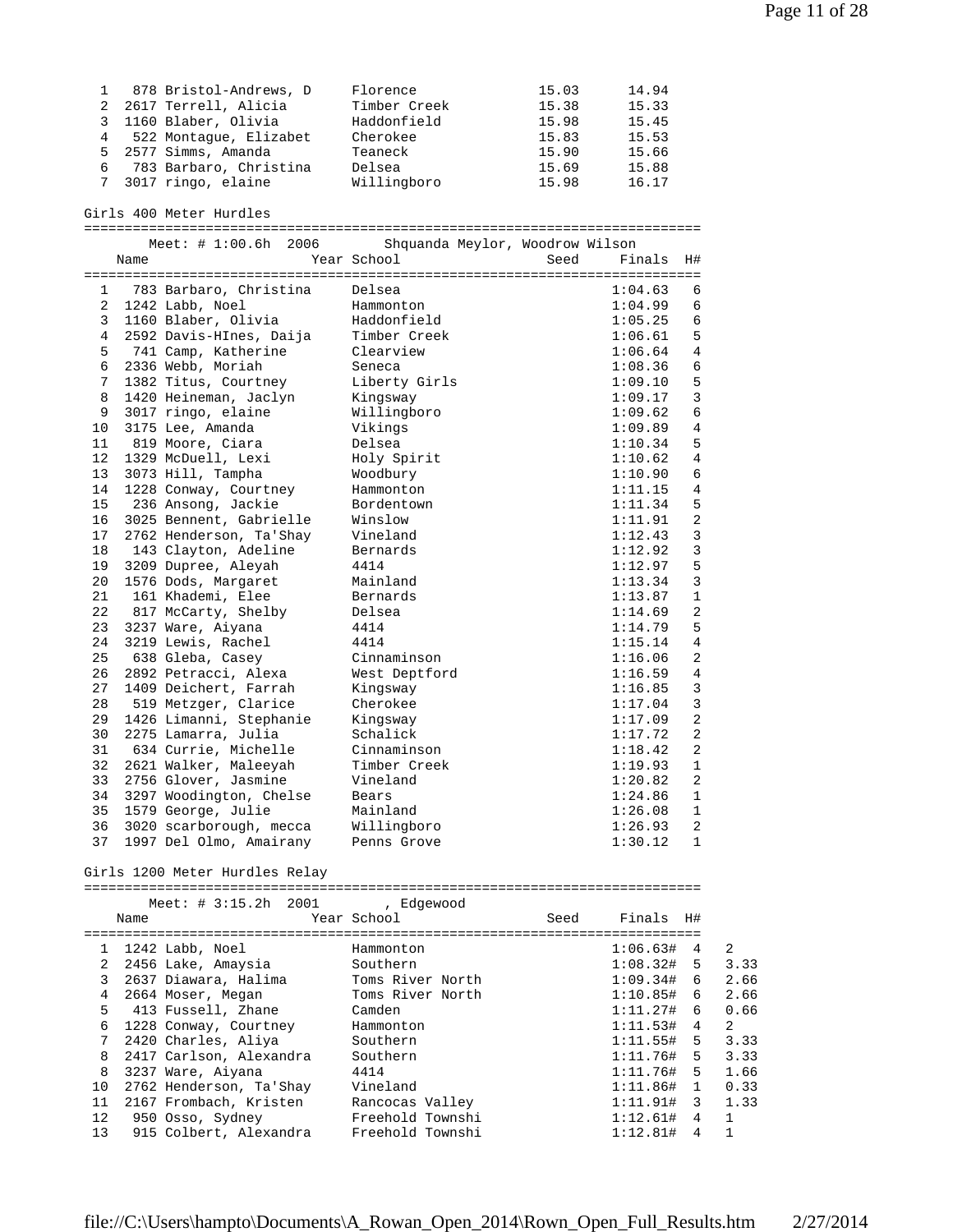| 14 | 192 Aurite, Erica       | Bishop Eustace P | $1:12.86#$ 3 |              |                |
|----|-------------------------|------------------|--------------|--------------|----------------|
| 15 | 2682 Swann, Erin        | Toms River North | 1:13.12# 6   |              | 2.66           |
| 16 | 2154 Bresnan, Sarah     | Rancocas Valley  | $1:13.52#$ 3 |              | 1.33           |
| 17 | 3219 Lewis, Rachel      | 4414             | $1:14.16#$ 5 |              | 1.66           |
| 18 | 3209 Dupree, Aleyah     | 4414             | 1:14.68# 5   |              | 1.66           |
| 19 | 3260 Dukes, Shelby      | Bears            | $1:14.69#$ 2 |              |                |
| 20 | 2157 Carvin, Kadie      | Rancocas Valley  | $1:16.04#$ 3 |              | 1.33           |
| 21 | 1259 Sanfilippo, Jenna  | Hammonton        | $1:16.19#$ 4 |              | $\overline{2}$ |
| 22 | 953 Polhemus, Drew      | Freehold Townshi | $1:16.83#$ 4 |              | $\mathbf{1}$   |
| 23 | 220 Mabanta, Sabrina    | Bishop Eustace P | $1:17.77#$ 3 |              |                |
| 24 | 2756 Glover, Jasmine    | Vineland         | $1:17.87#$ 1 |              | 0.33           |
| 25 | 401 McHugh, Kelly       | Camden Catholic  | $1:18.83#$ 2 |              |                |
| 26 | 409 Bloodworth, Asia    | Camden           | $1:18.87#$ 6 |              | 0.66           |
| 27 | 411 Dowens, Daesha      | Camden           | $1:19.57#$ 6 |              | 0.66           |
| 28 | 225 Perini, Alyssa      | Bishop Eustace P | $1:19.72#$ 3 |              |                |
| 29 | 2737 Bain, Bernadette   | Vineland         | $1:20.57#$ 1 |              | 0.33           |
| 30 | 627 Tyler, Mackenzie    | Cherry Hill West | 1:20.99# 1   |              |                |
| 31 | 3280 Reynolds, Quinn    | Bears            | $1:23.63#$ 2 |              |                |
| 32 | 3297 Woodington, Chelse | Bears            | $1:24.43#$ 2 |              |                |
| 33 | 404 Torres, Kiara       | Camden Catholic  | $1:26.56#$ 2 |              |                |
| 34 | 625 Swanson, Molly      | Cherry Hill West | 1:27.08#     | $\mathbf{1}$ |                |
| 35 | 405 Wade, Jada          | Camden Catholic  | $1:27.92#$ 2 |              |                |
| 36 | 601 Achanzar, Cass      | Cherry Hill West | 1:37.51#     | 1            |                |
|    |                         |                  |              |              |                |

Girls 2000 Meter Steeplechase H. Browning

========================================================================= Meet: # 6:50.40 2007 Ashley Higginson, Colts Neck

|    | Name |                         | Year School      | Seed | Finals   |
|----|------|-------------------------|------------------|------|----------|
|    |      |                         |                  |      |          |
| 1  |      | 191 Wojtech, Zoe        | Bernards         |      | 7:19.17  |
| 2  |      | 2319 Macauley, Paige    | Seneca           |      | 7:37.77  |
| 3  |      | 2886 Knoblock, Megan    | West Deptford    |      | 7:39.05  |
| 4  |      | 3122 O'Kane, Kelly      | Woodstown        |      | 7:49.54  |
| 5  |      | 2067 Scott, Heather     | Pinelands        |      | 7:54.27  |
| 6  |      | 1897 Stremme, Rachel    | Ocean City       |      | 7:59.65  |
| 7  |      | 2603 Lavallias, Sade    | Timber Creek     |      | 8:02.14  |
| 8  |      | 2154 Bresnan, Sarah     | Rancocas Valley  |      | 8:04.81  |
| 9  |      | 156 Gunson, Katherine   | Bernards         |      | 8:10.56  |
| 10 |      | 991 Reardigan, Shannon  | Glassboro        |      | 8:14.21  |
| 11 |      | 1227 Conover, Zoe       | Hammonton        |      | 8:14.89  |
| 12 |      | 2613 Shipotofsky, Janel | Timber Creek     |      | 8:20.52  |
| 13 |      | 1203 Plunkett, Claire   | Haddonfield      |      | 8:21.76  |
| 14 |      | 1244 MacKenzie, Tabitha | Hammonton        |      | 8:29.46  |
| 15 |      | 2502 Daiutulo, Emily    | Sterling         |      | 8:30.47  |
| 16 |      | 2280 Ludewig, Sandy     | Schalick         |      | 8:33.70  |
| 17 |      | 3186 Sobieski, Alexandr | Vikings          |      | 8:35.54  |
| 18 |      | 143 Clayton, Adeline    | Bernards         |      | 8:36.75  |
| 19 |      | 1739 Williams, Meghan   | Millville        |      | 8:37.75  |
| 20 |      | 1855 Brady, Madeline    | Ocean City       |      | 8:39.18  |
| 21 |      | 805 Hassinger, Danniel  | Delsea           |      | 8:40.77  |
| 22 |      | 622 Reissmann, Annalie  | Cherry Hill West |      | 8:41.82  |
| 23 |      | 1250 Pagano, Valerie    | Hammonton        |      | 8:43.10  |
| 24 |      | 802 Green, Sara         | Delsea           |      | 8:43.45  |
| 25 |      | 3184 Shah, Mily         | Vikings          |      | 8:46.67  |
| 26 |      | 2376 Malpass, Julia     | Shawnee          |      | 9:08.18  |
| 27 |      | 3208 Dow, Tiffany       | 4414             |      | 9:17.42  |
| 28 |      | 3205 Campbell-Scott, De | 4414             |      | 9:17.64  |
| 29 |      | 580 Nichols, Alexa      | Cherry Hill East |      | 9:30.19  |
| 30 |      | 2157 Carvin, Kadie      | Rancocas Valley  |      | 9:31.98  |
| 31 |      | 806 Hawkes, Megan       | Delsea           |      | 9:32.96  |
| 32 |      | 2404 Walker, Alexandra  | Shawnee          |      | 9:33.55  |
| 33 |      | 3173 Kehoe, Kelli       | Vikings          |      | 9:49.61  |
| 34 |      | 592 Silverman, Emily    | Cherry Hill East |      | 9:51.77  |
| 35 |      | 1140 Krieger, Courtney  | Haddon Township  |      | 9:57.93  |
| 36 |      | 1041 Hickman, Julia     | Gloucester Catho |      | 10:05.25 |
| 37 |      | 1093 Gray, Morgan       | Haddon Heights   |      | 10:11.16 |
| 38 |      | 3297 Woodington, Chelse | Bears            |      | 10:16.39 |
| 39 |      | 2315 Jones, Emily       | Seneca           |      | 10:29.18 |
| 40 |      | 1108 Rittman, Emma      | Haddon Heights   |      | 10:33.48 |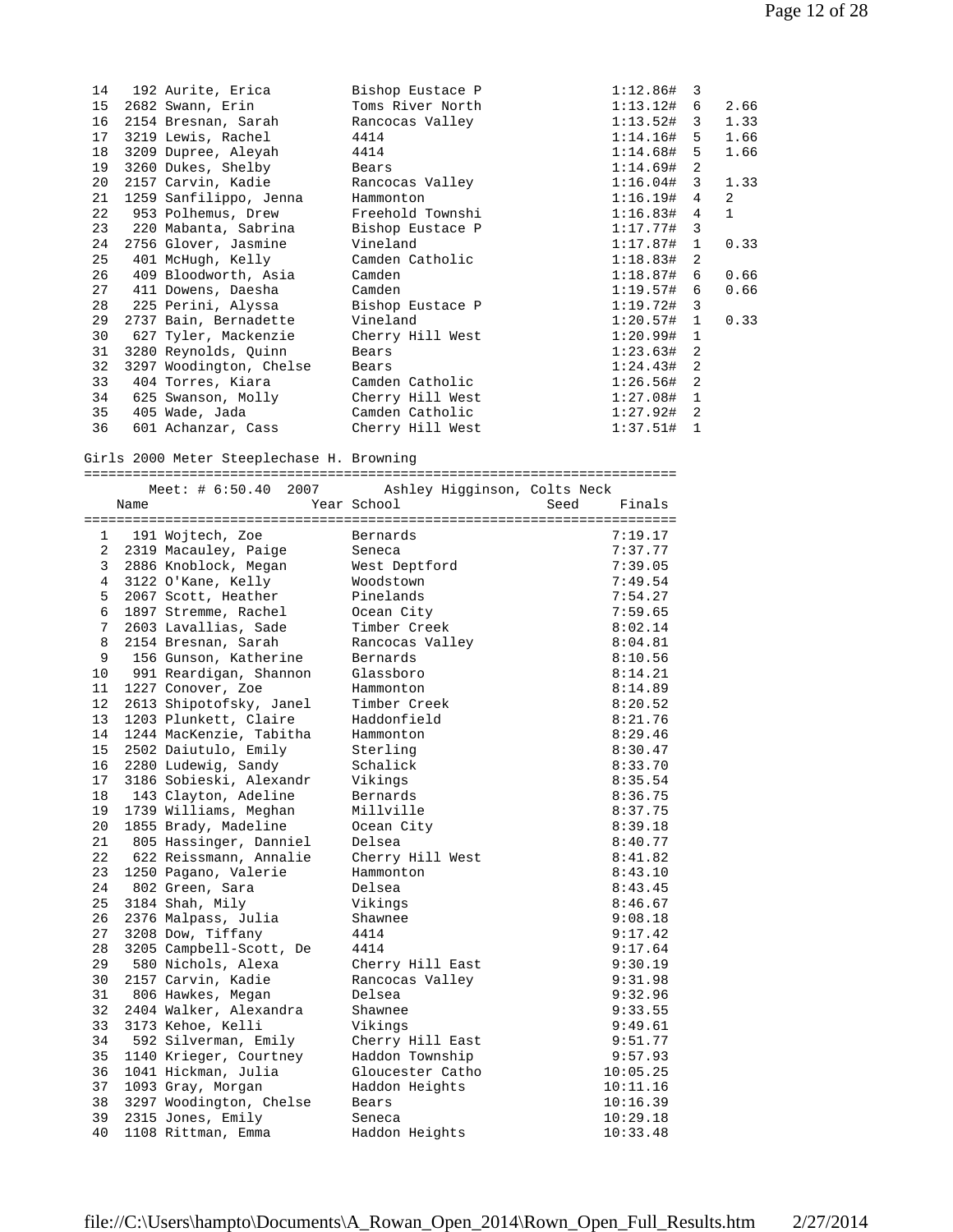| 42<br>42 | 41 1118 Tati, Prasanna<br>584 Roncace, Emma<br>20 Fischer, Christina | Haddon Heights<br>Cherry Hill East<br>Absegami |                                                      | 10:41.27<br>11:00.69<br>11:00.69 |    |
|----------|----------------------------------------------------------------------|------------------------------------------------|------------------------------------------------------|----------------------------------|----|
|          | Girls 4x100 Meter Relay                                              |                                                |                                                      |                                  |    |
|          |                                                                      |                                                |                                                      |                                  |    |
|          | Meet: $\#$ 47.61 5/4/2013 Winslow, Winslow                           |                                                |                                                      |                                  |    |
|          | School                                                               |                                                | D Cross, C Oguledo, C Woods, T Robinson              | Seed Prelims                     | H# |
|          |                                                                      |                                                |                                                      |                                  |    |
|          | Preliminaries                                                        |                                                |                                                      |                                  |    |
|          | 1 Winslow                                                            |                                                |                                                      | 47.71q 2                         |    |
|          | 1) 3051 Robinson, Torie                                              |                                                | 2) 3059 Woods, Cidae'a                               |                                  |    |
|          | 3) 3031 Cross, DeAnn                                                 |                                                | 4) 3045 Oguledo, Christine                           |                                  |    |
|          | 2 Pemberton                                                          |                                                |                                                      | 49.51q 2                         |    |
|          | 3 Cherokee                                                           |                                                |                                                      | $49.90q$ 3                       |    |
|          | 1) 499 Foster, Courtney                                              |                                                | 2) 548 Woodard, Jess                                 |                                  |    |
|          | 3) 490 Dawkins, Maya                                                 |                                                | 4) 522 Montague, Elizabeth                           |                                  |    |
|          | 4 Pennsauken                                                         |                                                |                                                      | $50.05q$ 4                       |    |
|          | 1) 3213 Jamison, Olivia                                              |                                                | 2) 3225 Pascall, Indigo                              |                                  |    |
|          | 3) 3220 Lewis, Tanel                                                 |                                                | 4) 3223 McEady, Ajani                                |                                  |    |
|          | 5 Southern                                                           |                                                |                                                      | $50.08q$ 4                       |    |
|          | 1) 2480 Ritchie, Jenna                                               |                                                | 2) 2429 Decker, Bailey                               |                                  |    |
|          | 3) 2437 Fay, Kelly                                                   |                                                | 4) 2413 Burns, Samantha                              |                                  |    |
|          | 6 Teaneck                                                            |                                                |                                                      | $50.09q$ 1                       |    |
|          | 1) 2534 Atkinson, Anastasia                                          |                                                | 2) 2577 Simms, Amanda                                |                                  |    |
|          | 3) 2559 James, Toni                                                  |                                                | 4) 2576 Sarrraga, Aminah                             |                                  |    |
|          | 7 Toms River North                                                   |                                                |                                                      | $50.18q$ 1                       |    |
|          | 1) 2632 Byrd, Tifani                                                 |                                                | 2) 2642 Gerew, Christina                             |                                  |    |
|          | 3) 2667 O'Neill, Ciara                                               |                                                | 4) 2665 O'Halloran, Danae                            |                                  |    |
|          | 8 Haddon Heights                                                     |                                                |                                                      | $50.38q$ 3                       |    |
|          | 1) 1094 Hannah, Shannon                                              |                                                | 2) 1081 Bob-Grey, Zainis                             |                                  |    |
|          | 3) 1099 Johnson, Kailah                                              |                                                | 4) 1084 Carr, Dazmonique                             |                                  |    |
|          | 9 Camden High School                                                 |                                                |                                                      | 50.48                            | 3  |
|          | 1) 414 Haines, Jamira                                                |                                                | 2) 412 Forrest, Sholanda                             |                                  |    |
|          | 3) 432 Williams, Keisha                                              |                                                | 4) 417 Hudson, Jenia                                 |                                  |    |
|          | 10 Schalick                                                          |                                                |                                                      | 50.65                            | 3  |
|          | 1) 2274 Koomson, Josephina                                           |                                                | 2) 2288 Wiltshire, Tiernny                           |                                  |    |
|          | 3) 2271 Ismail, Taylor                                               |                                                | 4) 2270 Ismail, Ciera                                |                                  |    |
|          | 11 Freehold Township                                                 |                                                |                                                      | 50.68                            | 3  |
|          | 1) 968 Woodson, Brittany<br>3) 929 Johnson, Deanna                   |                                                | 2) 958 Savarino, Natalie<br>4) 951 Panton, Domonique |                                  |    |
|          | 12 Vineland                                                          |                                                |                                                      | 50.72                            | 1  |
|          | 1) 2748 D'Angelo, Kaci                                               |                                                | 2) 2765 Isekenegbe, Antoniette                       |                                  |    |
|          | 3) 2783 Pleasant, D'Andra                                            |                                                | 4) 2790 Stokes, Ariana                               |                                  |    |
|          | 13 Burlington Twp                                                    |                                                |                                                      | 50.75                            | 4  |
|          | 1) 366 Mitchell, Ariel                                               |                                                | 2) 386 Wilcox, D'Yana                                |                                  |    |
|          | 3) 346 Essex-Arline, Carin                                           |                                                | 4) 385 Walton, Kiah                                  |                                  |    |
|          | 14 Atlantic City                                                     |                                                |                                                      | 51.10                            | 4  |
|          | 1) 69 Gist, Mone't                                                   |                                                | 2) 73 Jefferson, Jada                                |                                  |    |
|          | 3) 63 Anmuth, Abby                                                   |                                                | 4) 65 Brooks, Jasmine                                |                                  |    |
|          | 15 Monsignor Donovan High School                                     |                                                |                                                      | 51.24                            | 4  |
|          | 1) 1758 Nwana, Marielle                                              |                                                | 2) 1753 Gordon, Molly                                |                                  |    |
|          | 3) 1746 Dabrowski, Claudia                                           |                                                | 4) 1767 Weeks, Katie                                 |                                  |    |
|          | 16 Woodbury                                                          |                                                |                                                      | 51.50                            | 2  |
|          | 1) 3061 Abott, Toria                                                 |                                                | 2) 3075 Horace, Tene                                 |                                  |    |
|          | 3) 3072 Harvey, Dara                                                 |                                                | 4) 3073 Hill, Tampha                                 |                                  |    |
|          | 17 Glassboro                                                         |                                                |                                                      | 52.28                            | 3  |
|          | 1) 989 Power, Elena<br>3) 987 Miller, Sabrie                         |                                                | 2) 972 Brackett, NyAsia<br>4) 978 Graves, Mariah     |                                  |    |
|          | 18 Riverside                                                         |                                                |                                                      | 52.67                            | 3  |
|          | 1) 2231 Hemingway, Danisha                                           |                                                | 2) 2242 Nesmith, Keonda                              |                                  |    |
|          | 3) 2235 Hudson, Kenzee                                               |                                                | 4) 2249 Robinson, Milagros                           |                                  |    |
|          | 19 Pleasantville                                                     |                                                |                                                      | 52.97                            | 1  |
|          | 1) 2140 Sanders, Talon                                               |                                                | 2) 2129 Gibson, Troya                                |                                  |    |
|          | 3) 2123 Bazemore, Barbara                                            |                                                | 4) 2120 Aabid, Hadiyah                               |                                  |    |
|          | 20 Kingsway                                                          |                                                |                                                      | 53.59                            | 4  |
|          | 1) 1415 Griffis, Gabrielle                                           |                                                | 2) 1449 Wynder, Kiera                                |                                  |    |
|          | 3) 1391 Borowik, Kara                                                |                                                | 4) 1409 Deichert, Farrah                             |                                  |    |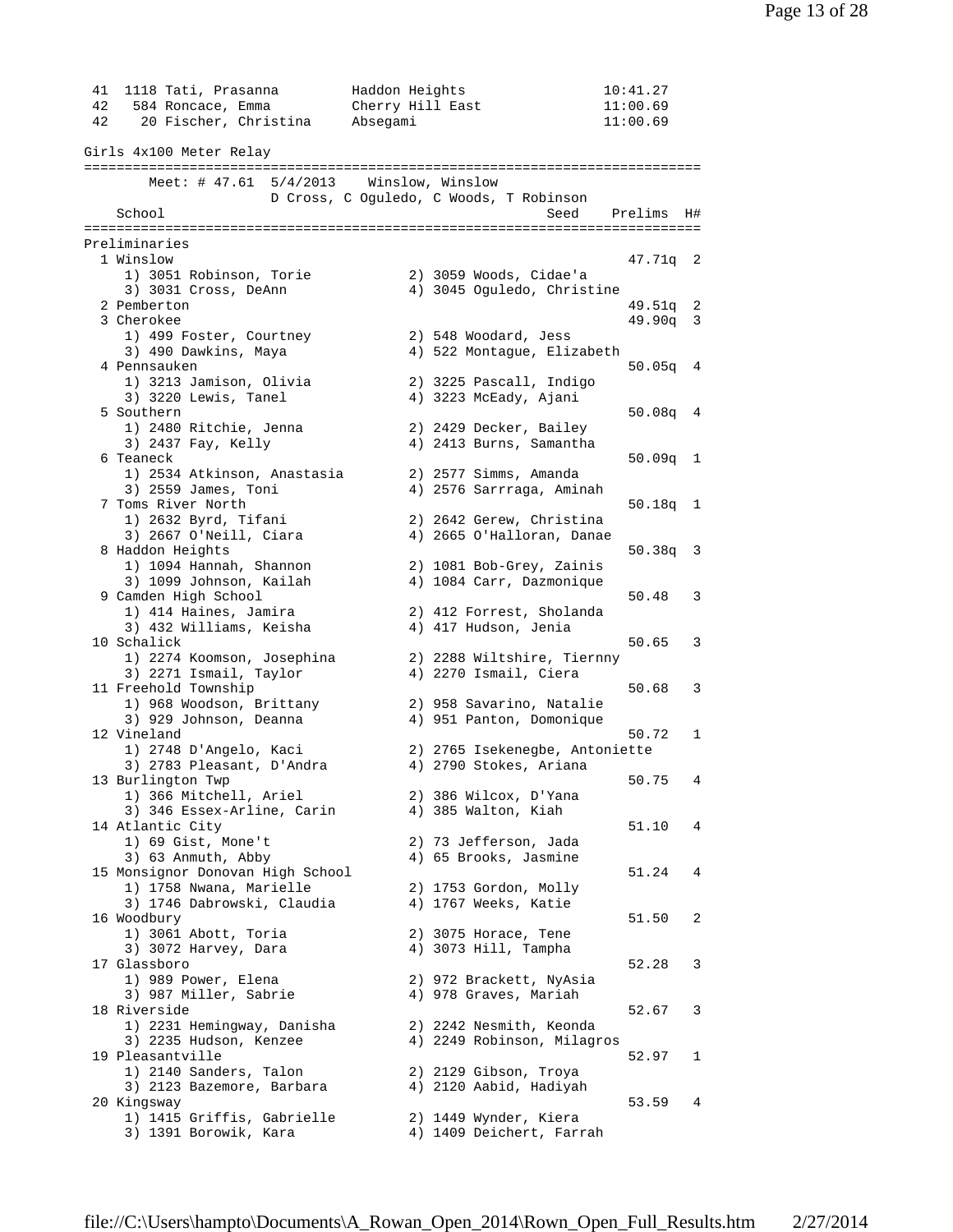21 Paul VI 54.21 3 1) 1944 Mayo, Julia 2) 1957 Scaramuzzo, Gabrielle 3) 1921 Blocker, Kaylia 4) 1960 Timmons, Kaylynne 22 Holy Spirit 54.41 4 1) 1315 Dalzell, Christina 2) 1314 Britko, Erica 3) 1339 Young, Asia 4) 1329 McDuell, Lexi 23 Woodstown 54.56 1 1) 3115 McGoldrick, Sarah 2) 3138 Wilson, Morgan 3) 3137 West, Colmia 4) 3107 Hickman, Dominque 24 Absegami 54.73 1 1) 22 Garcia, Desiree 2) 10 Biddulph, Abigail 3) 26 Hubbard, Mariah (4) 27 Ip, Tiffany 25 Delran High School 56.06 2 1) 3290 Vadel, Mariah 2) 3247 Baker, Jayah 3) 3281 Rodovalho, Bianca 4) 3282 Rodriguez, Jade 3) 3281 Rodovalho, Bianca (a) 3282 Rodriguez, Jade (36.47 1) 56.47 1 27 Bishop Eustace Prep 57.40 and 1 1) 198 Carrie, Michelle 2) 225 Perini, Alyssa 3) 203 D'Antonio, Gina 4) 197 Brandenburger, Jamie 28 Hammonton 57.48 2 1) 1219 Bizup, Amber 2) 1240 Iannaco, Erica 3) 1235 Downey, Taylor 4) 1249 Pagan, Gabriella 29 Lenape 58.25 2 1) 1452 Anderson, Dionna 2) 1471 Cox, Allison 3) 1501 Maynes, Samantha 4) 1476 De Las Heras, Ana -- Cherry Hill West  $DQ = 4$  out of zone 3 to 4 1) 606 Dixon, Ayanna 2) 608 Fogliano, Tanya 3) 615 Mattes, Helen 4) 626 Thong, Michelle -- Camden Catholic DQ 2 out of lane 1) 400 Matos, Lexxus 2) 394 Cadogan, Tracey 3) 397 Hall, Moriah 4) 406 Williams, Zarria Girls 4x100 Meter Relay ========================================================================= Meet: # 47.61 5/4/2013 Winslow, Winslow D Cross, C Oguledo, C Woods, T Robinson School **Prelims** Finals ========================================================================= Finals 1 Winslow 47.71 47.61# 1) 3031 Cross, DeAnn 2) 3045 Oguledo, Christine 3) 3059 Woods, Cidae'a 4) 3051 Robinson, Torie 2 Pemberton 49.51 49.01<br>3 Cherokee 49.90 49.62 3 Cherokee 49.90 49.62 1) 490 Dawkins, Maya 2) 499 Foster, Courtney 3) 522 Montague, Elizabeth 4) 548 Woodard, Jess 4 Pennsauken 50.05 49.66 1) 3213 Jamison, Olivia 2) 3220 Lewis, Tanel 3) 3223 McEady, Ajani 4) 3225 Pascall, Indigo 5 Haddon Heights 50.38 49.71 1) 1081 Bob-Grey, Zainis 2) 1084 Carr, Dazmonique 3) 1094 Hannah, Shannon 4) 1099 Johnson, Kailah 6 Teaneck 50.09 49.89 1) 2534 Atkinson, Anastasia 2) 2559 James, Toni 3) 2576 Sarrraga, Aminah 4) 2577 Simms, Amanda 7 Toms River North 50.18 51.75 1) 2632 Byrd, Tifani 2) 2642 Gerew, Christina 3) 2667 O'Neill, Ciara 4) 2665 O'Halloran, Danae -- Southern 50.08 DNF 1) 2413 Burns, Samantha 2) 2429 Decker, Bailey 3) 2437 Fay, Kelly 4) 2480 Ritchie, Jenna Girls 4x100 Meter Relay Middle Schoo ============================================================================ Meet: # 50.60 2010 , Haddonfield School Seed Finals H# ============================================================================ 1 Phifer Middle School 52.51 2 1) 2033 Bryan, Brianna 2) 2035 Glatz, Toni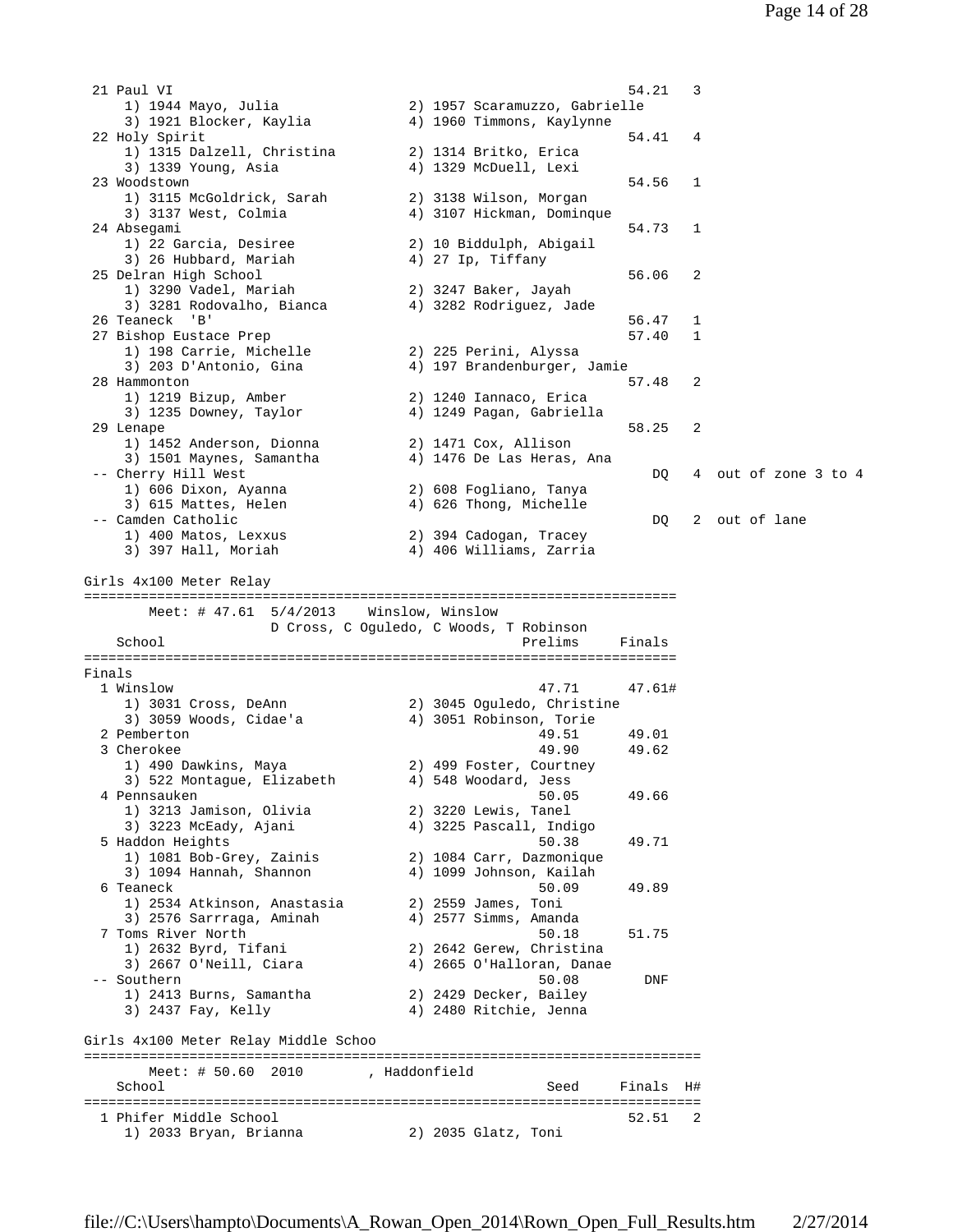```
 3) 2036 Smalls, Zianni 4) 2034 Davis, Asia 
  2 William Davis Middle 55.06 2 
  3 Pleasantville Middle 'B' 56.20 2 
 4 Good Shepherd Middle
 1) 1077 Wiggington, Cecilia 2) 1074 Collarin, Kelsey 
 3) 1075 Dougherty, Cara 4) 1076 McConnell, Morgan 
  5 Glassboro Middle 'B' 57.40 2 
   1) 1011 Boggans, Giovanna 2) 1013 Munez, Ciana 
   3) 1014 Pratt, Shayla (4) 1017 Wright, Tzioprah
  6 Pleasantville Middle 57.67 1 
 7 William Davis Middle 'B'
   1) 3363 Wyatt, Cayla 2) 
 8 Gloucester Catholic Middle 1:05.11 1
 1) 1069 Billings, Emma 2) 1071 Gartland, Amy 
 3) 1072 Rossi, Lauren 4) 1073 Simila, Mia 
3) 1072 Rossi, Lauren (a) 4) 1073 Simila, Mia (a) DNF 1
    1) 1012 Fitzpatrick, Molly 2) 1010 Bayard, Tatiana 
Girls 4x200 Meter Relay 
============================================================================ 
  Meet: # 1:40.5h 2006 , Woodrow Wilson
       Jones, Meylor, Still, Sharper 
  School Seed Finals H#
============================================================================ 
 1 Penns Grove 1:42.31 4<br>1) 2015 Pollard, Jaye 2) 1994 Brown, Jocelyn
 1) 2015 Pollard, Jaye 2) 1994 Brown, Jocelyn 
 3) 2016 Pollard, Kianje 4) 2000 Dowe, Faleesha 
 2 Winslow 1:43.23 4 
 1) 3047 Preston, Brittany 2) 3051 Robinson, Torie 
 3) 3031 Cross, DeAnn 4) 3045 Oguledo, Christine 
 3 Timber Creek 'B' 1:45.58 4 
 1) 2592 Davis-HInes, Daijah 2) 2617 Terrell, Alicia 
 3) 2587 Brown, Alexis 4) 2620 Tyler, Sydnee 
 4 Southern 1:45.61 4 
 1) 2456 Lake, Amaysia 2) 2408 Angellella, Brianna 
   3) 2429 Decker, Bailey (4) 2437 Fay, Kelly
 5 Kingsway 1:46.31 3 
 1) 1403 Cooper, Thaila 2) 1418 Harris, Loren 
 3) 1439 Pentz, Christy 4) 1408 Dautruche, Vanesa 
 6 Toms River North 1:46.33 4 
 1) 2665 O'Halloran, Danae 2) 2642 Gerew, Christina 
 3) 2671 Popoola, Adelola 4) 2637 Diawara, Halima 
  7 Pleasantville 1:49.21 4 
 1) 2120 Aabid, Hadiyah 2) 2128 Evans, Leah 
 3) 2138 Prevard, April 4) 2134 McCormick, Jamiera 
 8 Pennsauken 1:49.45 4 
 1) 3220 Lewis, Tanel 2) 3209 Dupree, Aleyah 
 3) 3223 McEady, Ajani 4) 3225 Pascall, Indigo 
 9 Clearview 1:50.33 3 
 1) 755 Lin, Jordan 2) 756 Little, I'Shay 
 3) 758 Lynch, Shannon 4) 743 Congdon, Sarah 
10 Bishop Eustace Prep 2012 1:50.89 3
 1) 214 Jamie, Brandenburger 2) 198 Carrie, Michelle 
 3) 192 Aurite, Erica 4) 202 Damato, Katherine 
11 Burlington Twp 1:52.19 2<br>1) 386 Wilcox, D'Yana 2 2) 346 Essex-Arline, Carin
 1) 386 Wilcox, D'Yana 2) 346 Essex-Arline, Carin 
 3) 376 Salay, Colbey 4) 366 Mitchell, Ariel 
 12 Monsignor Donovan High School 1:52.26 4 
 1) 1753 Gordon, Molly 2) 1767 Weeks, Katie 
 3) 1746 Dabrowski, Claudia 4) 1758 Nwana, Marielle 
 13 Absegami 1:53.07 3 
 1) 26 Hubbard, Mariah 2) 22 Garcia, Desiree 
 3) 10 Biddulph, Abigail 4) 44 Nurse, Genira 
 14 Lenape 1:53.13 3 
 1) 1460 Benson, Lauren 2) 1475 De Karfft, Meakena 
 3) 1525 Spellman, Haley 4) 1496 LaRosa, Sabrina 
 15 Cherokee 1:53.17 2 
 1) 527 Patel, Rachel 2) 492 DiGeambeardino, Mia 
 3) 500 French, Megan 4) 519 Metzger, Clarice
```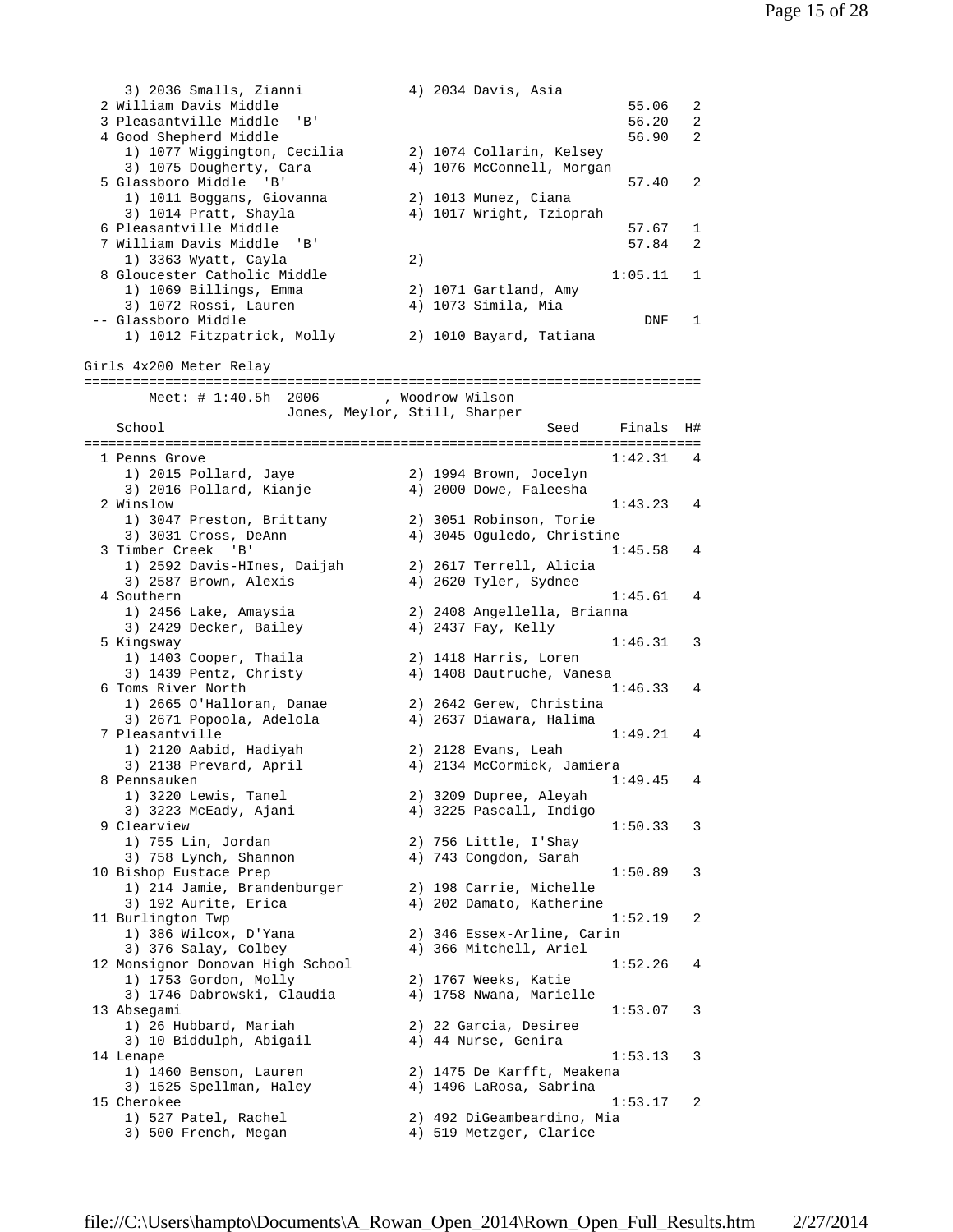16 Rancocas Valley 2012 1:56.52 2 1) 2169 Gay-Hall, Neysa 2) 2205 Searles, Raina 3) 2166 Freeman, Kennedy 4) 2207 Thierry, Camilah 17 Our Lady of Mercy 1:56.84 1 1) 1908 Giosa, Brittany 2) 1911 Kiesewlski, Ashley 3) 1906 Cirucci, Nina  $\begin{array}{ccc} 4 & 1912 \text{ King, Zee} \\ 18 & \text{Timber Creek} \end{array}$  18 Timber Creek 1:57.49 2 1) 2585 Amugo, Ihuna 2) 2615 Sturdivant, Miyah 3) 2589 Christine, Nieada 4) 2618 Thomas, Whitney 19 Vineland 1:58.46 2 1) 2786 Samuels, Princetta 2) 2788 Simmons, Ja'sone 3) 2798 White, Brielle 4) 2758 Green, Taylor 20 Gloucester Catholic 1:59.54 2 1) 1020 Baxter, Danielle 2) 1028 Chrzanowski, Abigail 3) 1051 Nacci, Taylor 4) 1058 Priest, Elizabeth 21 Hammonton 2:01.26 1 1) 1232 DeMarco, Sierra 2) 1240 Iannaco, Erica 3) 1249 Pagan, Gabriella 4) 1235 Downey, Taylor 22 Camden Catholic 2:03.86 2 1) 396 Fussell, Dajau 2) 393 Blacks, Kaylin 3) 404 Torres, Kiara (4) 405 Wade, Jada Girls 4x400 Meter Relay ========================================================================= Meet: # 3:53.9h 1976 , Camden School Seed Finals ========================================================================= 1 Penns Grove 3:55.09 1) 2016 Pollard, Kianje 2) 2015 Pollard, Jaye 3) 2025 Still, Phylicia 4) 2000 Dowe, Faleesha 2 Winslow 4:09.03<br>1) 3028 Coleman, Mia 2) 3051 Robinson, Torie 1) 3028 Coleman, Mia 2) 3051 Robinson, Torie 4) 3045 Oguledo, Christine 3 Clearview 4:12.15 1) 743 Congdon, Sarah 2) 755 Lin, Jordan 3) 758 Lynch, Shannon 4) 741 Camp, Katherine 4 Camden Catholic 4:17.68 1) 400 Matos, Lexxus 2) 406 Williams, Zarria 3) 394 Cadogan, Tracey 4) 401 McHugh, Kelly 5 Lenape 4:20.95 1) 1452 Anderson, Dionna 2) 1475 De Karfft, Meakena 3) 1525 Spellman, Haley 4) 1496 LaRosa, Sabrina 6 Vineland 4:22.49 1) 2740 Brown, Tiah 2) 2762 Henderson, Ta'Shay 3) 2783 Pleasant, D'Andra 4) 2765 Isekenegbe, Antoniette 7 Cherokee 4:28.84 1) 492 DiGeambeardino, Mia 2) 500 French, Megan 3) 485 Cinelli, Karli 4) 498 Foglia, Madison 8 Hammonton 4:34.66 1) 1246 Martinez, Brianni 2) 1233 Donio Enscoe, Janie 3) 1221 Butcher, Shontiana 4) 1219 Bizup, Amber -- Bordentown DNF 1) 264 Nitschmann, Caitlin 2) 236 Ansong, Jackie 3) 245 Dukes, Aisha 4) 282 Siler, Shakara Girls 4x800 Meter Relay ========================================================================= Meet: # 9:18.90 2012 , Freehold Twp Faith, Vitello, Spadola, Bracher School Seed Finals ========================================================================= 9:49.29 1 Southern 9:49.29<br>1) 2448 Harris, Abby 20 2445 Hammel, Melana 1) 2448 Harris, Abby 2) 2445 Hammel, Melana 3) 2472 Muraczewski, Courtney 4) 2480 Ritchie, Jenna 2 Hammonton 10:05.74 1) 1227 Conover, Zoe 2) 1246 Martinez, Brianni 3) 1225 Cassidy, Caitlin 4) 1233 Donio Enscoe, Janie 3 Toms River North 10:18.17 1) 2647 Hanlon, Maggie 2) 2656 Kowalski, Elizabeth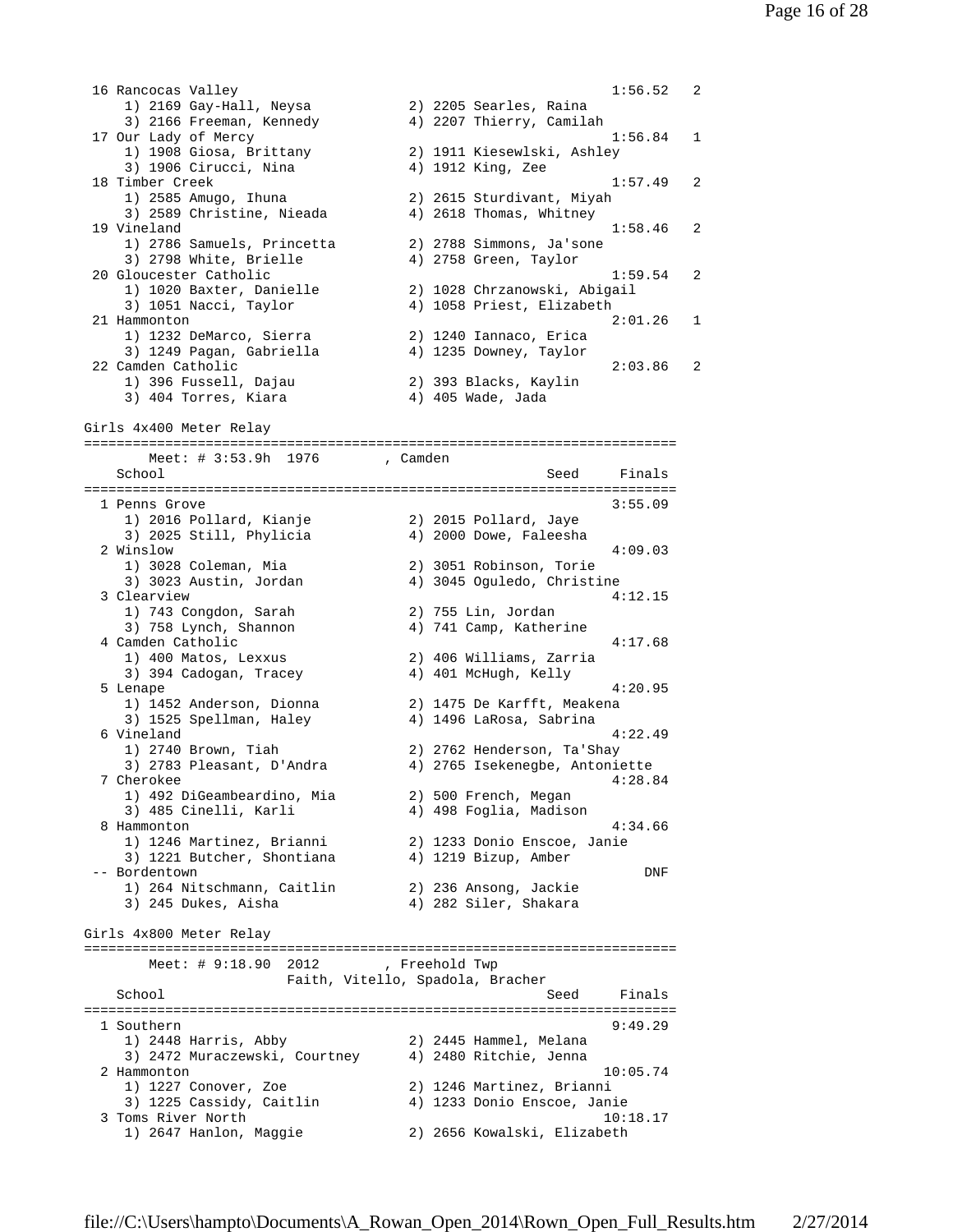3) 2638 Duriske, Julia 4) 2684 Troisi, Jillian 4 Clearview 10:24.58 1) 751 Henry, Lydia 2) 768 Palese, Stephanie 3) 771 Schaeffer, Emily 4) 757 Lynch, Katharine 5 Cherokee 10:26.22 1) 504 Gernhardt, Megan 2) 521 Miller, Sarah 3) 517 Larosa, Carly 6 Delran High School 10:27.14 1) 3256 Daly, Elizabeth 2) 3287 Tattory, Maddy 3) 3261 Etter, Lauren 4) 3294 Wible, Erika 7 Lenape 10:28.20 1) 1498 Londregan, Annie 2) 1529 Vicente, Leanne 3) 1504 McGrogan, Jenn 4) 1519 Restivo, Lizzy 8 Vineland 11:26.84 1) 2766 Jackson, Kayla 2) 2775 Mazzeo, Sara 3) 2798 White, Brielle 4) 2735 Askins, Jacqueline 9 Camden Catholic 11:42.83 1) 401 McHugh, Kelly 2) 400 Matos, Lexxus 3) 404 Torres, Kiara 4) 406 Williams, Zarria 10 Bishop Eustace Prep 11:44.00 1) 211 Hughes, Bridget 2) 203 D'Antonio, Gina 3) 201 Crisitianto, Danielle 4) 212 Hull, Nicole Girls 4x1500 Meter Relay ========================================================================= Meet: # 19:35.2h 2007 , Southern Patrick, Bergin, Smith, Tauro School Seed Finals ========================================================================= 1 Lenape 20:23.45 1) 1456 Barton, Jenna 2) 1518 Restivo, Amanda 3) 1482 Franklin, Camille 4) 1520 Ryan, Maeve 2 Southern 20:29.61 1) 2441 Forsman, Julia 2) 2470 Mooney, Kaitlyn 3) 2487 Smith, Jillian 4) 2489 Smolyn, Danielle 3 Kingsway 20:45.22 1) 1448 Wells, Claudia 2) 1402 Clarke, Kara 3) 1401 Clark, Kaitlin 4) 1394 Breen, Roisin 4 Buena 20:57.91 1) 321 Siegle, Kristin 2) 325 Testa, Gina 3) 291 Biondi, Janessa 4) 326 Testa, Lisa 5 Toms River North 21:30.64<br>1) 2684 Troisi, Jillian 2) 2661 Martone, Julia 1) 2684 Troisi, Jillian 2) 2661 Martone, Julia 3) 2640 Fotopoulos, Alexa 4) 2638 Duriske, Julia 6 Rancocas Valley 21:34.02 1) 2151 Belko, Alicia 2) 2154 Bresnan, Sarah 3) 2148 Ando, Mary 4) 2153 Bobbie, Shelby 7 Clearview 21:36.29<br>
21:36.29 1) 751 Henry, Lydia 2 2) 771 Schaeffer, Emily 1) 751 Henry, Lydia 2) 771 Schaeffer, Emily 3) 776 Stumpf, Courtney 4) 757 Lynch, Katharine 8 Cherokee 22:29.69 1) 531 Sands, Melanie 2) 515 Kromish, Kassandra 3) 524 Moraschi, Izzi 4) 541 Vassalotti, Gabriella 9 Woodstown 22:46.43<br>1) 3122 O'Kane, Kelly 2) 3098 Deibel, Brooke 1) 3122 O'Kane, Kelly 2) 3098 Deibel, Brooke 3) 3100 Demarest, Kaitlin 4) 3103 Fisher, Sarah 10 Hammonton 23:00.30 1) 1250 Pagano, Valerie 2) 1218 Berenato, Samantha 3) 1247 Massey, Isabella 4) 1244 MacKenzie, Tabitha 11 Cherry Hill West 24:05.96<br>1) 614 Marzocca, Julia 2) 624 Sullivan, Erin 1) 614 Marzocca, Julia 2) 624 Sullivan, Erin 3) 620 Owens, Casey 4) 623 Sachs, Emily 12 Timber Creek 25:17.06 1) 2603 Lavallias, Sade 2) 2597 Hopkins, Natalie 3) 2619 Tine, Alexis 4) 2599 Johnson, Tamia Girls 800 Sprint Medley ============================================================================ Meet: # 1:45.0h 2006 , Camden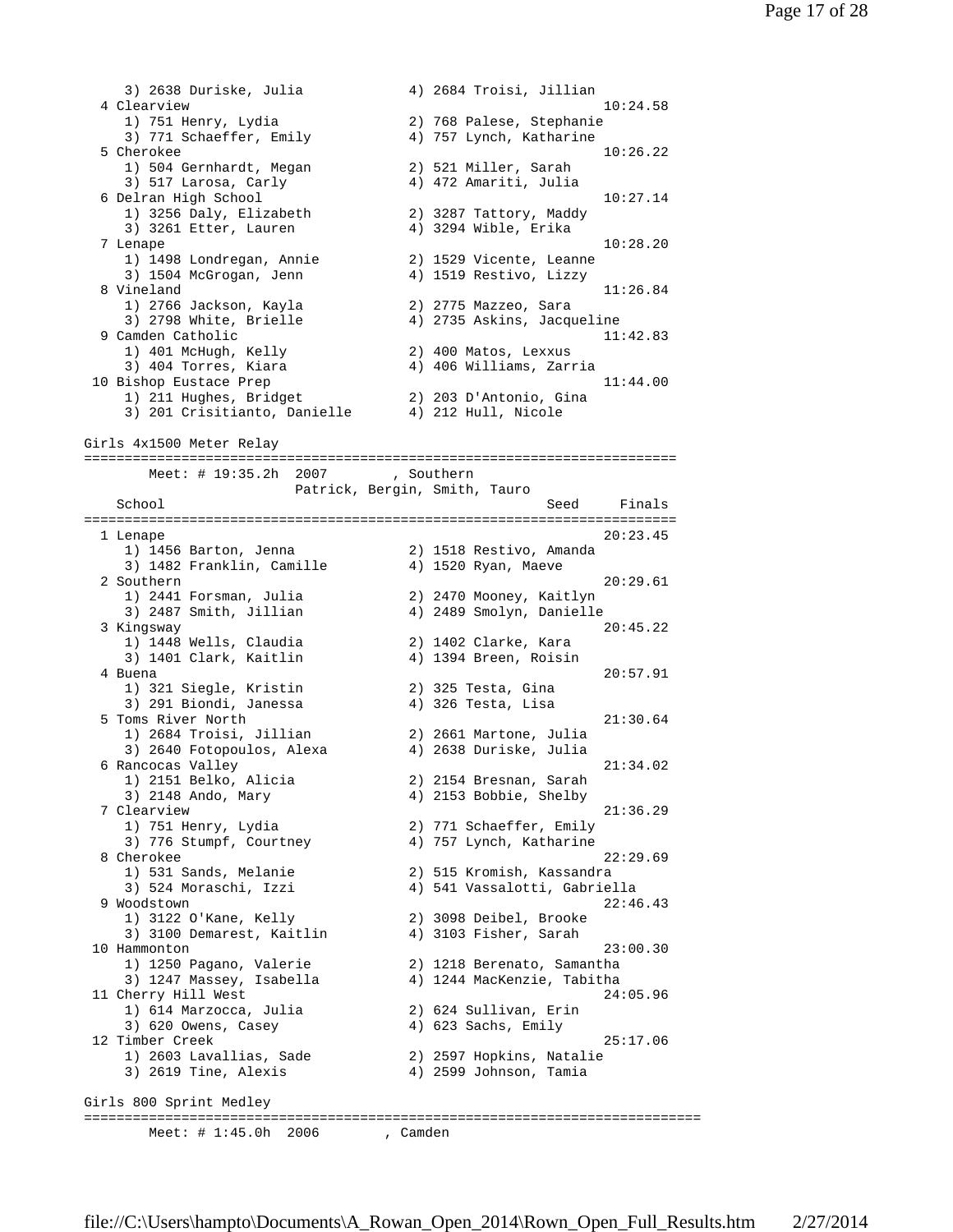Alston, Sewell, Smalls, Sloan School Seed Finals H# ============================================================================ 1 Winslow 1:48.37 4 1) 3047 Preston, Brittany 2) 3059 Woods, Cidae'a 3) 3051 Robinson, Torie 4) 3045 Oguledo, Christine 2 Camden High School 1:51.63 3 1) 432 Williams, Keisha 2) 412 Forrest, Sholanda 3) 414 Haines, Jamira 4) 421 Perry, Cha'Nelle 3 Cherokee 1:51.67 4 1) 509 Iannone, Danielle 2) 539 Strauss, Jess 3) 490 Dawkins, Maya 4) 499 Foster, Courtney 4 Pennsauken 1:53.12 4 1) 3220 Lewis, Tanel 2) 3225 Pascall, Indigo 3) 3213 Jamison, Olivia 4) 3222 McDuffie, Tiara 5 Eastern Regional High School 1:53.40 3 1) 3189 Strube, Jennifer 2) 3172 Jackson, Sydney 3) 3154 Edwards, Melanie 4) 3144 Asare, Abena 6 Timber Creek 1:53.79 3 1) 2617 Terrell, Alicia 2) 2587 Brown, Alexis 3) 2592 Davis-HInes, Daijah 4) 2624 Williams, Raven 7 Woodbury 1:53.80 4 1) 3072 Harvey, Dara 2) 3073 Hill, Tampha 3) 3075 Horace, Tene 4) 3061 Abott, Toria 8 Southern 1:54.23 4 1) 2413 Burns, Samantha 2) 2476 Phillips, Becca 3) 2480 Ritchie, Jenna 4) 2485 Simkins, Tori 9 Haddon Heights 1:54.41 3 1) 1081 Bob-Grey, Zainis 2) 1099 Johnson, Kailah 3) 1094 Hannah, Shannon 4) 1084 Carr, Dazmonique 10 Toms River North 1:54.95 3 1) 2667 O'Neill, Ciara 2) 2644 Goncerz, Olivia 3) 2642 Gerew, Christina 4) 2671 Popoola, Adelola 11 Teaneck 1:55.36 4 1) 2534 Atkinson, Anastasia 2) 2576 Sarrraga, Aminah 3) 2559 James, Toni 4) 2577 Simms, Amanda 12 Pleasantville 1:55.48 3 1) 2134 McCormick, Jamiera 2) 2120 Aabid, Hadiyah 3) 2138 Prevard, April 4) 2132 Martinez, Joy 13 Vineland 1:55.56 3 1) 2783 Pleasant, D'Andra 2) 2770 Logan, Tifanie 3) 2740 Brown, Tiah 4) 2765 Isekenegbe, Antoniette 14 Atlantic City 1:55.60 3 1) 69 Gist, Mone't 2) 73 Jefferson, Jada 3) 63 Anmuth, Abby (4) 79 Lee, Keyuana 15 Bishop Eustace Prep 1:55.63 4 1) 198 Carrie, Michelle 2) 225 Perini, Alyssa 3) 214 Jamie, Brandenburger 4) 202 Damato, Katherine 16 Ocean City 1:57.41 1 1) 1900 Tarves, Shannon 2) 1880 McKenna, Natalie 3) 1887 Price, Taylor 4) 1901 Terwilliger, Devon 17 Burlington Twp 1:58.26 2 1) 376 Salay, Colbey 2) 386 Wilcox, D'Yana 3) 334 Cann, Carley 4) 346 Essex-Arline, Carin 18 Holy Spirit 1:58.80 1 1) 1315 Dalzell, Christina 2) 1324 Lewis, Gina 3) 1339 Young, Asia 4) 1329 McDuell, Lexi 19 Monsignor Donovan High School 1:58.97 2 1) 1755 Kennedy, Katelyn 2) 1750 Flagg, Amanda 3) 1765 Testa, Claire 4) 1760 Robertson, Melissa 20 Rancocas Valley 1:59.03 2 1) 2179 Jones, Deja 2) 2159 Collins, Ine' 3) 2207 Thierry, Camilah 4) 2193 Morera, Ashley 21 Bordentown 1:59.16 2 1) 258 Lukach, Emily 2) 259 Lynne, Cassidy 3) 282 Siler, Shakara 4) 236 Ansong, Jackie 22 Our Lady of Mercy 1:59.57 1 1) 1908 Giosa, Brittany 2) 1906 Cirucci, Nina 3) 1911 Kiesewlski, Ashley 4) 1912 King, Zee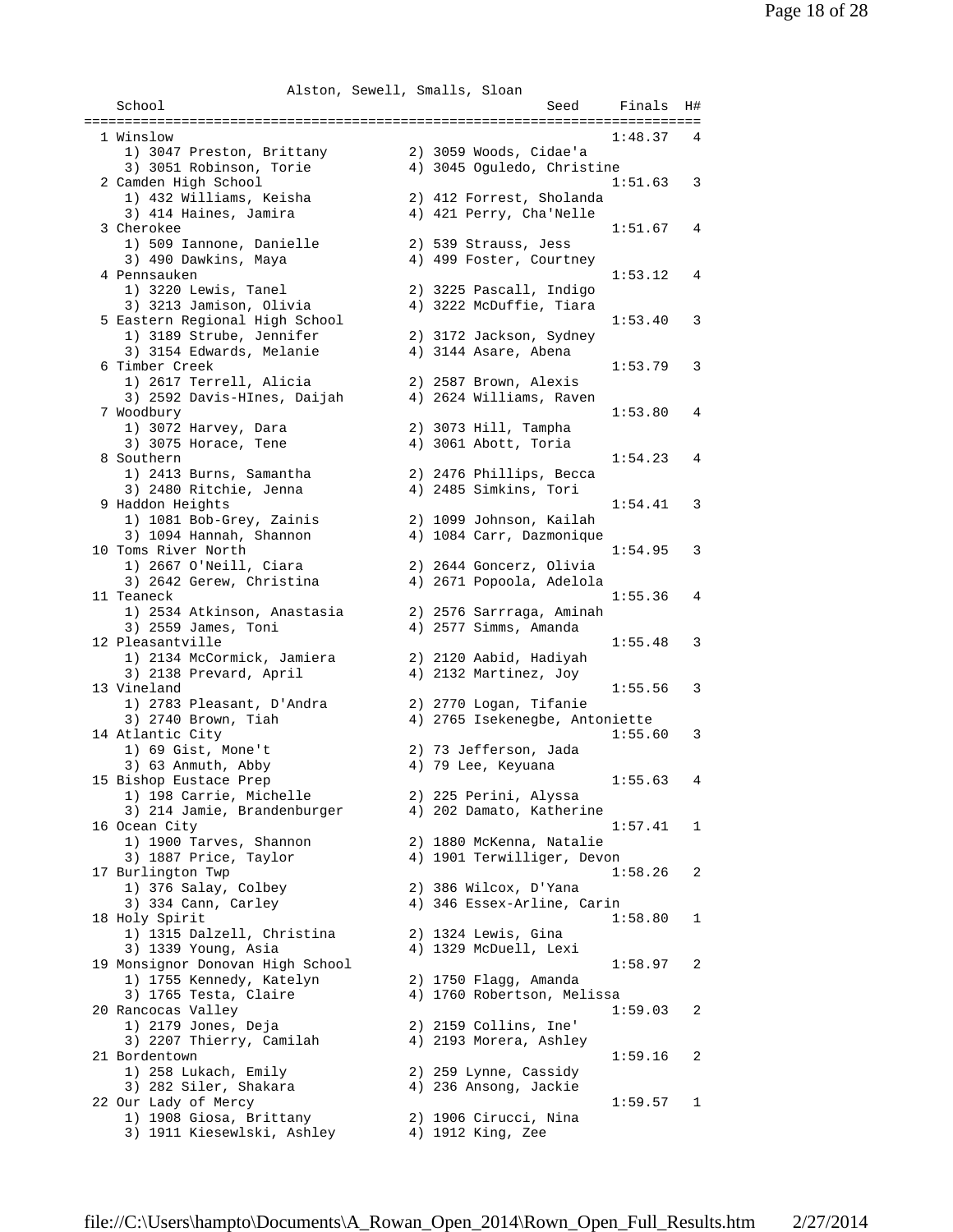22 Lenape 1:59.57 1 1) 1460 Benson, Lauren 2) 1475 De Karfft, Meakena 3) 1522 Sharp, Gabby 4) 1452 Anderson, Dionna 24 Pinelands 2:01.14 2 1) 2063 Olivier, Vikki 2) 2055 Iverson, Chloe 3) 2054 Holloway, Kirsten 4) 2052 Hartman, Noel 25 Kingsway 2:02.32 2 1) 1415 Griffis, Gabrielle 2) 1449 Wynder, Kiera 3) 1391 Borowik, Kara 4) 1409 Deichert, Farrah 26 Clearview 2:02.94 1 1) 755 Lin, Jordan 2) 758 Lynch, Shannon 3) 756 Little, I'Shay 4) 762 Meiskey, Michaela 27 Camden Catholic 2:03.19 1 1) 396 Fussell, Dajau 2) 393 Blacks, Kaylin 3) 404 Torres, Kiara (4) 405 Wade, Jada 28 Freehold Township 2:03.25 4 1) 929 Johnson, Deanna 2) 958 Savarino, Natalie 3) 944 Medina, Gabriella 4) 951 Panton, Domonique 29 Glassboro 2:08.09 1 1) 987 Miller, Sabrie 2) 989 Power, Elena 3) 978 Graves, Mariah 4) 972 Brackett, NyAsia 30 Gloucester Catholic 2:09.08 1 1) 1058 Priest, Elizabeth 2) 1051 Nacci, Taylor 3) 1028 Chrzanowski, Abigail 4) 1020 Baxter, Danielle Girls 1600 Sprint Medley ============================================================================ Meet: # 4:04.0h 2009 , Southern Rubel, Oholson, Cox, Smith School **Seed** Finals H# ============================================================================ 1 Ocean City 4:14.45 2 1) 1897 Stremme, Rachel 2) 1887 Price, Taylor 3) 1868 Granger, Cierra 4) 1864 Flynn, Bridget 2 Southern 4:16.62 2 1) 2408 Angellella, Brianna 2) 2414 Burnup, Carly 3) 2429 Decker, Bailey 4) 2437 Fay, Kelly<br>3 Pennsauken 3 Pennsauken 4:19.32 2 1) 3220 Lewis, Tanel 2) 3225 Pascall, Indigo 3) 3213 Jamison, Olivia 4) 3229 Roberts, Briana 4 Cherokee 4:20.90 2 1) 522 Montague, Elizabeth 2) 539 Strauss, Jess 3) 513 King, Brittany 4) 542 Visconti, Kristen 5 Lenape 4:22.41 2 1) 1476 De Las Heras, Ana 2) 1471 Cox, Allison 3) 1501 Maynes, Samantha 4) 1503 McGee, Emily 6 Toms River North 4:26.32 2 1) 2639 Forlenza, Lynnea 2) 2664 Moser, Megan 3) 2682 Swann, Erin 4) 2658 Leskow, Hanna 7 Rancocas Valley 4:27.10 2 1) 2160 Corbett, Claire 2) 2159 Collins, Ine' 3) 2193 Morera, Ashley 4) 2180 Kemp, Erika 8 Hammonton 4:31.40 1 1) 1232 DeMarco, Sierra 2) 1265 Webster, Tamera 3) 1242 Labb, Noel 4) 1227 Conover, Zoe 9 Pemberton 4:36.25 1 10 Kingsway 4:40.21 1 1) 1447 Waller, Arianna 2) 1409 Deichert, Farrah 3) 1420 Heineman, Jaclyn 4) 1433 Merichko, Dani 11 Eastern Regional High School 4:42.93 1 1) 3189 Strube, Jennifer 2) 3175 Lee, Amanda 3) 3142 Akiri, Edirin 4) 3155 Ellison, Seattle 12 Timber Creek 4:45.45 1 1) 2615 Sturdivant, Miyah 2) 2624 Williams, Raven 3) 2591 Crawley, Aarynn 4) 2621 Walker, Maleeyah 13 Camden Catholic 4:46.17 1 1) 397 Hall, Moriah 2) 396 Fussell, Dajau 3) 393 Blacks, Kaylin 4) 401 McHugh, Kelly 14 Clearview 4:58.48 1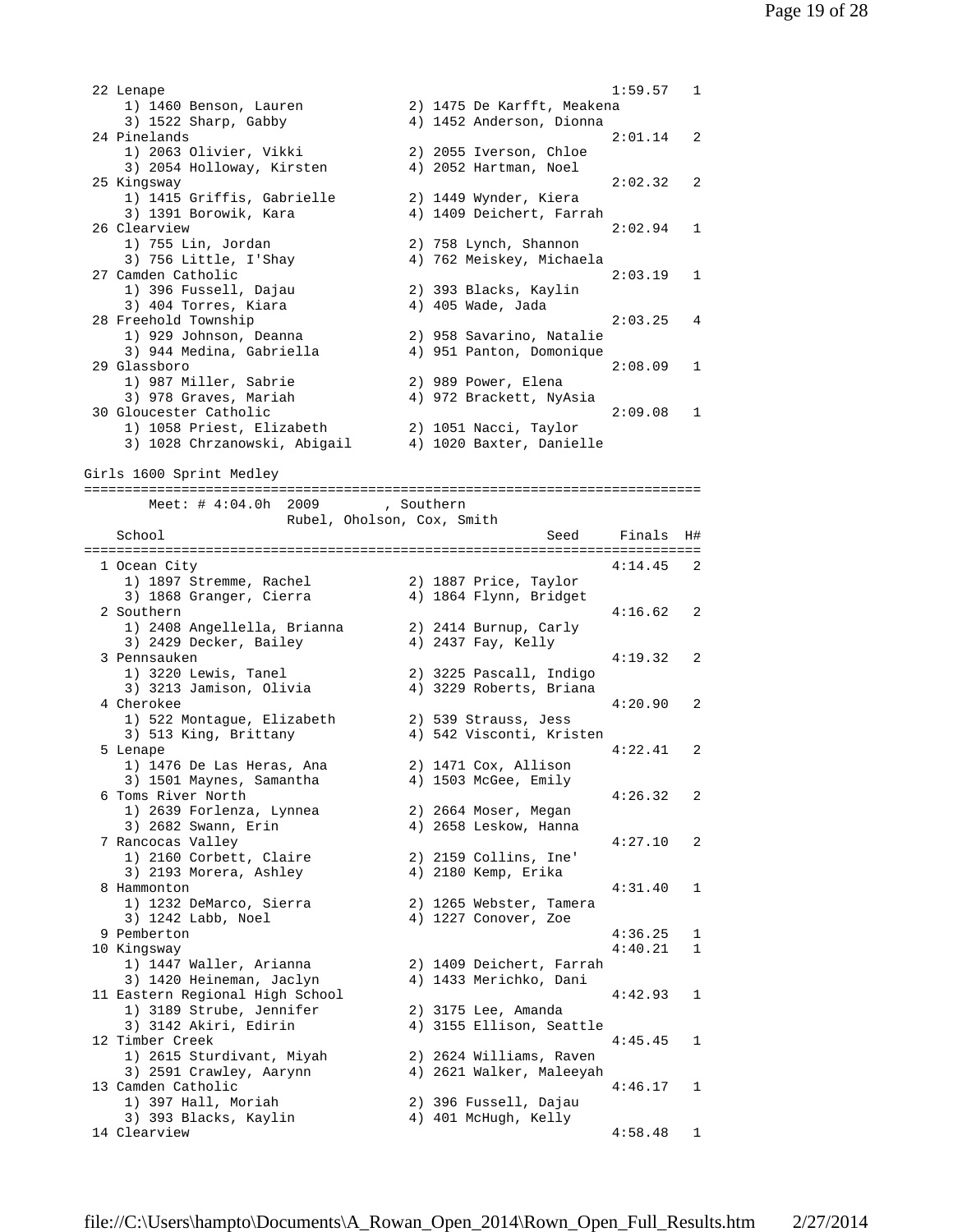1) 749 Eisenhardt, Evelyn 2) 745 Cromley, Jennifer 3) 768 Palese, Stephanie 4) 762 Meiskey, Michaela Girls Distance Medley ============================================================================ Meet: # 12:01.40 2012 , Lenape Franklin, McGee, Restivo, Ocasio School Seed Finals H# ============================================================================ 1 Southern 12:20.25 2 1) 2472 Muraczewski, Courtney 2) 2414 Burnup, Carly 3) 2445 Hammel, Melana 4) 2470 Mooney, Kaitlyn 2 Lenape 12:20.77 2 1) 1518 Restivo, Amanda 2) 1525 Spellman, Haley 3) 1503 McGee, Emily 4) 1482 Franklin, Camille 3 Toms River North 12:30.94 2 1) 2658 Leskow, Hanna 2) 2656 Kowalski, Elizabeth 3) 2637 Diawara, Halima 4) 2647 Hanlon, Maggie 4 Ocean City 12:37.00 2 1) 1856 Brelsford, Mary Kate 2) 1897 Stremme, Rachel 3) 1868 Granger, Cierra 4) 1864 Flynn, Bridget 5 Rancocas Valley 12:43.90 2 1) 2151 Belko, Alicia 2) 2153 Bobbie, Shelby 3) 2160 Corbett, Claire (4) 2180 Kemp, Erika 6 Pinelands 12:52.39 2 1) 2066 Schriever, Gillian 2) 2067 Scott, Heather 3) 2054 Holloway, Kirsten 4) 2075 Zodl, Lauren 7 Woodstown 13:01.56 2<br>1) 3122 O'Kane, Kelly 2) 3101 DiGregorio, Alexa 2) 3101 DiGregorio, Alexa<br>4) 3103 Fisher, Sarah 3) 3098 Deibel, Brooke 8 Cherokee 13:25.80 2 1) 523 Moraschi, Ally 2) 518 McAdams, Jess 3) 509 Iannone, Danielle 4) 474 Arnold, Melissa 9 Glassboro 13:42.71 2 1) 979 Grehlinger, Abigail 2) 986 Meyrick, Brianna 3) 980 Keller, Gretel 4) 991 Reardigan, Shannon 10 Delran High School 13:43.68 2 1) 3256 Daly, Elizabeth 2) 3261 Etter, Lauren 3) 3294 Wible, Erika 4) 3287 Tattory, Maddy 11 Vineland 13:50.22 1 1) 2798 White, Brielle 2) 2762 Henderson, Ta'Shay 3) 2766 Jackson, Kayla 4) 2735 Askins, Jacqueline 12 Bordentown 13:57.60 2 1) 273 Ritter, Leighanna 2) 245 Dukes, Aisha 3) 264 Nitschmann, Caitlin 4) 271 Pywowariw, Larissa 13 Paul VI 14:03.49 1 1) 1919 Almand, Madeline 2) 1931 Franciosa, Alexandra 3) 1924 Cerveny, Emma 4) 1938 Hiester, Stephanie 14 Cherry Hill West 14:10.19 1 1) 624 Sullivan, Erin 2) 605 Chiaro, Alexa 3) 603 Bowen, Emily 4) 614 Marzocca, Julia 15 Timber Creek 14:11.02 1 1) 2597 Hopkins, Natalie 2) 2591 Crawley, Aarynn 3) 2601 Kane, Sabehah 4) 2613 Shipotofsky, Janelle 16 Camden High School 14:20.07 1 1) 427 Shambry, Estelle 2) 430 Thomas, Maya 3) 413 Fussell, Zhane 4) 424 Roberts, Kandis 17 Pemberton 14:22.14 1 18 Hammonton 14:32.43 1 1) 1255 Rehmann, Erin 2) 1221 Butcher, Shontiana 3) 1266 Worrell, Alyssa 4) 1252 Plummer, Jennifer 19 Pleasantville 2014 and 2014 14:41.67 1 1) 2135 Mullings, Monique 2) 2129 Gibson, Troya 3) 2128 Evans, Leah 4) 2122 Alston, Mya 20 Gloucester Catholic 15:35.03 1 1) 1041 Hickman, Julia 2) 1067 Smolenski, Devan 3) 1039 Haines, Rachel 4) 1049 Murphy, Devon 21 Bishop Eustace Prep 15:42.57 1<br>1 200 Constanzo, Julia 2 2 196 Bowen, Dana 1) 200 Constanzo, Julia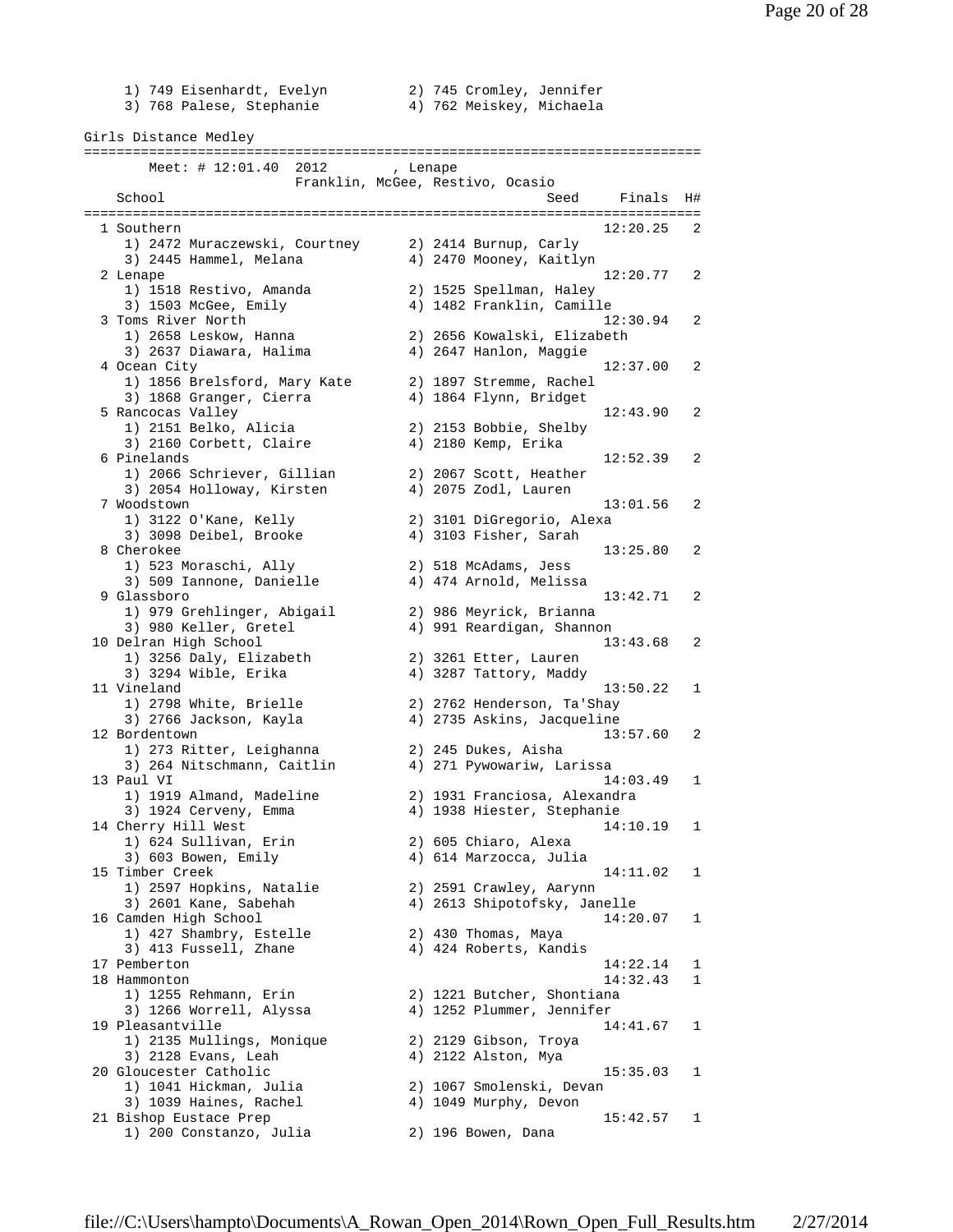- 
- 3) 213 Hunter, Emily 4) 206 Dignam, Sarah

Girls 4x100 Meter Shuttle Hurdle ============================================================================ Meet: # 1:01.80 2012 , Buena Olsen, Sturts, Ramirez, Layrer School Seed Finals H# ============================================================================ 1 Winslow 1:02.44 4<br>1) 3059 Woods, Cidae'a 2) 3036 Higgs, She'quell 1) 3059 Woods, Cidae'a 2) 3036 Higgs, She'quell 3) 3025 Bennent, Gabrielle 4) 3051 Robinson, Torie 2 Buena 1:06.06 4 1) 303 Dickson, Aly 2) 294 Brown, Tiffany 3) 324 Sturts, Casey (4) 316 Olsen, Andrea 3 Clearview 1:07.20 3 1) 741 Camp, Katherine 2) 756 Little, I'Shay<br>3) 744 Coughlan, Miranda 4) 743 Congdon, Sarah 3) 744 Coughlan, Miranda<br>4) 744 Coughlan, Miranda 4 Southern 1:07.60 4<br>1) 2456 Lake, Amaysia 2) 2420 Charles, Aliya 1) 2456 Lake, Amaysia 2) 2420 Charles, Aliya 3) 2417 Carlson, Alexandra 4) 2455 Knudsen, Kelly 5 Camden High School 1:08.75 3 1) 411 Dowens, Daesha 2) 420 Mendez, Malisa 3) 409 Bloodworth, Asia (4) 414 Haines, Jamira 6 Toms River North 1:09.01 4 1) 2644 Goncerz, Olivia 2) 2652 Joynt, Maddy 3) 2639 Forlenza, Lynnea 4) 2632 Byrd, Tifani 7 Hammonton 1:09.64 3 1) 1228 Conway, Courtney 2) 1259 Sanfilippo, Jenna 3) 1251 Peterson, Kelsey 8 Pennsauken 1:10.64 3 2) 3209 Dupree, Aleyah 3) 3223 McEady, Ajani 4) 3237 Ware, Aiyana 9 Kingsway 1:11.19 1 1) 1409 Deichert, Farrah 2) 1420 Heineman, Jaclyn 3) 1398 Burns, Kerri 4) 1426 Limanni, Stephanie 10 Riverside 1:14.35 2 1) 2227 Dimeiro, Nicole 2) 2225 Conrey, Shannon 3) 2220 Azevedo, Angela 4) 2231 Hemingway, Danisha 11 Absegami 1:16.75 2 1) 29 Jarolmen, Lindsey 2) 8 Bates, Taylor 3) 9 Beaufils, Aleesha 4) 18 Edwards, Rachel 12 Cherry Hill West 1:17.01 2<br>1) 615 Mattes, Helen 2) 626 Thong, Michelle 1) 615 Mattes, Helen 3) 608 Fogliano, Tanya (4) 605 Chiaro, Alexa 13 Woodstown 1:19.18 1 1) 3138 Wilson, Morgan 2) 3092 Balik, Victoria 3) 3126 Secaur, Felicia 14 Camden Catholic 1:19.38 1<br>1 19.38 1 1 19.38 1 2) 394 Cadogan, Tracey 1) 400 Matos, Lexxus 2) 394 Cadogan, Tracey 3) 406 Williams, Zarria 4) 393 Blacks, Kaylin 15 Delran High School 1:21.11 2 1) 3251 Blosfelds, Emma 2) 3297 Woodington, Chelsea<br>3) 3280 Reynolds, Quinn 4) 3255 Croly, Megan 3) 3280 Reynolds, Quinn Girls High Jump Emerging Eli ========================================================================= Name The Year School Seed Finals ========================================================================= 1 819 Moore, Ciara Delsea 5-02.00 2 2485 Simkins, Tori Southern 5-00.00 3 1004 Unger, Sarah Glassboro 4-10.00 3 1112 Skotnicki, Katie Haddon Heights 4-10.00 5 1105 Peters, Erin Haddon Heights J4-10.00 6 513 King, Brittany Cherokee 4-08.00 6 931 Knobloch, Jessica Freehold Townshi 4-08.00 Girls High Jump Open ========================================================================= Name The Year School Seed Finals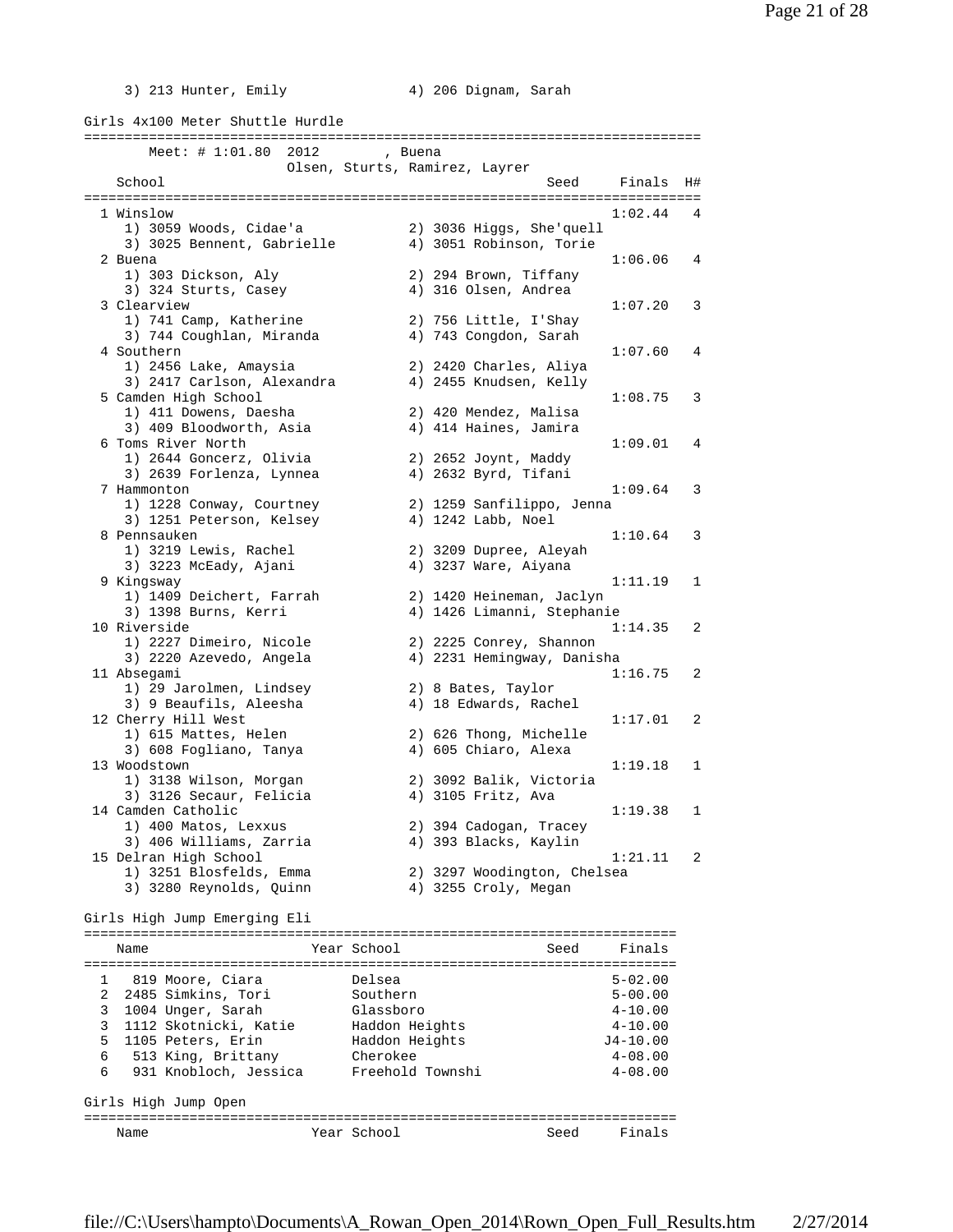| $\mathbf{1}$   |      | 2210 Ward, Dominique               | Rancocas Valley                              | 0.25 | $5 - 00.00$  |
|----------------|------|------------------------------------|----------------------------------------------|------|--------------|
| 2              |      | 1128 Butrica, Erin                 | Haddon Township                              |      | $4 - 10.00$  |
| 2              |      | 1352 Eppinger, Gillian             | Liberty Girls                                | 0.25 | $4 - 10.00$  |
| 2              |      | 367 Morris, Iman                   | Burltington Twp                              |      | $4 - 10.00$  |
| $\overline{a}$ |      | 595 Stanley, Christina             | Cherry Hill East                             |      | $4 - 10.00$  |
| 2              |      | 1162 Bonnet, Carly                 | Haddonfield                                  | 0.25 | $4 - 10.00$  |
| 7              |      | 1386 White, Kyasia                 | Liberty Girls                                | 0.25 | $J4-10.00$   |
| 7              |      | 2852 Maywalt, Jessica              | Wall                                         | 0.25 |              |
|                |      |                                    |                                              |      | $J4-10.00$   |
| 7              |      | 1649 Hassenkamp, Kriste            | Middletown North                             |      | $J4 - 10.00$ |
| 10             |      | 2855 Pett, Katie                   | Wall                                         | 0.25 | $4 - 08.00$  |
| 10             |      | 1721 Saldano, Cierra               | Millville                                    | 0.25 | $4 - 08.00$  |
| 10             |      | 2198 Pearson, Naomi                | Rancocas Valley                              |      | $4 - 08.00$  |
| 10             |      | 2105 Patrick, Beth                 | Pitman                                       | 1.25 | $4 - 08.00$  |
| 10             |      | 2587 Brown, Alexis                 | Timber Creek                                 |      | $4 - 08.00$  |
| 10             |      | 2952 Fahy, Erin                    | Williamstown                                 |      | $4 - 08.00$  |
| 10             |      | 1848 Warren, Heather               | Moorestown                                   | 0.25 | $4 - 08.00$  |
| 10             |      | 1132 Culmer, Kayla                 | Haddon Township                              |      | $4 - 08.00$  |
| 10             |      | 1642 Forte, Savannah               | Middletown North                             |      | $4 - 08.00$  |
| 10             |      | 1959 Stokley, Steele               | Paul VI                                      |      | $4 - 08.00$  |
| 10             |      | 2183 Kraft, Kayla                  | Rancocas Valley                              | 0.25 | $4 - 08.00$  |
| 10             |      | 1290 Jones, Naomi                  | Highland                                     |      | $4 - 08.00$  |
|                |      |                                    |                                              |      |              |
| 10             |      | 2263 Farrell, Katie                | Schalick                                     |      | $4 - 08.00$  |
| 10             |      | 1583 Henry, Victoria               | Mainland                                     |      | $4 - 08.00$  |
| 10             |      | 26 Hubbard, Mariah                 | Absegami                                     | 0.25 | $4 - 08.00$  |
| 10             |      | 10 Biddulph, Abigail               | Absegami                                     |      | $4 - 08.00$  |
| 10             |      | 2327 Packard, Jessica              | Seneca                                       |      | $4 - 08.00$  |
| 10             |      | 1824 McGettigan, Kathry            | Moorestown                                   | 0.25 | $4 - 08.00$  |
| 28             |      | 634 Currie, Michelle               | Cinnaminson                                  |      | $4 - 06.00$  |
| 28             |      | 2266 Hall, Lydia                   | Schalick                                     |      | $4 - 06.00$  |
| 28             |      | 350 Herrington, Amber              | Burltington Twp                              |      | $4 - 06.00$  |
| 28             |      | 2901 Shannon, Zoe                  | West Deptford                                |      | $4 - 06.00$  |
| 28             |      | 3251 Blosfelds, Emma               | Bears                                        |      | $4 - 06.00$  |
| $- -$          |      | 616 Melo, Marilyn                  | Cherry Hill West                             |      | ΝH           |
|                |      |                                    |                                              |      |              |
| $---$          |      | 429 Thomas, Indonesia              | Camden                                       |      | ΝH           |
| $--$           |      | 3143 Angeline, Stephani            | Vikings                                      |      | ΝH           |
| $  \,$         |      | 2052 Hartman, Noel                 | Pinelands                                    |      | ΝH           |
| $- -$          |      | 186 St. Onge, Isabella             | Bernards                                     | 0.25 | ΝH           |
|                |      |                                    |                                              |      |              |
|                |      | Girls High Jump Elite              |                                              |      |              |
|                |      |                                    |                                              |      |              |
|                |      |                                    |                                              |      |              |
|                |      | Meet: $\#$ 5-08                    | Halpin(1985)/Hunt(2010), Cherry Hill East/De |      |              |
|                | Name |                                    | Year School                                  | Seed | Finals       |
|                |      |                                    |                                              |      |              |
|                |      | 2617 Terrell, Alicia               | Timber Creek                                 |      | $5 - 04.00$  |
|                |      | 2 2408 Angellella, Briann Southern |                                              |      | $5 - 02.00$  |
| 3              |      | 3025 Bennent, Gabrielle            | Winslow                                      |      | $J5 - 02.00$ |
| 4              |      |                                    | Southern                                     |      | $5 - 00.00$  |
|                |      | 2476 Phillips, Becca               |                                              |      |              |
| 4              |      | 1758 Nwana, Marielle               | Mon Don                                      |      | $5 - 00.00$  |
| 4              |      | 2692 Bullock, Deja                 | Triton                                       |      | $5 - 00.00$  |
| 7              |      | 519 Metzger, Clarice               | Cherokee                                     |      | $J5 - 00.00$ |
| 8              |      | 1496 LaRosa, Sabrina               | Lenape                                       |      | $J5 - 00.00$ |
| 9              |      | 645 Kobolak, Amaris                | Cinnaminson                                  |      | $4 - 10.00$  |
| 10             |      | 514 Knittel, Alexis                | Cherokee                                     |      | $4 - 08.00$  |
| $ -$           |      | 453 Mays, Brianna                  | Cedar Creek                                  |      | ΝH           |
|                |      |                                    |                                              |      |              |
|                |      | Girls Pole Vault                   |                                              |      |              |
|                |      |                                    |                                              |      |              |
|                | Name |                                    | Year School                                  | Seed | Finals       |
|                |      |                                    |                                              |      |              |
|                |      |                                    |                                              |      |              |
| 1              |      | 1796 Elder, Alexandra              | Moorestown                                   | 0.25 | $10 - 06.00$ |
| 2              |      | 785 Brown, Lexi                    | Delsea                                       |      | $10 - 00.00$ |
| 3              |      | 542 Visconti, Kristen              | Cherokee                                     | 0.25 | $J10-00.00$  |
| 4              |      | 2731 Waldron, Emily                | Triton                                       | 0.25 | J10-00.00    |
| 5              |      | 1697 Dermen, Kaitlyn               | Millville                                    | 0.25 | $J10-00.00$  |
| 6              |      | 830 Selfridge, Katie               | Delsea                                       |      | $9 - 06.00$  |
| 6              |      | 1746 Dabrowski, Claudia            | Mon Don                                      | 0.25 | $9 - 06.00$  |
| 7              |      | 2690 Zoller, Sarah                 | Toms River North                             | 0.25 | $J9-06.00$   |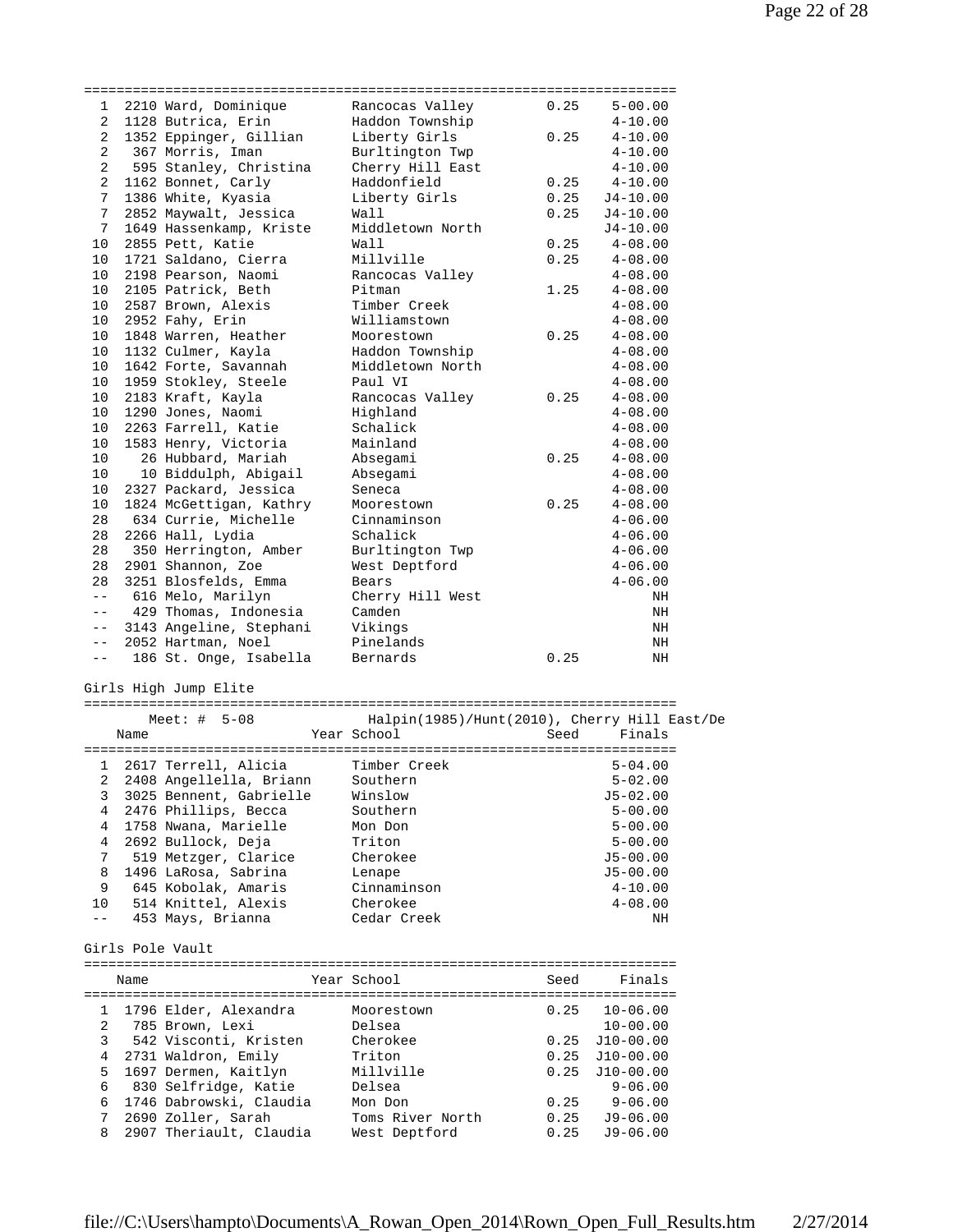| 10    | 2667 O'Neill, Ciara                   | Toms River North |      | $9 - 00.00$ |
|-------|---------------------------------------|------------------|------|-------------|
| 10    | 324 Sturts, Casey                     | Buena            | 0.25 | $9 - 00.00$ |
| 10    | 2874 Douglas, Elizabeth West Deptford |                  |      | $9 - 00.00$ |
| 10    | 798 Ellen, Amanda                     | Delsea           |      | $9 - 00.00$ |
| 14    | 1790 Deam, Karly                      | Moorestown       |      | $8 - 06.00$ |
| 14    | 774 Specht, Haley                     | Clearview        |      | $8 - 06.00$ |
| 16    | 1023 Broussard, Miranda               | Gloucester Catho |      | $8 - 00.00$ |
| 16    | 1721 Saldano, Cierra                  | Millville        |      | $8 - 00.00$ |
| 16    | 1238 FitzPatrick, Carol               | Hammonton        |      | $8 - 00.00$ |
| 16    | 303 Dickson, Aly                      | Buena            |      | $8 - 00.00$ |
| $ -$  | 1926 Ciancia, Ann                     | Paul VI          |      | ΝH          |
| $ -$  | 656 Murphy, Kelly                     | Cinnaminson      |      | ΝH          |
| $- -$ | 1525 Spellman, Haley                  | Lenape           |      | ΝH          |
| $ -$  | 3276 Kaluiokalani, Chey               | Bears            |      | ΝH          |
| $- -$ | 3280 Reynolds, Quinn                  | Bears            |      | ΝH          |
| $- -$ | 535 Shoop, Sarah                      | Cherokee         |      | NH          |
| $ -$  | 1261 Siconolfi, Gina                  | Hammonton        |      | NH          |
| $ -$  | 3080 Oni, Tijesunnimi                 | Woodbury         |      | NH          |
| $ -$  | 1527 Storms, Shannon                  | Lenape           |      | ΝH          |
| $ -$  | 3193 Tingley, Allison Vikings         |                  |      | NH          |
| $- -$ | 1728 Sockwell, Haleigh                | Millville        |      | NH          |

Girls Long Jump Emerging Eli

========================================================================= Name The Year School Seed Finals ========================================================================= 1 2577 Simms, Amanda Teaneck 17-00.50 2 1699 Ellis, Aaliyah Millville 16-07.00 3 2128 Evans, Leah Pleasantville 15-11.00 4 1471 Cox, Allison Lenape 15-08.50 5 1128 Butrica, Erin Haddon Township 15-04.50 6 449 Jaffe, Jahniece Cedar Creek 15-03.00 7 552 Bryant, Jessica Cherry Hill East 15-01.75 8 1583 Henry, Victoria 14-11.50 9 1386 White, Kyasia Liberty Girls 14-10.75 10 562 Ellis, Tashea Cherry Hill East 14-07.75 11 2179 Jones, Deja Rancocas Valley 14-07.00 12 1603 Spollen, Vanessa Mainland 14-05.50 13 166 Lukacsko, Allison Bernards 14-03.50 -- 44 Nurse, Genira Absegami ND

Girls Long Jump Elite

|              |      | Meet: # 19-06.75 1981 Carol Lewis, Willingboro |                  |                               |
|--------------|------|------------------------------------------------|------------------|-------------------------------|
|              | Name |                                                | Year School      | Seed Finals                   |
|              |      |                                                |                  |                               |
| 1            |      | 1670 Ras, Nicole                               | Middletown North | $17 - 10.00$                  |
| 2            |      | 1167 Carson, Emily                             | Haddonfield      | $17 - 02.50$                  |
| 3            |      | 788 Burrell, Sabrina                           | Delsea           | $17 - 02.00$                  |
| 4            |      | 789 Byrd, Asia                                 | Delsea           | $16 - 10.50$                  |
| 5            |      | 645 Kobolak, Amaris                            | Cinnaminson      | $16 - 06.75$                  |
| 6            |      | 3101 DiGregorio, Alexa                         | Woodstown        | $16 - 03.50$                  |
| 7            |      | 3225 Pascall, Indigo                           | 4414             | $15 - 11.75$                  |
| 8            |      | 3172 Jackson, Sydney                           | Vikings          | $15 - 08.25$                  |
| 9            |      | 69 Gist, Mone't                                | Atlantic City    | $15 - 07.50$                  |
| 10           |      | 26 Hubbard, Mariah                             | Absegami         | $15 - 02.25$                  |
|              |      | 11 3220 Lewis, Tanel                           | 4414             | $14 - 08.00$                  |
| $- -$        |      | 1418 Harris, Loren                             | Kingsway         | FOUL                          |
|              |      |                                                |                  |                               |
|              |      | Girls Long Jump Open                           |                  |                               |
|              |      | -------------------------------                |                  | ============================= |
|              | Name |                                                | Year School      | Finals<br>Seed                |
|              |      |                                                |                  |                               |
| $1 \quad$    |      | 794 Cox, Talyah                                | Delsea           | $0.25$ 15-05.50               |
| 2            |      | 366 Mitchell, Ariel                            | Burltington Twp  | $15 - 02.00$                  |
| $\mathbf{3}$ |      | 2921 Agbai, Nicole                             | Williamstown     | $14 - 08.50$                  |
| 4            |      | 2907 Theriault, Claudia West Deptford          |                  | $14 - 08.00$                  |
| 5            |      | 2271 Ismail, Taylor                            | Schalick         | $14 - 05.25$                  |
| 6            |      | 634 Currie, Michelle                           | Cinnaminson      | $14 - 03.00$                  |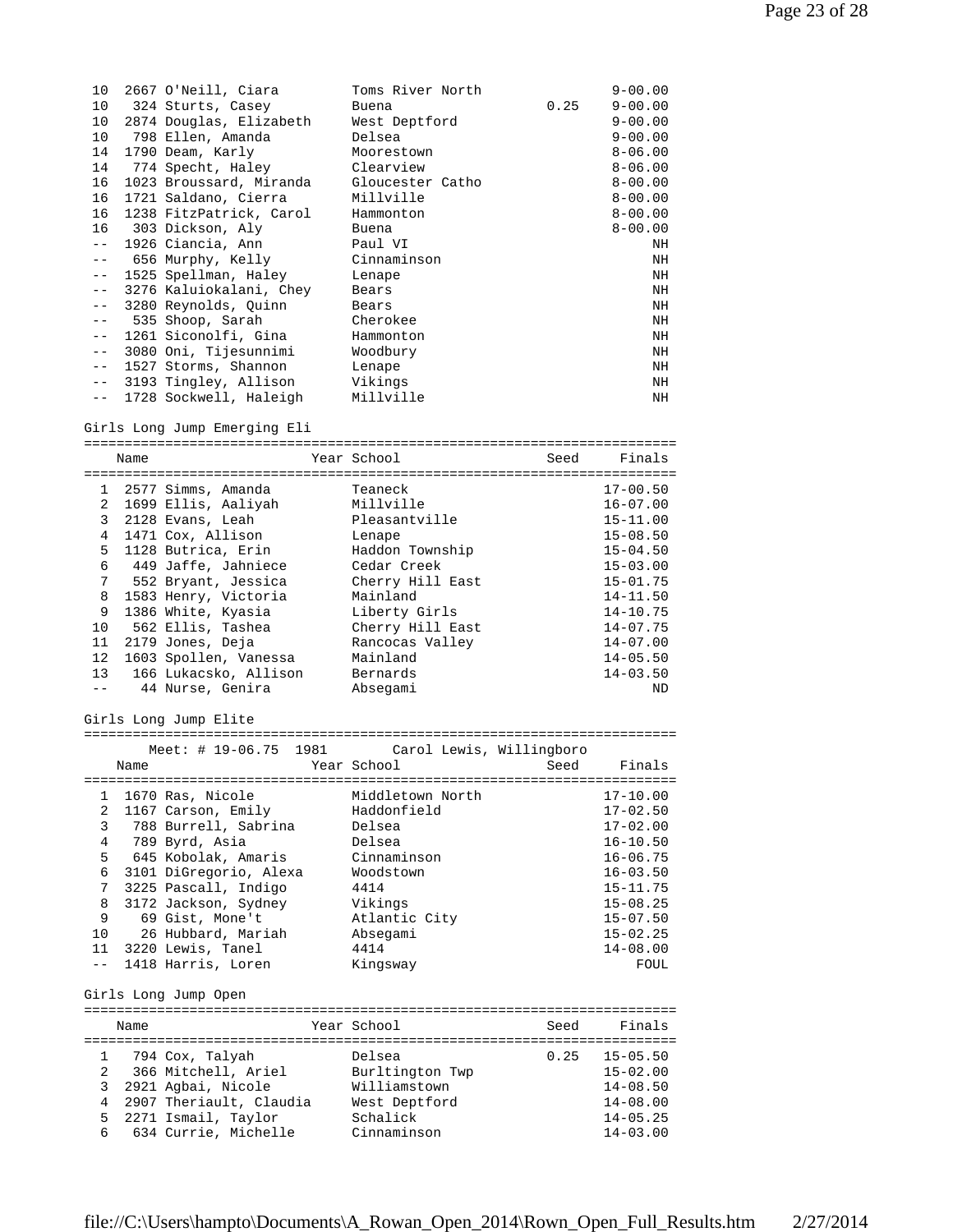| 7     | 2327 Packard, Jessica   | Seneca           |      | $14 - 02.75$ |
|-------|-------------------------|------------------|------|--------------|
| 8     | 2737 Bain, Bernadette   | Vineland         | 0.25 | $14 - 01.50$ |
| 9     | 2874 Douglas, Elizabeth | West Deptford    |      | $14 - 01.00$ |
| 9     | 606 Dixon, Ayanna       | Cherry Hill West | 0.25 | $14 - 01.00$ |
| 11    | 3281 Rodovalho, Bianca  | Bears            |      | $14 - 00.50$ |
| 12    | 1900 Tarves, Shannon    | Ocean City       |      | $14 - 00.25$ |
| 13    | 2169 Gay-Hall, Neysa    | Rancocas Valley  |      | $13 - 11.75$ |
| 14    | 2620 Tyler, Sydnee      | Timber Creek     |      | $13 - 10.75$ |
| 15    | 2788 Simmons, Ja'sone   | Vineland         |      | $13 - 07.75$ |
| 16    | 2304 Donia, Carley      | Seneca           |      | $13 - 07.50$ |
| 17    | 2499 Bass, Imani        | Sterling         |      | $13 - 05.75$ |
| 18    | 1959 Stokley, Steele    | Paul VI          |      | $13 - 02.25$ |
| 19    | 1911 Kiesewlski, Ashley | Mercy            |      | $13 - 01.75$ |
| 20    | 2591 Crawley, Aarynn    | Timber Creek     |      | $13 - 01.25$ |
| $- -$ | 3246 Abdill, Claire     | Bears            |      | ND           |
| $- -$ | 2207 Thierry, Camilah   | Rancocas Valley  |      | ND           |
| $- -$ | 3021 williams, Jada     | Willingboro      |      | ND           |
| $- -$ | 1233 Donio Enscoe, Jani | Hammonton        |      | ND           |
| $- -$ | 3011 Myricks, Kayla     | Willingboro      |      | ND           |

Girls Triple Jump Open

|    | Name |                                  | Year School      | Seed | Finals       |  |
|----|------|----------------------------------|------------------|------|--------------|--|
|    |      |                                  |                  |      |              |  |
|    |      | 1 2592 Davis-HInes, Daija        | Timber Creek     |      | $31 - 05.00$ |  |
| 2  |      | 1750 Flagg, Amanda               | Mon Don          |      | $31 - 04.50$ |  |
| 3  |      | 983 Malone-Terry, Onna Glassboro |                  |      | $31 - 00.75$ |  |
| 4  |      | 2737 Bain, Bernadette            | Vineland         |      | $30 - 11.25$ |  |
| 5  |      | 1887 Price, Taylor               | Ocean City       |      | $30 - 03.50$ |  |
| 6  |      | 2895 Pinto, Nicole               | West Deptford    |      | $30 - 02.50$ |  |
| 7  |      | 2786 Samuels, Princetta          | Vineland         |      | $29 - 11.50$ |  |
| 8  |      | 1227 Conover, Zoe                | Hammonton        |      | $29 - 07.75$ |  |
| 9  |      | 2580 VanBrackle, Nia             | Teaneck          |      | $29 - 06.25$ |  |
|    |      | 10 3281 Rodovalho, Bianca        | Bears            |      | $29 - 06.00$ |  |
| 11 |      | 8 Bates, Taylor                  | Absegami         |      | $29 - 05.75$ |  |
| 12 |      | 1959 Stokley, Steele             | Paul VI          |      | $29 - 02.25$ |  |
| 13 |      | 2591 Crawley, Aarynn             | Timber Creek     |      | $29 - 01.25$ |  |
| 14 |      | 2727 Stone, Samantha             | Triton           |      | $28 - 02.50$ |  |
| 15 |      | 638 Gleba, Casey                 | Cinnaminson      |      | $28 - 02.25$ |  |
| 16 |      | 3246 Abdill, Claire              | Bears            |      | $28 - 01.00$ |  |
| 17 |      | 637 Ford, Tahszay                | Cinnaminson      |      | $28 - 00.50$ |  |
| 18 |      | 1028 Chrzanowski, Abiga          | Gloucester Catho |      | $27 - 06.75$ |  |
| 18 |      | 606 Dixon, Ayanna                | Cherry Hill West |      | $27 - 06.75$ |  |
|    |      | 20 2532 Adeoti, Ayomide          | Teaneck          |      | $26 - 11.00$ |  |
| 21 |      | 1020 Baxter, Danielle            | Gloucester Catho |      | $26 - 08.25$ |  |

Girls Triple Jump Emerging Eli

|                | Name |                                               |  | Year School      |  | Seed | Finals       |
|----------------|------|-----------------------------------------------|--|------------------|--|------|--------------|
|                |      |                                               |  |                  |  |      |              |
| $\mathbf{1}$   |      | 2167 Frombach, Kristen                        |  | Rancocas Valley  |  |      | $33 - 05.25$ |
| 2              |      | 2644 Goncerz, Olivia                          |  | Toms River North |  |      | $33 - 03.50$ |
| 3              |      | 2797 Watson, Iesha                            |  | Vineland         |  |      | $32 - 04.00$ |
| $\overline{4}$ |      | 449 Jaffe, Jahniece                           |  | Cedar Creek      |  |      | $31 - 11.25$ |
| 5.             |      | 3142 Akiri, Edirin                            |  | Vikings          |  |      | $31 - 07.50$ |
| 6              |      | 2274 Koomson, Josephina                       |  | Schalick         |  |      | $31 - 01.75$ |
| 7              |      | 2205 Searles, Raina                           |  | Rancocas Valley  |  |      | $30 - 04.00$ |
| 8              |      | 2179 Jones, Deja                              |  | Rancocas Valley  |  |      | $30 - 02.75$ |
| 9              |      | 18 Edwards, Rachel                            |  | Absegami         |  |      | $28 - 10.00$ |
| 10             |      | 514 Knittel, Alexis                           |  | Cherokee         |  |      | $28 - 03.75$ |
|                |      |                                               |  |                  |  |      |              |
|                |      | Girls Triple Jump Elite                       |  |                  |  |      |              |
|                |      |                                               |  |                  |  |      |              |
|                |      | Meet: # 38-03 2009 Adaobi Unachukwu, Marlboro |  |                  |  |      |              |
|                | Name |                                               |  | Year School      |  | Seed | Finals       |
|                |      |                                               |  |                  |  |      |              |
|                |      | 1 2534 Atkinson, Anastasi                     |  | Teaneck          |  |      | $37 - 07.50$ |
| $2^{\circ}$    |      | 3059 Woods, Cidae'a                           |  | Winslow          |  |      | $37 - 00.75$ |
| $\mathbf{3}$   |      | 929 Johnson, Deanna Freehold Townshi          |  |                  |  |      | $35 - 11.50$ |
|                |      |                                               |  |                  |  |      |              |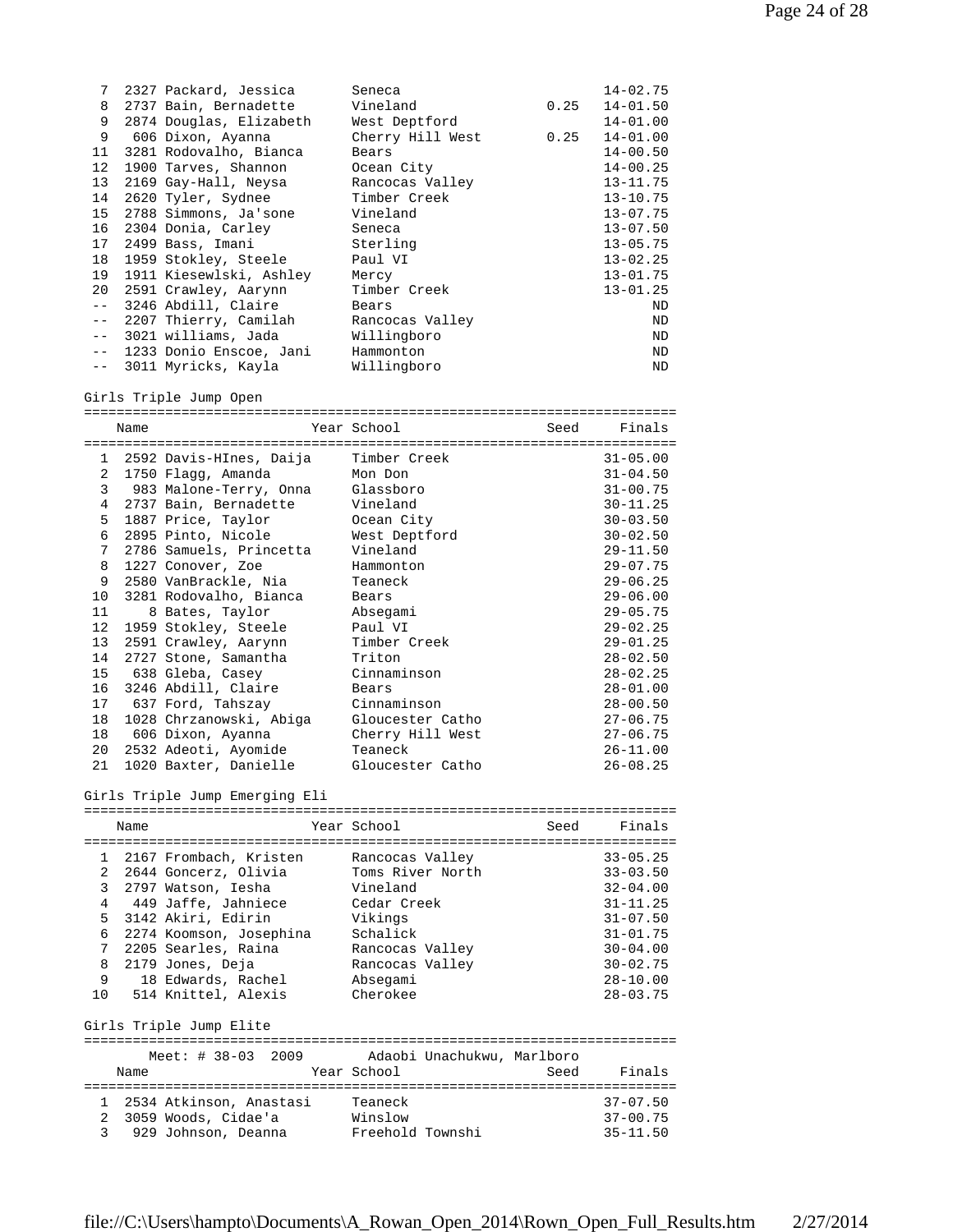| 4  | 522 Montaque, Elizabet     | Cherokee         | $35 - 06.25$ |
|----|----------------------------|------------------|--------------|
|    | 5 3101 DiGregorio, Alexa   | Woodstown        | $35 - 04.25$ |
| 6  | 69 Gist, Mone't            | Atlantic City    | $35 - 00.25$ |
| 7  | 3036 Higgs, She'quell      | Winslow          | $34 - 11.75$ |
| 8  | 385 Walton, Kiah           | Burltington Twp  | $34 - 11.50$ |
| 9  | 1746 Dabrowski, Claudia    | Mon Don          | $33 - 10.25$ |
| 10 | 3144 Asare, Abena          | Vikings          | $33 - 09.75$ |
| 11 | 2632 Byrd, Tifani          | Toms River North | $33 - 09.25$ |
| 12 | 951 Panton, Domonique      | Freehold Townshi | $33 - 03.75$ |
| 13 | 3044 McGrath, Brianna      | Winslow          | $33 - 00.00$ |
|    | 14 2484 Schmoll, Elizabeth | Southern         | $32 - 08.25$ |

Girls Shot Put Open

|                | Name |                         | Year School      |      | Seed Finals       |  |  |
|----------------|------|-------------------------|------------------|------|-------------------|--|--|
|                |      |                         |                  |      |                   |  |  |
| 1              |      | 120 Porter, Amanda      | Audubon          |      | $37 - 04.00$      |  |  |
| 2              |      | 23 Gedeon, Barbara      | Absegami         | 0.25 | $36 - 04.50$      |  |  |
| 3              |      | 53 Smith, Damali        | Absegami         | 0.25 | $33 - 09.50$      |  |  |
| $\overline{4}$ |      | 479 Bowers, Sarah       | Cherokee         | 0.25 | $33 - 03.00$      |  |  |
| 5              |      | 1686 Belle, Desiree     | Millville        |      | $0.25$ $32-10.75$ |  |  |
| 6              |      | 646 Kozak, Kristen      | Cinnaminson      | 0.25 | $32 - 06.50$      |  |  |
| 7              |      | 465 Thomas, Casey       | Cedar Creek      |      | $32 - 04.75$      |  |  |
| 8              |      | 1683 Adams, Victoria    | Millville        | 0.25 | $32 - 00.75$      |  |  |
| 9              |      | 3087 Warren, Bethany    | Woodbury         |      | $31 - 09.50$      |  |  |
| 10             |      | 434 Blackwell, Fatimah  | Cedar Creek      | 0.25 | $31 - 08.75$      |  |  |
| 11             |      | 2744 Cheaye, Lois       | Vineland         |      | $0.25$ $31-07.75$ |  |  |
| 12             |      | 2555 Harding, Myrika    | Teaneck          | 0.25 | $31 - 05.75$      |  |  |
| 13             |      | 2537 Bradley, Cydney    | Teaneck          |      | $31 - 03.50$      |  |  |
| 14             |      | 2051 Hancharuk, Rachel  | Pinelands        |      | $31 - 01.50$      |  |  |
| 15             |      | 2351 Coker, Lauren      | Shawnee          |      | $30 - 10.75$      |  |  |
| 16             |      | 562 Ellis, Tashea       | Cherry Hill East | 0.25 | $30 - 09.25$      |  |  |
| 17             |      | 1555 Onissema-Karimu, S | Lindenwold High  |      | $30 - 07.00$      |  |  |
| 18             |      | 2297 Bryan, Kayln       | Seneca           |      | $30 - 06.00$      |  |  |
| 19             |      | 2186 Maher, Margaret    | Rancocas Valley  |      | $30 - 00.25$      |  |  |
| 20             |      | 3214 Johnson, Angela    | 4414             |      | $29 - 05.25$      |  |  |
| 21             |      | 1180 Gerlach, Jean      | Haddonfield      |      | $28 - 06.25$      |  |  |
| 22             |      | 3008 Franklin, Essence  | Willingboro      |      | $28 - 04.50$      |  |  |
| 23             |      | 3074 Holmes, Dacia      | Woodbury         |      | $28 - 00.25$      |  |  |
| 24             |      | 2400 Suriano, Marissa   | Shawnee          |      | $27 - 04.25$      |  |  |
| 25             |      | 3241 Schmitt, Colleen   | Bishop Eustace P |      | $26 - 09.50$      |  |  |
| 26             |      | 1457 Begley, Megan      | Lenape           |      | $26 - 06.75$      |  |  |
| 27             |      | 3252 Boyd, Brianna      | Bears            |      | $26 - 02.25$      |  |  |
| 28             |      | 431 Walker, Grace       | Camden           |      | $25 - 01.50$      |  |  |
| 29             |      | 3215 Johnson, Erica     | 4414             |      | $25 - 00.00$      |  |  |
| 30             |      | 1945 McDonnell, Madelin | Paul VI          |      | $24 - 06.25$      |  |  |
| 31             |      | 3011 Myricks, Kayla     | Willingboro      |      | $24 - 01.25$      |  |  |
| 32             |      | 1216 Amoriello, Macie   | Hammonton        |      | $23 - 01.50$      |  |  |
| 33             |      | 2150 Barr, Stephanie    | Rancocas Valley  |      | $23 - 01.00$      |  |  |
|                |      |                         |                  |      |                   |  |  |

Girls Shot Put Elite

=========================================================================

|                | Meet: # 46-04 2011      | Janiece Rose, Delsea |                |
|----------------|-------------------------|----------------------|----------------|
|                | Name                    | Year School          | Finals<br>Seed |
|                |                         |                      |                |
| $\mathbf{1}$   | 548 Woodard, Jess       | Cherokee             | $42 - 01.75$   |
| $\overline{2}$ | 1405 Danials, Tara      | Kingsway             | $41 - 11.50$   |
| 3              | 1975 Deravin, Kyanna    | Pemberton            | $38 - 11.00$   |
| 4              | 2925 Akinmade, Damiola  | Williamstown         | $37 - 06.75$   |
| 5              | 1379 Serebnick, Jordyn  | Liberty Girls        | $36 - 05.50$   |
| 6              | 1123 Wright, Ayanna     | Haddon Heights       | $36 - 01.00$   |
| 7              | 2799 Wint, Danea-Gaye   | Vineland             | $35 - 10.50$   |
| 8              | 1577 Donall, Christina  | Mainland             | $35 - 08.75$   |
| 9              | 1736 Weems, Ashli       | Millville            | $35 - 05.00$   |
| 10             | 2749 Daniels, Cameron   | Vineland             | $34 - 08.25$   |
| 11             | 510 Jones, Keyarah      | Cherokee             | $34 - 03.00$   |
| 12             | 1946 McGowan, Bernadett | Paul VI              | $34 - 00.75$   |
| 13             | 1301 Onuoha, Erica      | Highland             | $33 - 08.75$   |
| 14             | 2032 Winchester, Antoin | Penns Grove          | $33 - 06.50$   |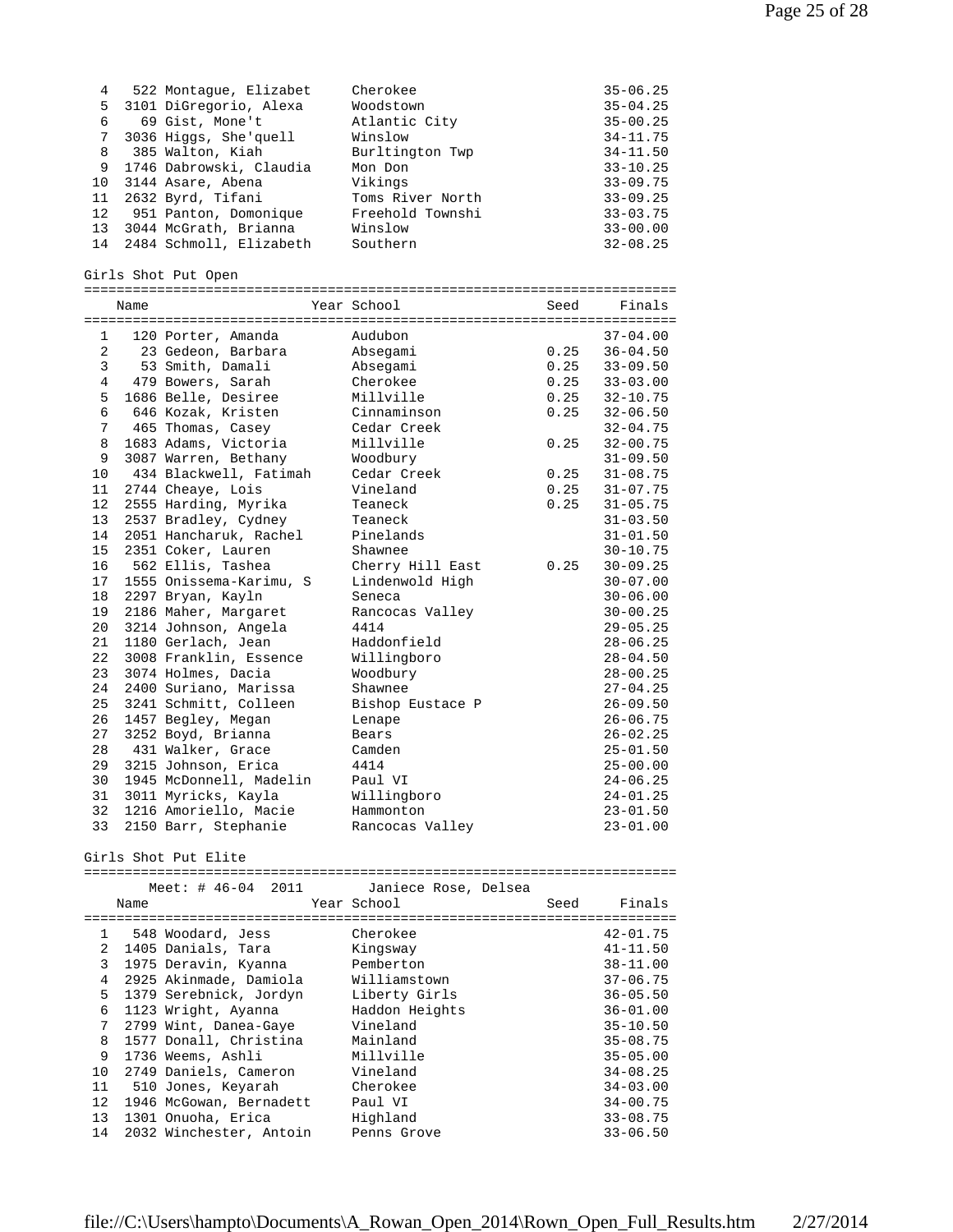|           |                                | -- 1547 Matthews, Alex<br>-- 3191 Taylor, Imani | Lindenwold High<br>Vikings |      | ND<br>ND     |
|-----------|--------------------------------|-------------------------------------------------|----------------------------|------|--------------|
|           |                                | Girls Shot Put Emerging Eli                     |                            |      |              |
|           | Name                           |                                                 | Year School                | Seed | Finals       |
| $1 \quad$ |                                | 740 Bua, Arianna                                | Clearview                  |      | $35 - 02.50$ |
|           | $2 \left( \frac{1}{2} \right)$ | 9 Beaufils, Aleesha                             | Absegami                   |      | $35 - 01.00$ |
| 3         |                                | 3239 Nealer, Devon                              | Pitman                     |      | $34 - 10.75$ |
|           |                                | 4 1296 Martorano, Makenzi                       | Highland                   |      | $33 - 11.00$ |
| 5         |                                | 2521 Satchell, Tyra                             | Sterling                   |      | $33 - 10.25$ |
| 6         |                                | 619 Ogunsami, Doyinsol                          | Cherry Hill West           |      | $33 - 05.75$ |
| 7         |                                | 793 Coles, Onnie                                | Delsea                     |      | $33 - 00.25$ |
| 8         |                                | 812 Lancaster, Elisia                           | Delsea                     |      | $32 - 05.00$ |
| 9         |                                | 370 Palmer, Ariana                              | Burltington Twp            |      | $32 - 01.00$ |
|           |                                | 9 2509 Jenkins, Chanel                          | Sterling                   |      | $32 - 01.00$ |
|           |                                | 11 1086 Cook, Jalen                             | Haddon Heights             |      | $30 - 00.50$ |
| 12        |                                | 2391 Sanelli, Nicole                            | Shawnee                    |      | $28 - 02.50$ |
|           |                                | Girls Discus Throw Elite                        |                            |      |              |
|           |                                |                                                 |                            |      |              |
|           | Name                           | Meet: # 164-07 2004                             | Jocelyn White, Delsea      |      |              |
|           |                                |                                                 | Year School                | Seed | Finals       |
|           |                                | 1 548 Woodard, Jess                             | Cherokee                   |      | $150 - 02$   |
|           |                                | 2 1405 Danials, Tara                            | Kingsway                   |      | $126 - 02$   |
|           |                                | 3 1736 Weems, Ashli                             | Millville                  |      | $122 - 00$   |
|           |                                | 4 1810 Hopkins, Kelly                           | Moorestown                 |      | $114 - 09$   |
| 5         |                                | 288 Yanucil, Kelly                              | Bordentown                 |      | $110 - 06$   |
| 6         |                                | 351 Hunter, Ronetta                             | Burltington Twp            |      | $105 - 00$   |
| 7         |                                | 510 Jones, Keyarah                              | Cherokee                   |      | $104 - 03$   |
| 8         |                                | 2032 Winchester, Antoin                         | Penns Grove                |      | $102 - 03$   |
| 9         |                                | 740 Bua, Arianna                                | Clearview                  |      | $98 - 11$    |
| 10        |                                | 2550 Elbeshbeshy, Rim                           | Teaneck                    |      | $95 - 07$    |
| 11        |                                | 1767 Weeks, Katie                               | Mon Don                    |      | $93 - 03$    |
| 12        |                                | 1731 Taylor, McKenzie                           | Millville                  |      | $90 - 03$    |
| 13        |                                | 370 Palmer, Ariana                              | Burltington Twp            |      | $90 - 01$    |
| 14        |                                | 2688 Wilkowski, Olivia                          | Toms River North           |      | $87 - 00$    |
|           |                                | Girls Discus Throw Emerging Eli                 |                            |      |              |
|           |                                |                                                 |                            |      |              |
|           | Name                           |                                                 | Year School                | Seed | Finals       |
|           |                                | 1 23 Gedeon, Barbara MacAbsegami                |                            |      | 110-06       |
|           |                                | 2 995 Shivers, Bethany                          | Glassboro                  |      | $102 - 05$   |
| 3         |                                | 2794 Townsend, Kayla                            | Vineland                   |      | 96-10        |
| 4         |                                | 2163 Ekemezie, Chikaoso                         | Rancocas Valley            |      | $95 - 05$    |
| 5         |                                | 1106 Prescott, Shatavia                         | Haddon Heights             |      | $93 - 11$    |
| 6         |                                | 2745 Clements, Alysha                           | Vineland                   |      | $92 - 04$    |
| 7         |                                | 2537 Bradley, Cydney                            | Teaneck                    |      | $90 - 03$    |
| 8         |                                | 1040 Hayward, Essie                             | Gloucester Catho           |      | $83 - 06$    |
| 9         |                                | 3249 Bayer, Nicole                              | Bears                      |      | $81 - 11$    |
| 10        |                                | 928 Jackson, Ryan                               | Freehold Townshi           |      | $75 - 07$    |
| 11        |                                | 3191 Taylor, Imani                              | Vikings                    |      | $73 - 04$    |
| 12        |                                | 668 Stepnowski, Samant                          | Cinnaminson                |      | $71 - 04$    |
| 13        |                                | 3243 Disko, Jess                                | Freehold Townshi           |      | 66-07        |
| $ -$      |                                | 41 McNeil, Danielle                             | Absegami                   |      | FOUL         |
|           |                                | Girls Discus Throw Open                         |                            |      |              |
|           | Name                           |                                                 | Year School                | Seed | Finals       |
|           |                                |                                                 |                            |      |              |
| 1         |                                | 2555 Harding, Myrika                            | Teaneck                    |      | $92 - 03$    |
|           |                                | 2 1686 Belle, Desiree                           | Millville                  |      | $90 - 05$    |
| 3         |                                | 2880 Johnson, Marthalyn                         | West Deptford              |      | 89-11        |
| 4         |                                | 3264 Gallo, Erin                                | Bears                      |      | 87-09        |
| 5         |                                | 3087 Warren, Bethany                            | Woodbury                   |      | $86 - 09$    |
| 6         |                                | 982 Lee, Jade                                   | Glassboro                  |      | $86 - 07$    |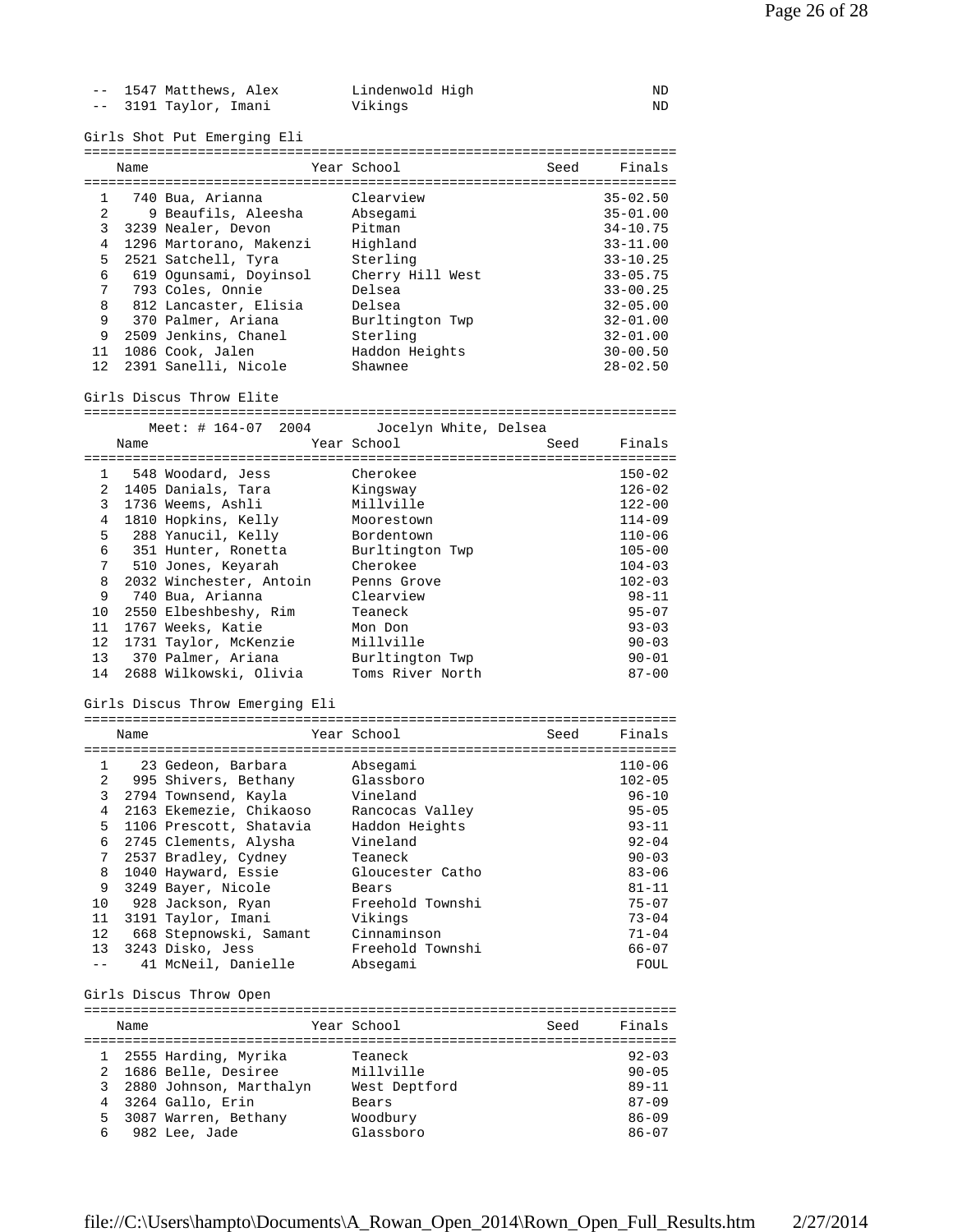| 7     | 1324 Lewis, Gina       | Holy Spirit      |      | $86 - 00$ |
|-------|------------------------|------------------|------|-----------|
| 8     | 2051 Hancharuk, Rachel | Pinelands        |      | $85 - 01$ |
| 9     | 1894 Stark, Kayleigh   | Ocean City       | 0.25 | $83 - 05$ |
| 10    | 3218 Lari, Hawa        | 4414             |      | $83 - 00$ |
| 11    | 2763 Heredia, Omayra   | Vineland         |      | $81 - 00$ |
| 12    | 2245 Perry, Rebecca    | Riverside        |      | $80 - 11$ |
| 13    | 646 Kozak, Kristen     | Cinnaminson      |      | $78 - 00$ |
|       | 14 1123 Wright, Ayanna | Haddon Heights   |      | $77 - 03$ |
| 15    | 2899 Reichert, Amber   | West Deptford    |      | $77 - 02$ |
| 16    | 2050 Halford, Sierra   | Pinelands        |      | $76 - 10$ |
| 17    | 2186 Maher, Margaret   | Rancocas Valley  |      | $74 - 11$ |
| 18    | 775 Stefanik, Kiara    | Clearview        |      | $69 - 11$ |
| 19    | 2001 Doyle, Lori       | Penns Grove      |      | $66 - 04$ |
| 20    | 3241 Schmitt, Colleen  | Bishop Eustace P |      | $60 - 08$ |
| $- -$ | 3066 Byarm, Christina  | Woodbury         |      | FOUL      |

Girls Javelin Throw Open

=========================================================================

|                | Name |                                            | Year School               | Seed | Finals                 |
|----------------|------|--------------------------------------------|---------------------------|------|------------------------|
|                |      |                                            |                           |      |                        |
| $\mathbf{1}$   |      | 809 Hunter, Laura                          | Delsea                    |      | $104 - 02$             |
| $\overline{2}$ |      | 120 Porter, Amanda                         | Audubon                   |      | $102 - 03$             |
| 3              |      | 2175 Grogan, Shannon                       | Rancocas Valley           | 0.25 | $99 - 07$              |
| $\overline{4}$ |      | 3113 Lucas, Georgia                        | Woodstown                 | 0.25 | $96 - 09$              |
| 5              |      | 2044 DeMaria, Kylie                        | Pinelands                 | 0.25 | $96 - 07$              |
| 6              |      | 1853 Barrick, Liza                         | Ocean City                | 0.25 | $95 - 07$              |
| 7              |      | 1894 Stark, Kayleigh                       | Ocean City                | 0.25 | $95 - 01$              |
| 8              |      | 2326 O'Brien, Kelsey                       | Seneca                    | 0.25 | $92 - 00$              |
| 8              |      | 565 Haught, Emma                           | Cherry Hill East          | 0.25 | $92 - 00$              |
| 10             |      | 3249 Bayer, Nicole                         | Bears                     |      | $91 - 10$              |
| 11             |      | 2727 Stone, Samantha                       | Triton                    |      | $90 - 00$              |
| 12             |      | 2706 Funk, Samantha                        | Triton                    | 0.25 | $89 - 01$              |
| 13             |      | 774 Specht, Haley                          | Clearview                 | 0.25 | $88 - 04$              |
| 14             |      | 1932 Gallagher, Claire                     | Paul VI                   | 0.25 | $88 - 01$              |
| 15             |      | 832 Stewart, Sara                          | Delsea                    | 0.25 | $87 - 03$              |
| 16             |      | 658 Olive, Layla                           | Cinnaminson               |      | $85 - 10$              |
| 17             |      | 2311 Hoffing, Rachel                       | Seneca                    |      | $84 - 09$              |
| 18             |      | 897 Smith, Alexis                          | Florence                  | 0.25 | $84 - 02$              |
| 19             |      | 2953 Farrell, Allison                      | Williamstown              |      | $83 - 08$              |
| 20             |      | 1168 Claire, Mary                          | Haddonfield               | 0.25 | $83 - 07$              |
| 21             |      | 3210 Frisby, Alyssa                        | 4414                      | 0.25 | $83 - 05$              |
| 22             |      | 1223 Capoferri, Candace                    | Hammonton                 |      | $83 - 00$              |
| 23             |      | 2052 Hartman, Noel                         | Pinelands                 |      | $82 - 08$              |
| 24             |      | 1484 Friedman, Gabriela                    | Lenape                    |      | $81 - 06$              |
| 25             |      | 2200 Prescavage, Victor                    | Rancocas Valley           |      | $80 - 03$              |
| 26             |      | 2244 Pereira, Catarina                     | Riverside                 |      | $79 - 03$              |
| 27             |      | 2094 Kraemer, Drew                         | Pitman                    |      | $77 - 09$              |
| 28             |      | 3146 Bleicher, Jane                        | Vikings                   |      | $75 - 10$              |
| 29             |      | 1021 Bobrek, Maura                         | Gloucester Catho          |      | $75 - 08$              |
| 30             |      | 30 Johnson, Kenlyn                         | Absegami                  |      | $74 - 01$              |
| 31             |      | 3075 Horace, Tene                          | Woodbury                  |      | $73 - 09$              |
| 32             |      | 3166 Henry, Tatiana                        | Vikings                   | 0.25 | $73 - 07$              |
| 33             |      |                                            |                           |      |                        |
| 34             |      | 2215 Woods-Dipace, Jord                    | Rancocas Valley<br>Pitman | 0.25 | $73 - 01$<br>$72 - 08$ |
| 35             |      | 3239 Nealer, Devon<br>3284 Sauro, Julianna | Bears                     |      |                        |
| 36             |      |                                            |                           |      | $69 - 11$<br>$67 - 02$ |
| 37             |      | 619 Ogunsami, Doyinsol                     | Cherry Hill West          |      |                        |
|                |      | 1535 Andress, Allison                      | Lindenwold High           |      | $65 - 02$              |
| 38             |      | 2070 White, Juliana                        | Pinelands                 |      | $62 - 02$              |
| 39             |      | 1534 Adesehinwa, Olayin                    | Lindenwold High           |      | $56 - 11$              |
| 40             |      | 1946 McGowan, Bernadett                    | Paul VI                   |      | $55 - 09$              |
|                |      | Girls Javelin Throw Elite                  |                           |      |                        |
|                |      |                                            |                           |      |                        |
|                |      | Meet: $\#$ 154-11<br>2012                  | Maria Jimmenez, Vineland  |      |                        |
|                | Name |                                            | Year School               | Seed | Finals                 |
|                |      |                                            |                           |      |                        |
| $\mathbf{1}$   |      | 288 Yanucil, Kelly                         | Bordentown                |      | $135 - 00$             |
| 2              |      | 1399 Burns, Nicolette                      | Kingsway                  |      | $129 - 08$             |
| 3              |      | 2141 Squair, Shatina                       | Pleasantville             |      | $124 - 02$             |